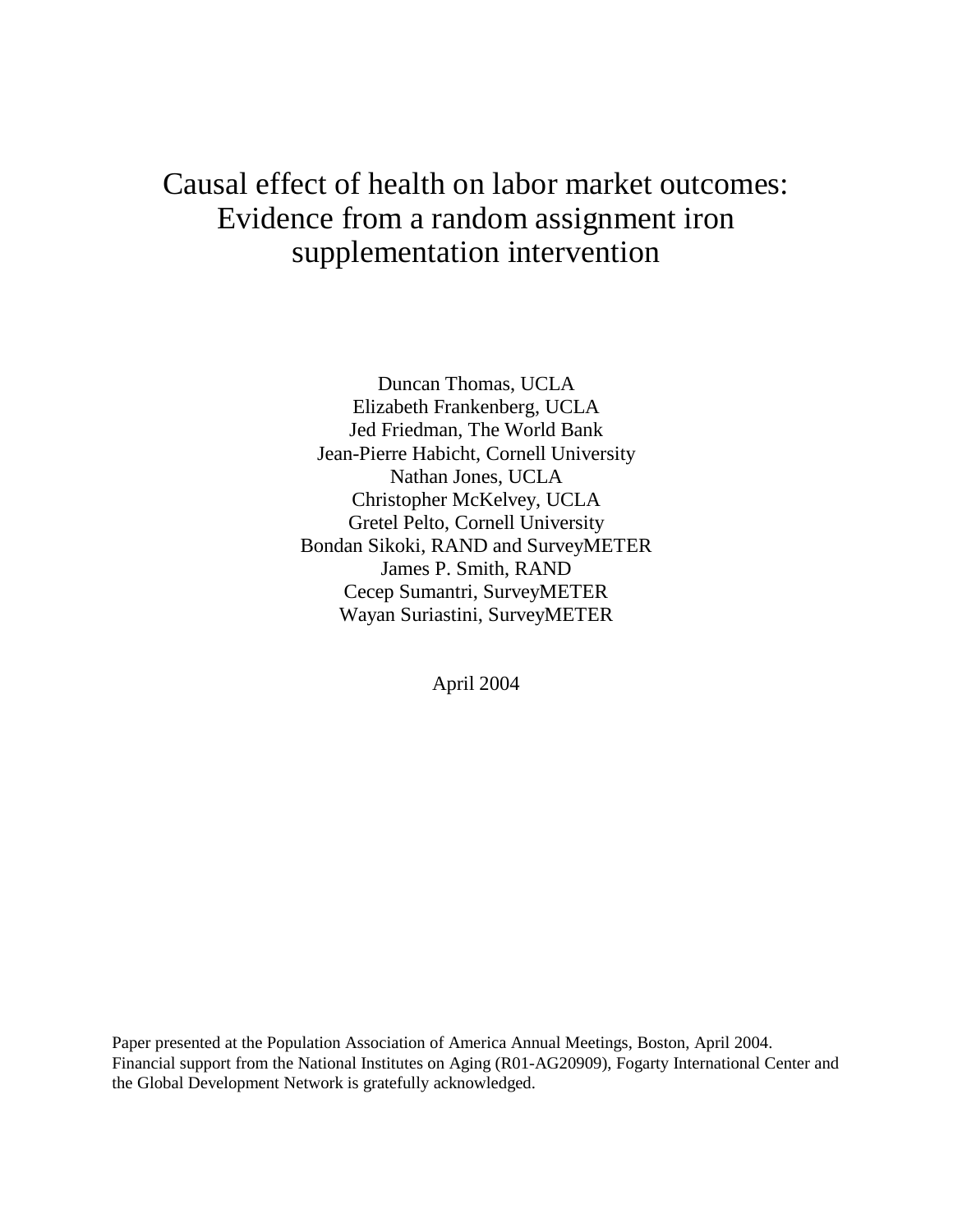### Abstract

Iron deficiency is widespread throughout the developing world. We provide new evidence on the effect of iron deficiency on economic and social prosperity of older adults drawing on data from a random assignment treatment-control design intervention. The Work and Iron Status Evaluation is an on-going study following over 17,000 individuals in Central Java, Indonesia. Half the respondents receive a treatment of 120 mg of iron every week for a year; the controls receive a placebo. Compliance is monitored carefully. Results from the first six months of the intervention are presented for adults age 30 through 70 years. Males who were iron deficient prior to the intervention and who are assigned to the treatment are better off in terms of physical health, psycho-social health and economic success. These men are more likely to be working, sleep less, lose less work time to illness, are more energetic, more able to conduct physically arduous activities and their psycho-social health is better. There is evidence that economic productivity of these males also increased. Among iron-deficient males assigned to the treatment who were also selfemployed prior to the baseline, hourly earnings rose substantially and so they earned more on a monthly basis. Benefits for women are in the same direction but the effects are more muted. The results provide unambiguous evidence in support of the hypothesis that health has a causal effect on economic prosperity of males during middle and older ages.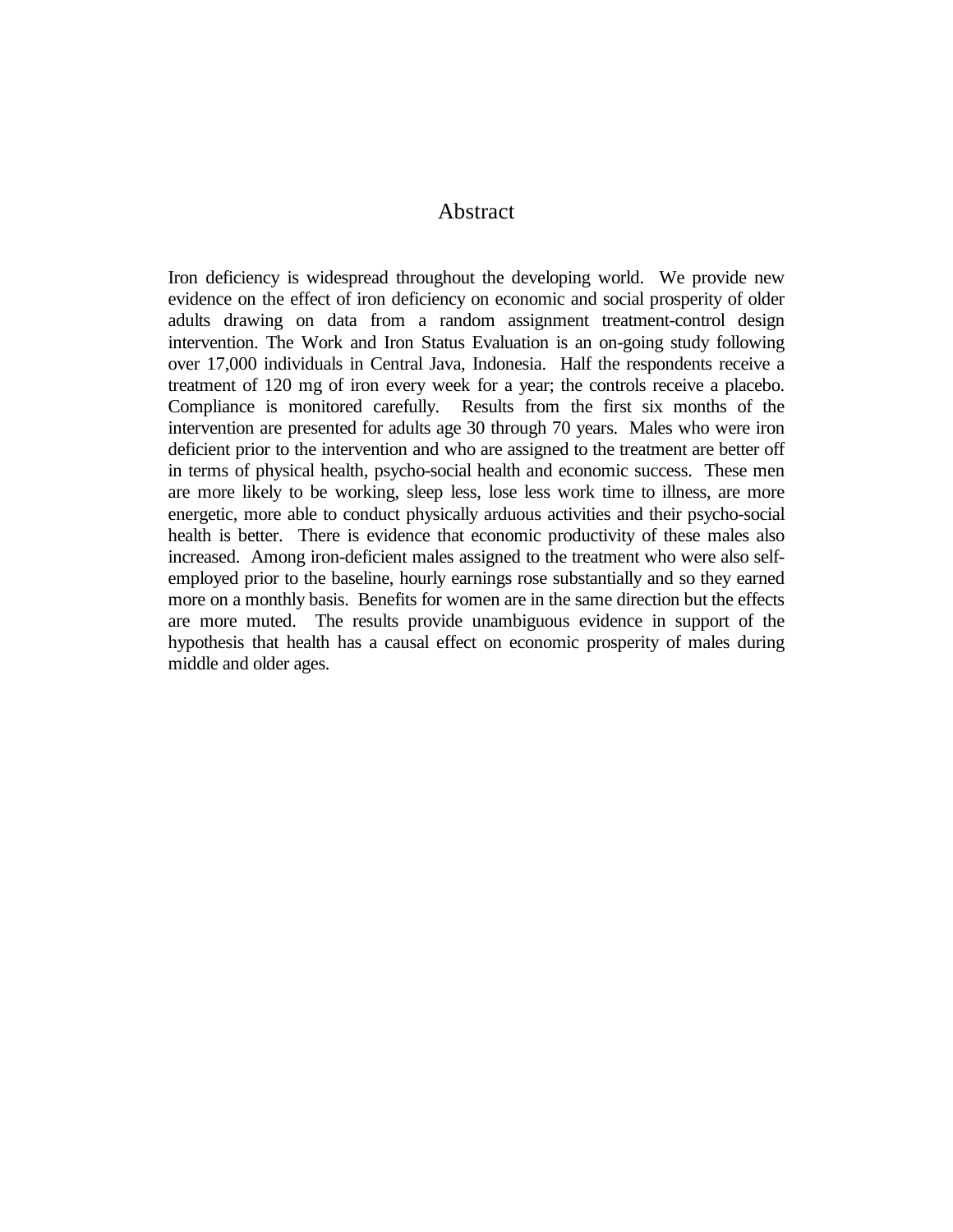#### 1. Introduction

There is a strong positive association between health and economic prosperity (Marmot et al, 1997). The association, which is observed in both micro-level and macro-level data, has been documented for a wide array of health indicators, for many different dimensions of economic prosperity and across a broad spectrum of demographic, social and economic contexts. However, identifying the causal underpinnings of these relationships has proven to be extremely difficult. (See Strauss and Thomas, 1998, Smith, 1999, and Goldman, 2001, for reviews of the literature.)

It seems reasonable to suppose that causality runs in both directions. Many studies have documented that higher income individuals invest more in human capital, including health. As income grows, individuals invest in higher quality diets, improved sanitation practices and better health care, suggesting that higher income leads to better health. Evidence on the relationship between income innovations and health is more ambiguous. On the one hand, studies suggest some investments in health and health services are particularly responsive to income innovations while other studies indicate that health is protected at times of negative income shocks, (Behrman and Deolalikar, 1988; Case, Lubotsky and Paxson, 2003; Frankenberg and Thomas, 2003; Stillman and Thomas, 2003.) On the other hand, evidence on the effect of health on economic well-being suggests that declines in health are associated with reduced labor supply, earnings from work and wealth (Pitt and Rosenzweig, 1986; Thomas and Strauss, 1998; Smith, 1999). A key stumbling block in this literature has been parsing out that part of the observed correlation between health and economic prosperity that is due to health causing income, that which is due to income causing health, and that which is driven by common unobserved characteristics.

Thinking of health as one dimension of human capital, it is plausible that improvements in health will yield returns in the labor force. If a healthier worker is less susceptible to disease, is more alert and has more energy, then he or she will probably be a more productive worker and command higher hourly earnings. Establishing this link is not straightforward. It is, however, very important. If health does affect economic prosperity then evaluations of health interventions that do not take this into account will tend to understate their benefits to individuals and to society.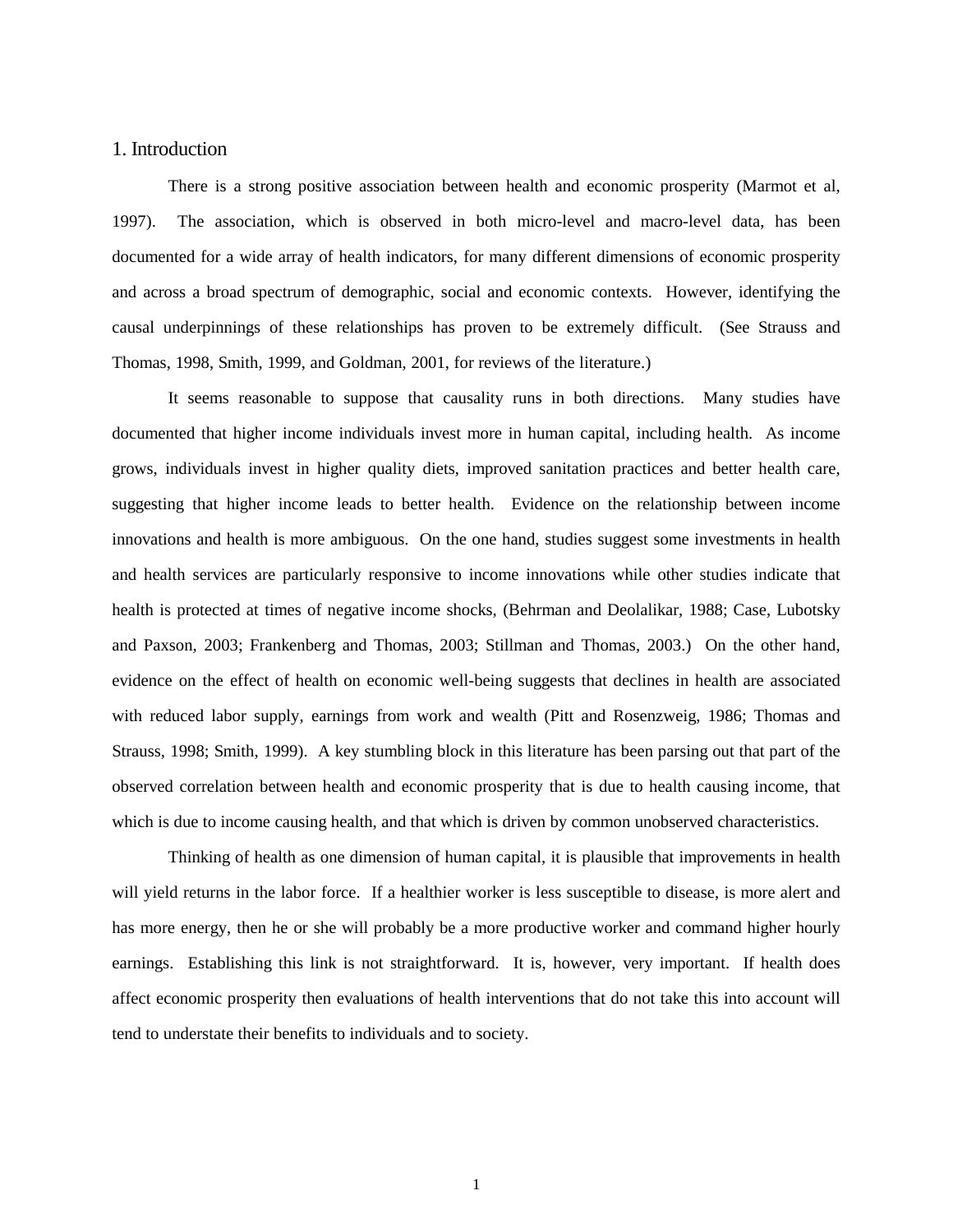This paper presents results from an on-going study which seeks to measure the causal effect of one dimension of health -- iron deficiency -- on economic and social success broadly defined. Iron deficiency is widespread through many parts of the developing world. The Work and Iron Status Evaluation (WISE) randomly assigns a weekly iron supplement to half the subjects with the rest being given a placebo. Iron supplementation continued for a year; we report results on labor market outcomes from the first six months of the intervention. Since the social and economic benefits of health improvements are likely to take time to manifest themselves, we view the evidence presented below as indicative of the immediate benefits of reducing iron deficiency. As the study progresses, we will measure the causal effects of health improvements on economic progress over the longer term.

We focus on adults age 30 through 70 at the time of the baseline. Iron supplementation results in elevated blood iron levels, as measured by hemoglobin, for both males and females in this age group. These benefits are concentrated among those who are iron deficient prior to the intervention. After six months of supplementation, there is evidence that iron-deficient older adults who received the treatment are better off in terms of physical health, psycho-social health and economic success. Relative to the control group, males who were iron deficient prior to the intervention and received the treatment are more likely to be working, earn more and lose less work time to illness. These men are also more energetic, sleep less, they are more able to conduct physically arduous activities and their psycho-social health is better. The effects for females are generally in the same direction but tend to be more muted. Treated females who were iron deficient at baseline are more likely to be working, have higher hourly earnings if they earn income and tend to have better physical and psycho-social health. The results provide unambiguous evidence in support of the hypothesis that health has a causal effect on economic and social prosperity of adults during middle and older ages.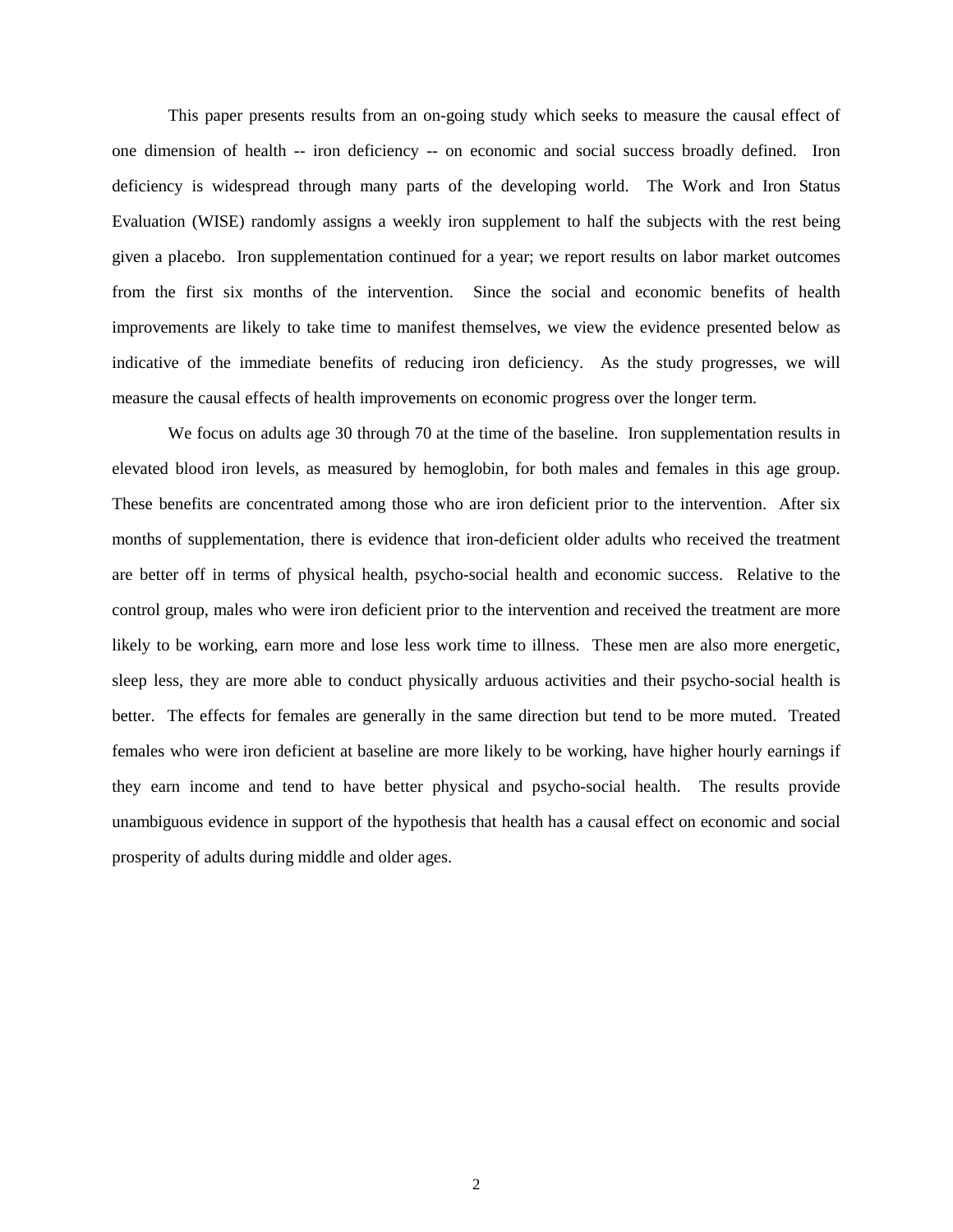#### 2. Relationship between health and economic or social prosperity

The literature suggests that income has a causal impact on health and nutrition. Evidence at the household level indicates that increases in economic resources are invested in improved diet, better sanitation and health practices, increased use of health services and, possibly, more effective use of these services. Rising incomes are associated with lower rates of mortality and reduced nutrition deficiencies. (See Behrman and Deolalikar, 1988; and Strauss and Thomas, 1995, for discussions of the evidence at the micro level. Ruger, Jamison and Bloom, 2001, summarize the macro literature. See also the 1993 World Development Report and 1999 World Health Report.) An important body of evidence demonstrates that, over the long run, there is a positive association between economic prosperity and health of a population as measured by morbidity, mortality or nutritional status. (See, for example, Preston, 1975; Fogel, 1992, 1994, 1999; Steckel, 1995.) Attained stature of adults in the United States, Europe and in developing countries today has been combined in creative ways with information on indicators of economic status by Fogel, his students and his collaborators to yield important insights into the effects of income -- and income shocks -- on nutritional outcomes.

Nutrition has played a prominent role in the literature linking health and economic prosperity at least since Liebenstein (1957). Improved nutrition is one of the leading public health accomplishments cited by the United States Centers for Disease Control and Prevention that contributed to the greatly improved longevity and quality of life in the United States in the 20th century. This was achieved in part through food fortification which virtually eliminated rickets, goiter, and pellagra in the United States, and reduced the incidence of iron deficiency anemia, neural tube defects, and other conditions. In contrast, malnutrition remains a widespread and debilitating problem throughout many parts of the developing world. and there is evidence that, along with genotype and environmental influences, diet plays a role in the etiology of many chronic diseases.

In recent years, substantial strides have been made in understanding the links between nutrition and health in low-income settings. In earlier decades, it was widely believed that poor nutrition arose primarily because of inadequate energy or protein, and effort was focussed on increasing energy intakes among the poor. As it became apparent that protein-energy malnutrition was only one element in improving the nutritional status of people in low-income settings, the focus shifted towards also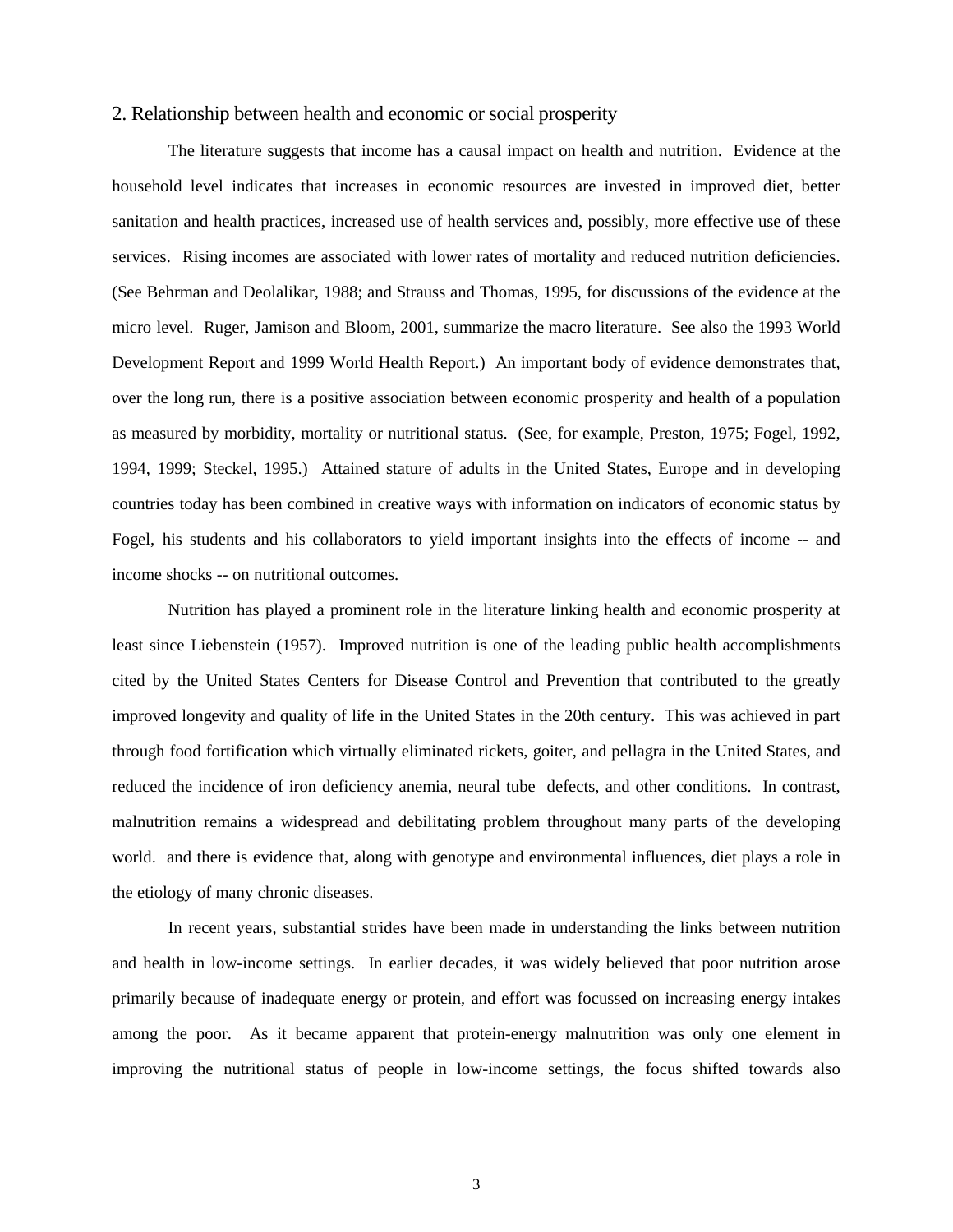understanding the influence of micro-nutrients such as iron, iodine, zinc, calcium and several key vitamins on health and nutrition. In the research reported here we place the spotlight on one micro-nutrient: iron.

Iron deficiency is thought to be the most common nutritional deficiency in the world today. It is estimated that over 2 billion people worldwide are iron deficient. The effects of iron deficiency include reduced immune response, delayed cognitive and physical development, fatigue and reduced work capacity, and, in extreme situations, death. The vast majority of the literature on iron deficiency has focussed on women of reproductive age and on young children. However, these are not the only population groups that are at risk of iron deficiency. Figure 1 presents evidence on iron deficiency in Indonesia based on hemoglobin measured in 1997 in the second wave of the Indonesia Family Life Survey (IFLS). <sup>1</sup> Hemoglobin (Hb) is one indicator of levels of iron in the blood and low levels of hemoglobin indicate iron-deficiency. The top panel of the figure presents mean Hb levels for males and females age 15 through 80. The lower panel reports the fraction of the population with Hb<12g/dl which is one cutoff below which an adult is considered iron deficient. (The cut-off applies to adult males and nonpregnant females; Hb levels are lower among pregnant females.)

About one-third of females age 15 to 50 have Hb<12g/dl; among older females, the fraction with low Hb rises steadily with age and over half the women in their late 70s are iron deficient according to this indicator. While Hb levels of males are higher then those of females at each age, it is not the case that only women (and children) suffer from low Hb. After age 30, hemoglobin levels of men decline with age and among those in their 70s, about one-third are iron deficient. Clearly, low levels of Hb are prevalent not only among reproductive-age women and children but are common among older women and among older men in Indonesia. Precisely why older adults in Indonesia have lower levels of Hb is unclear. Lower Hb levels likely reflect the combination of a diet that has little by way of animal proteins (a primary source of iron that is absorbed well) and is high in rice (which retards iron absorption) as well as lower absorption capacity (which is reduced by disease insults), possibly the presence of worms, and loss

<sup>&</sup>lt;sup>1</sup>Blood hemoglobin levels are measured by pricking the finger of the respondent in the home and immediately analyzing the blood with a Hemocue portable photometer. IFLS2 was fielded in September 1997-January 1998 and is representative of 83% of the population of Indonesia. (The more remote islands were not included in the sample for cost reasons.) There are slightly fewer than 18,900 respondents aged between 30 and 80 whose Hb was measured in the survey.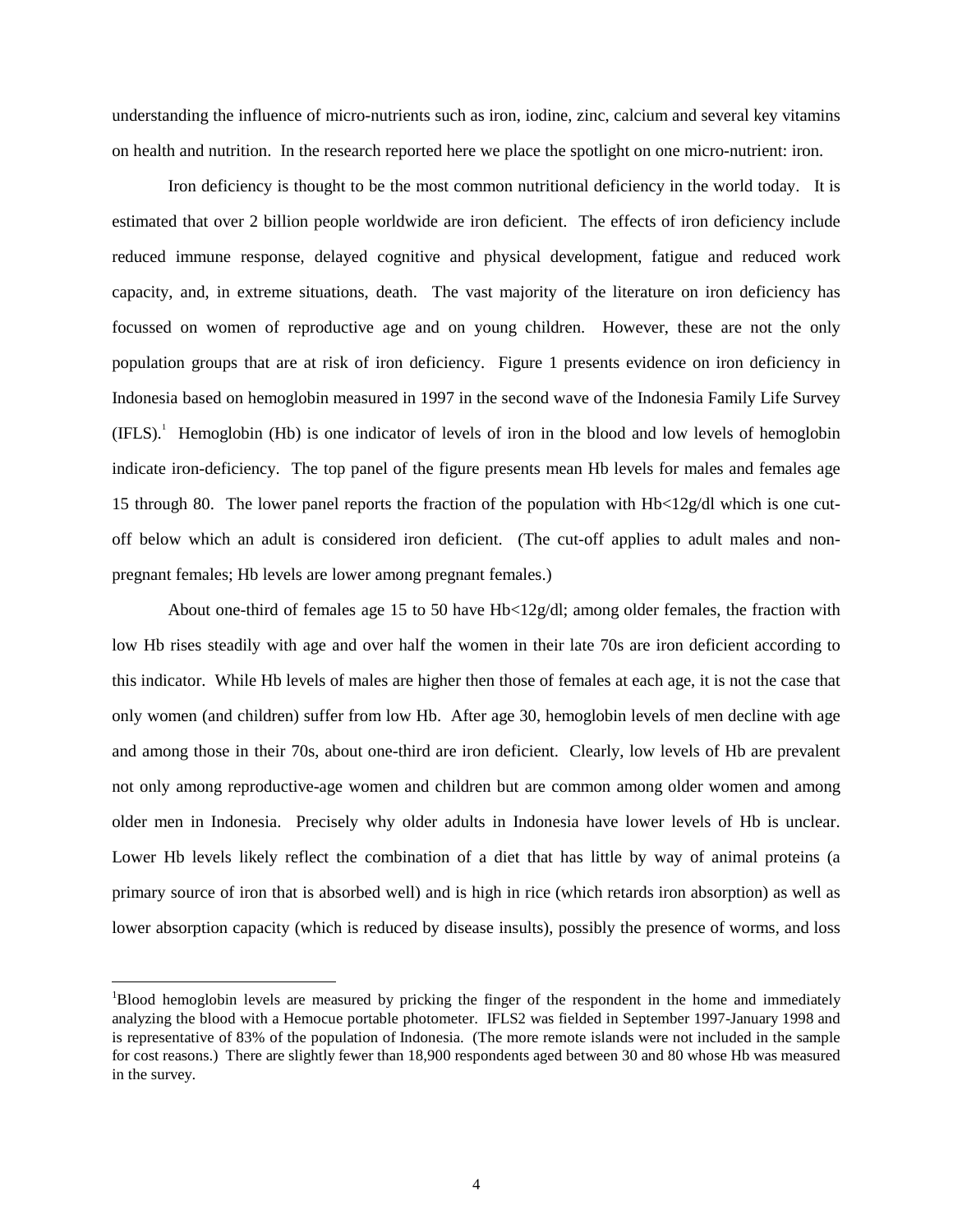of blood.<sup>2</sup> Although all ages are included in the WISE study design, the research reported below will focus on older adults (ages 30 through 70).

There is evidence that iron status and labor market success are positively correlated in lowincome settings (Thomas and Frankenberg, 2002). Using data from the pre-baseline wave of WISE, the relationship between  $ln(earnings)$  and Hb is presented below for adult males. Controlling age (in a flexible way), there is a positive and significant correlation between Hb and earnings throughout the Hb distribution (although it is slightly larger at low levels of Hb). While it might be tempting to conclude that improvements in Hb status will result in higher income and faster economic growth, such a conclusion would be premature. Not only may causality run in the opposite direction, but the correlation between earnings and current Hb levels may be confounded by other characteristics that also affect labor market outcomes.

#### *n(earnings) of males age 30-70 and nutritional status*

|                                  |           | Spline in Hb |             |             |             |  |
|----------------------------------|-----------|--------------|-------------|-------------|-------------|--|
|                                  | Hb<12g/dl | $Hb>=12g/dl$ | Height      | Education   | BMI         |  |
| Controls:                        | β         | $\beta$ ,    | $\beta_{3}$ | $\beta_{4}$ | $\beta_{5}$ |  |
| [1] Age (splines)                | 0.092     | 0.062        | $\bullet$   | $\bullet$   |             |  |
|                                  | (0.034)   | (0.020)      |             |             |             |  |
| $[2]$ + Height, education,       | 0.071     | 0.029        | 0.012       | 0.099       | $\bullet$   |  |
| & location                       | (0.032)   | (0.019)      | (0.004)     | (0.006)     |             |  |
| $[3] + BMI$                      | 0.069     | 0.014        | 0.013       | 0.091       | 0.045       |  |
|                                  | (0.032)   | (0.019)      | (0.004)     | (0.001)     | (0.008)     |  |
| (Standard errors in parentheses) |           |              |             |             |             |  |

Source: WISE -04 month wave

 $2$ Low Hb may be a reflection of the presence of malaria infections or inflammatory disorders (Asobayire et al, 2002). The study site for this project, which is described in more detail below, was selected because malaria is not present and inflammatory disorders are not thought to be prevalent. Hb levels in the study site mirror those reported for the Indonesian population in IFLS suggesting the estimates for the entire population are not driven by these infections. Vitamins A, B-2, B-6, Folate and B-12 all play a role in hematological formation. Deficiencies in these micronutrients may result in the co-existence of low levels of Hb and high iron stores (Fishman et al, 2000). Transferrin receptors (TfR) indicate levels of iron stores and are little influenced by inflammation, malaria infection or deficiencies in micronutrients other than iron. Dry blood spots collected from all subjects over the age of one in this study are being used to measure TfR. We have successfully implemented protocols for measurement of TfR only recently; results will be reported in future research.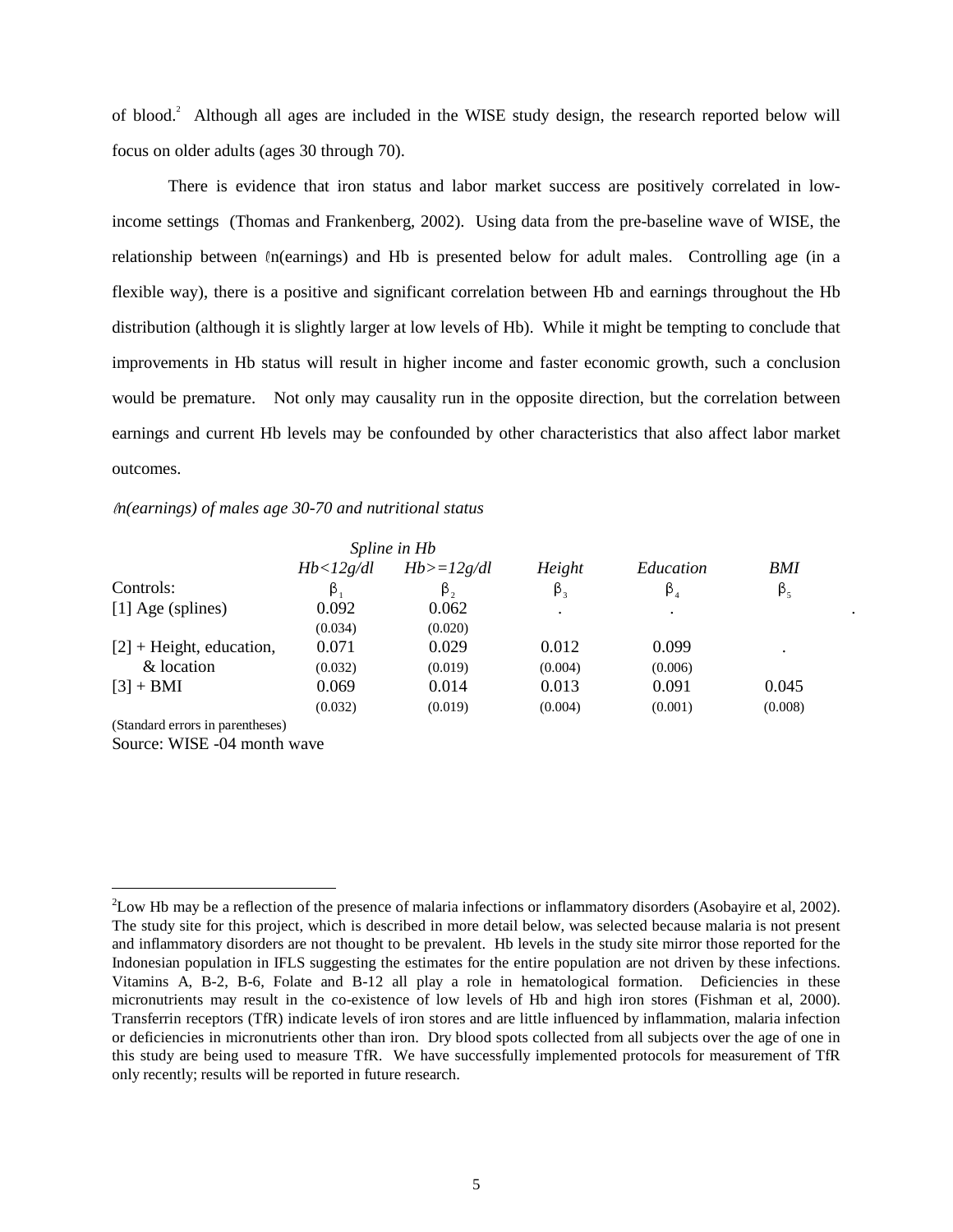In the second row, two standard controls for human capital, height and years of education, are added to the regression in conjunction with controls for province and urban/rural location. Both education and height are positively correlated with earnings. There is a large decline in the coefficient on  $Hb \geq 12g/dl$  which is no longer significant. The coefficient on low Hb is reduced by nearly a quarter but remains significant. The results suggest that part of the correlation between Hb and earnings can be attributed to other dimensions of human capital particularly at higher levels of Hb. Since height and education are largely predetermined for adults, it may be that Hb is reflecting the effect of concurrent variation in nutritional status. To explore this hypothesis, body mass index (BMI, which is weight divided by height squared) is also added to the regression, recognizing that BMI, like Hb, is potentially correlated with unobserved characteristics that affect earnings. The results of the extended regression are reported in the third row. BMI is positively correlated with earnings and the association is apparently unrelated to low Hb, height or education since the coefficients on those covariates are little changed. Clearly, higherearning males tend to be taller, heavier, better educated and eat higher quality diets. A key issue that this research will address is whether the relationship between Hb and earnings can be given a causal interpretation.

The decision to design this intervention study around iron was motivated not only by the prevalence of iron deficiency in low income settings and the evidence suggesting iron status and earnings are positively related. The decision was also motivated by the fact that there is a very large literature in health, nutrition and biochemistry which provides a solid scientific foundation for understanding the biomedical consequences of iron deficiency. (See Haas and Brownlie, 2001, for an excellent review.)

Iron plays an essential role in oxidative energy production. Iron deficient anemia (IDA) -- that is low levels of hemoglobin (Hb) in combination with abnormal levels of other iron indicators -- is associated with, *inter alia,* greater susceptibility to disease, fatigue and reduced child development. In severe cases, it is associated with elevated infant and maternal mortality. Iron deficiency affects physical activity through primarily two pathways. First, as hemoglobin levels decline, the maximum amount of oxygen that the body can use (aerobic capacity) declines. Second, as iron stores are depleted, the amount of oxygen available to muscles declines, reducing endurance, and the heart works harder to produce the same amount of activity.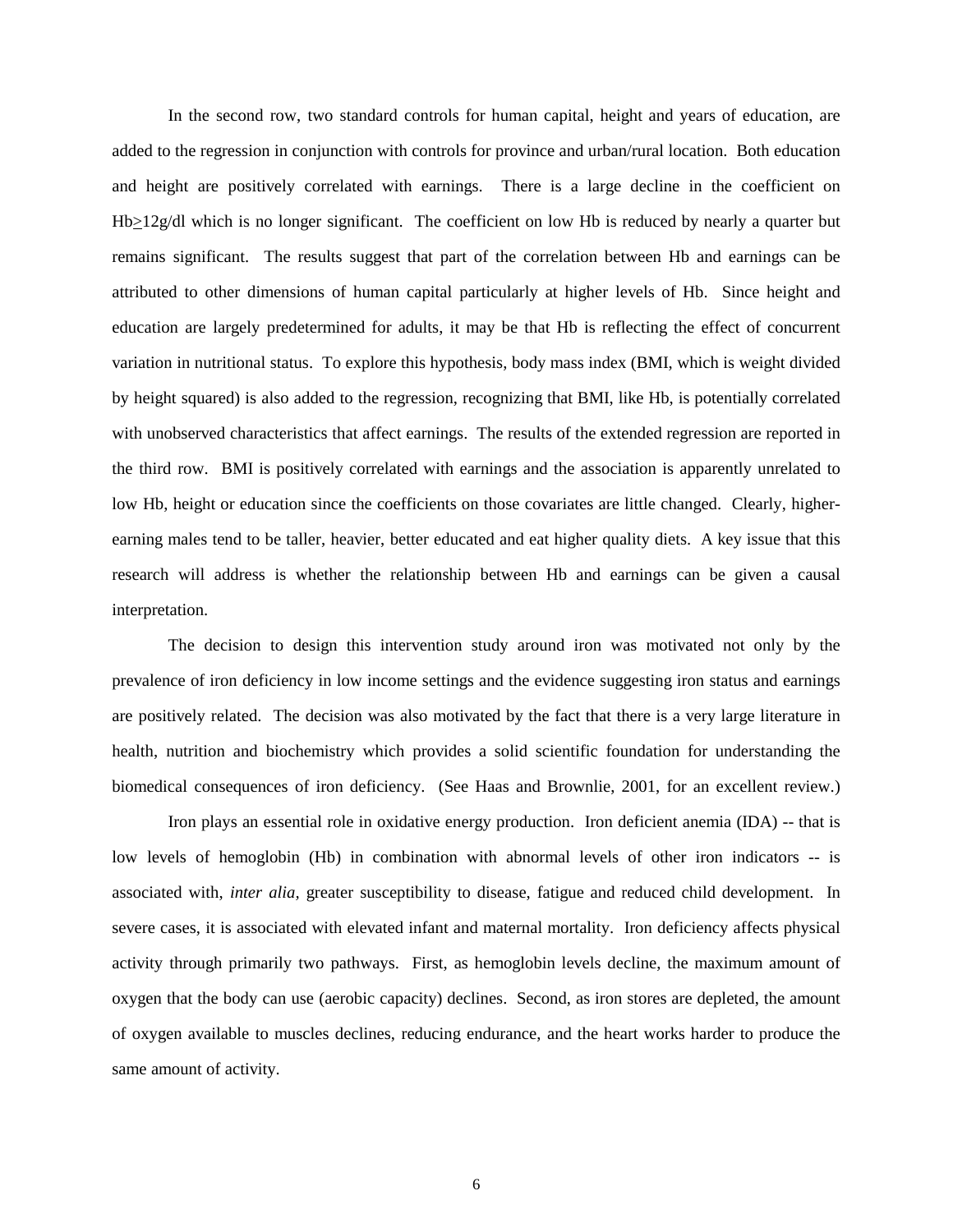Rigorous studies of both animals and humans have demonstrated a causal relationship between iron deficiency and reduced maximum aerobic capacity (VO,max). For example, studies indicate that experimentally induced anemia results in about a 30% decline in VO max whereas iron supplementation for around 12 weeks produces about a 25% increase in V0, max (Celsing et al., 1986; Li et al., 1994; Woodson et al. 1978). There is also evidence that IDA is associated with reduced endurance at below maximal work rates. In contrast, iron-deficient (but non-anemic) individuals -- individuals with normal Hb but depleted iron stores as evidenced by, for example, low transferrin saturation or elevated levels of transferrin receptor (TfR) -- may also suffer from fatigue, but there is little evidence that for these individuals iron status has any effect on VO max or endurance, (Scrimshaw, 1991; Haas and Brownlie, 2001).

Demonstrating that maximal capacity and endurance are impeded by iron deficiency does not necessarily inform us about the economic consequences of iron deficiency in daily life. Those consequences may be more closely aligned with energy efficiency which is the amount of physiological energy required to perform a given task and is usually assessed by indirect calorimetry. Laboratory studies indicate that iron deficiency impairs energetic efficiency (Zhu and Haas, 1998; Li et al. 1994). Li and collaborators, for example, conducted a randomized treatment-control study of Chinese female cotton mill workers. After 12 weeks of iron supplementation, they found a 5% increase in gross and net energetic efficiencies among the treatments relative to the controls. They also observed a significant reduction in heart rates and a 17% increase in the production efficiency of women who received the treatment. There was no increase in work output (which was constrained by the technology of the mill) but time spent on leisure activities, housework and marketing activities increased among the treated as did energy expenditure in these activities. A similar finding is reported by Edgerton et al. (1979): iron supplementation of Sri Lankan female tea plantation workers is associated with increased voluntary activity. These results are important because they suggest iron deficiency affects how time is allocated by an individual.

Whereas causal effects of iron status on aerobic capacity and endurance have been extremely well-documented in both animals and humans, the link with economic and social success is less well established. Obviously experimental studies that examine the relationship between iron deficiency and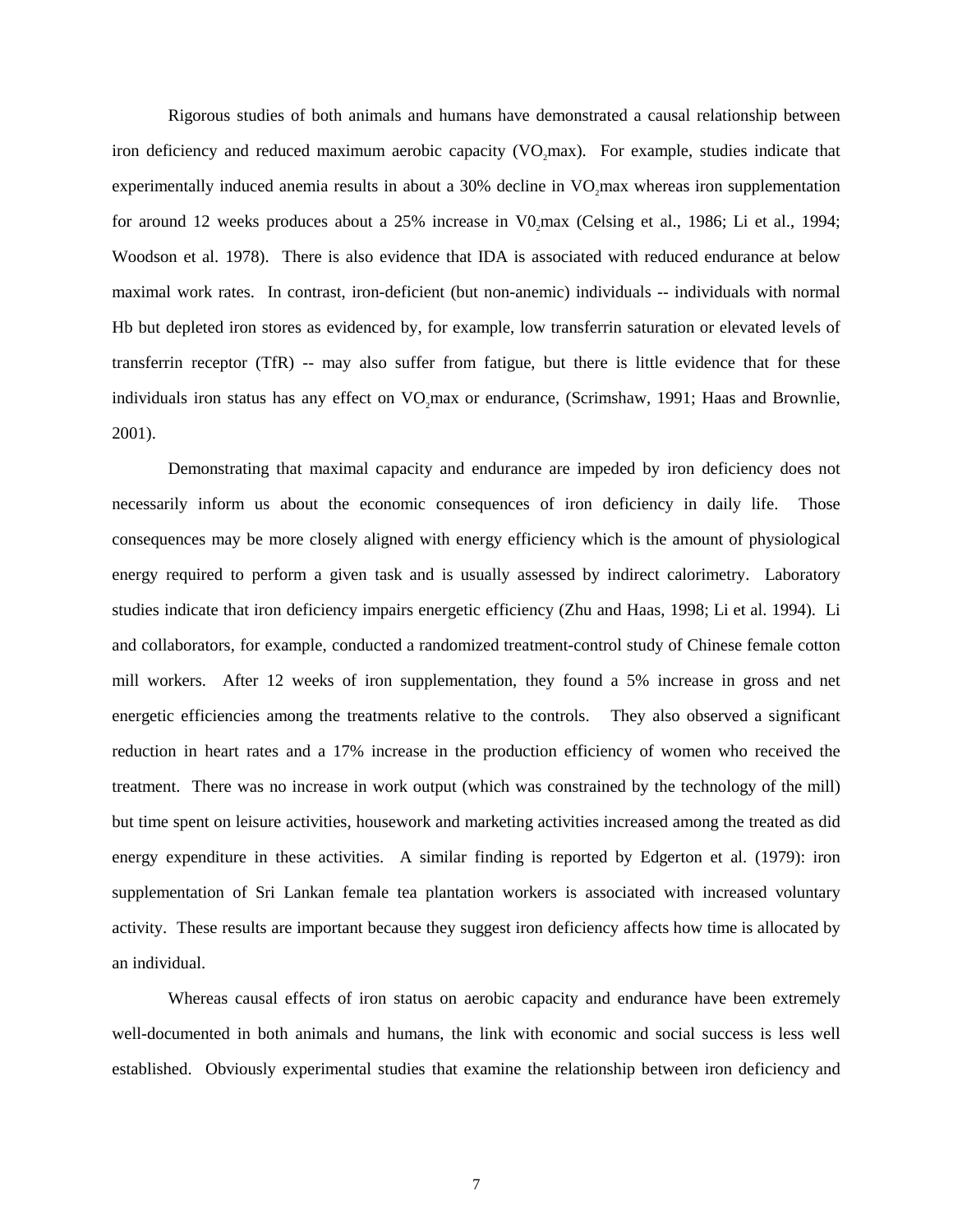work output or productivity are limited to a field setting. The strongest evidence is provided by a longitudinal study of nearly 400 male rubber tree tappers and weeders in Indonesia (Basta et al., 1979). Baseline health measures indicated that 45% of the study population was anemic (Hb<13g/dl). It is likely that hookworm explains a good part of the high levels of anemia (with examination of stools of a 10% sub-sample indicating that worms were present in 88% of the men). Among the anemic, baseline productivity (measured by kilograms of latex collected by tappers per day and the area of trenches dug by weeders) was about 20% lower than the productivity of non-anemic workers. In the experiment, workers were randomly assigned to one of two groups (irrespective of their anemia status). The treatments were given a daily iron supplement (100 mg ferrous sulphate) for 60 days; the controls were given a placebo. Workers received an incentive payment to take the pills as scheduled. At the end of the period, blood hemoglobin, aerobic capacity (measured by the Harvard step test) and output of those who were initially anemic, and received the treatment, increased to nearly the levels of the non-anemic workers (whose biological indicators did not change). Among those in the control group who were anemic, productivity and blood hemoglobin levels also rose, although the increase was substantially smaller than among those in the treatment group. (This is attributed by Basta et al. to the effect of the incentive payment, a claim which is corroborated by a comparison of dietary intakes before and after the experiment: they point out that, during the experiment, anemics in the control group spent more on leafy greens as well as other foods which provide higher amounts of iron.)

The results suggest that the output of workers who are IDA can be raised by around 20% through supplementation. This is a very large effect. An issue that is not addressed in the Basta et al. study is the possibility of selective attrition. Although the study involved a sample of 156 tappers, the final analytical sample included only 77 of those workers. If those who attrited from the study were not random with regard to productivity (and productivity change), then the advantages of the experimental design will be dissipated.

In fact, two other studies suggest the effects of iron supplementation may be considerably smaller. Edgerton et al. (1979) report supplementation had small effects on the amount of tea picked by female pickers in Sri Lanka and Li et al. (1994) found small increases in output of female cotton mill workers in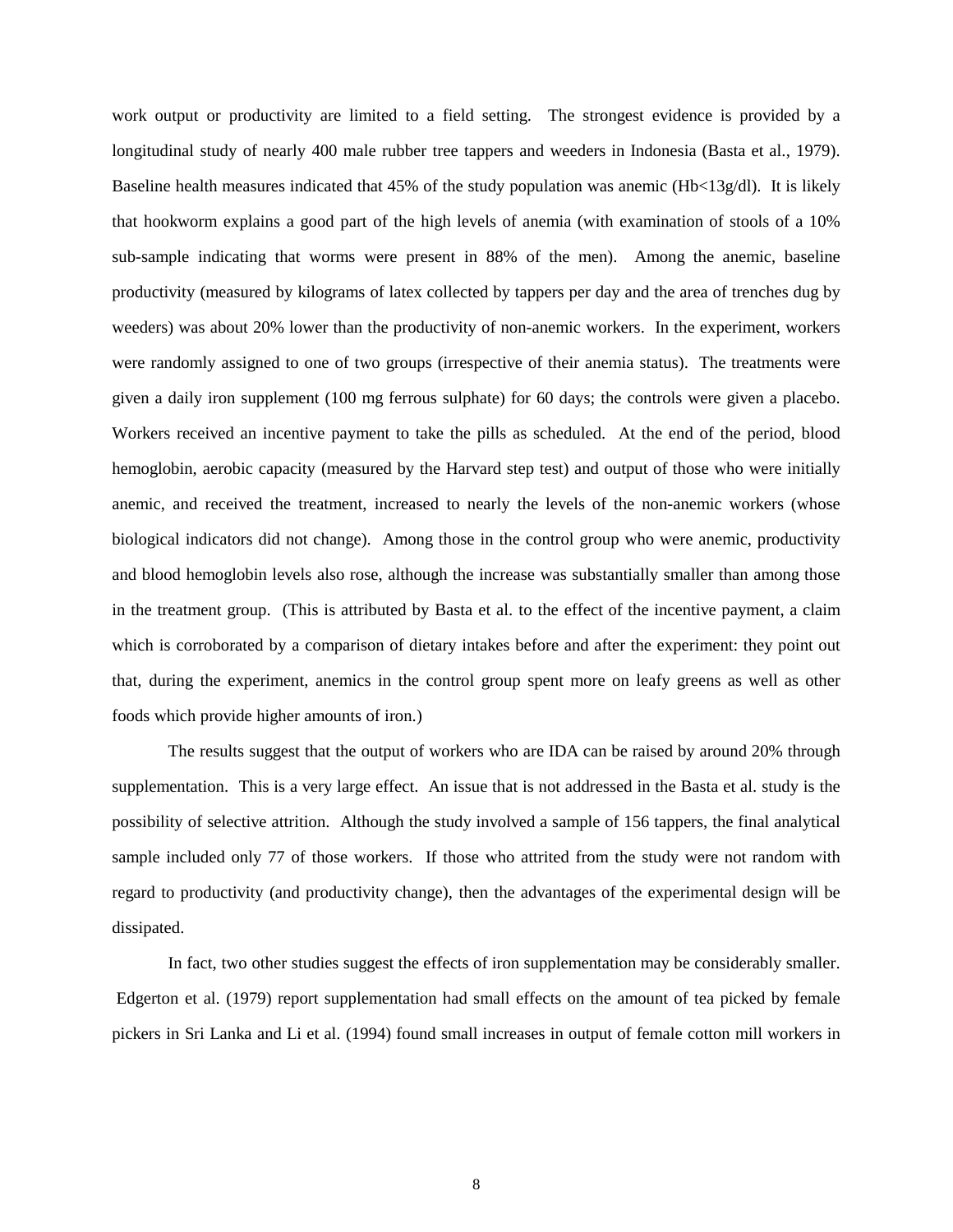China although, as noted above, energy efficiency among these workers did increase significantly and technology impeded productivity improvements at the cotton mills.

Implementation of these kinds of focussed studies is not without potential pitfalls. First, if treatments benefit from the intervention and controls do not, there are reasons to expect attrition to be selective. Failure to take that into account can unravel the key advantages of an experimental evaluation. Second, interventions have tended to be targeted at specific individuals. If individuals share the benefits of the intervention with other household and family members, then the effects of the intervention on the subjects will be under-estimated because of these spillover effects. This might arise, for example, if tea pickers or rubber tappers who received a supplement ate less food at home, to make room for other household members. This raises the more general issue that there may be behavioral responses to health interventions and that responses of households may be quite complex. Third, it may be difficult to detect the effects of supplementation in some types of work or institutional settings. As an example, the scope for Chinese cotton mill workers to increase output is limited by the technology of production and the speed with which their co-workers operate. The immediate effects of supplementation on work output among these workers are likely to be muted. However, workers who receive supplementation might reap the benefits of elevated productivity by moving to other tasks, other factories or other jobs in which case short-term studies will tend to miss the benefits of supplementation. Of course, if subjects who move (or change jobs) are not followed then these effects will be missed altogether. The Chinese study also suggests that focussing on productivity effects may miss an important part of the link between health and prosperity. In addition to changes in hours worked and type of work, it is possible that healthier workers will allocate more time to non-work activities including leisure and home production. This will likely result in increased levels of well-being (and possibly even indirect benefits on productivity through elevated levels of functioning). Enhanced productivity at home may also provide benefits for the next generation if, say, parents invest more in their children. WISE is designed to study all of these potential pathways through which health improvements may affect the well-being of individuals and their families.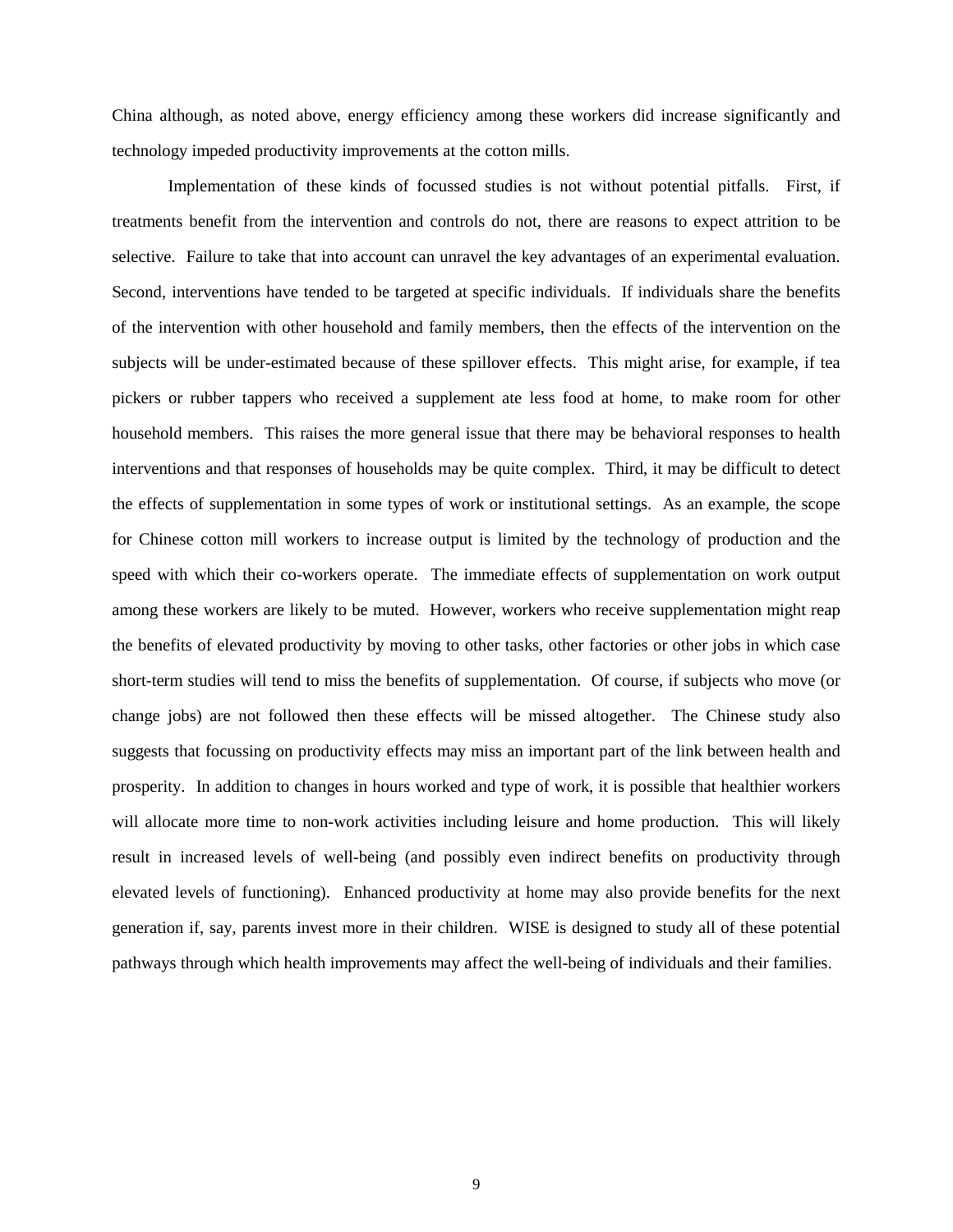#### 3. Research design

WISE is an on-going iron supplementation intervention that is being conducted in Central Java, Indonesia. The study site, Purworejo district, is located slightly east of Yogyakarta on the southern coast of Java and is home to about one million people. The area is primarily agricultural. Rice, the dominant crop in the area, is the main crop for around three-quarters of the farmers and there are typically three harvests per year. Oranges and groundnuts are also widely grown, often in conjunction with rice.

The Community Health and Nutrition Research Laboratory (CHN-RL) at the University of Gadjah Mada, Yogyakarta, has been conducting a surveillance study of 16,000 households in Purworejo since 1996. Study households were randomly selected to be representative of the district and have been interviewed at least once a year since the inception of the surveillance study. For this study, four of the fifteen *kecamatans* in Purworejo were excluded (because there is a risk that malaria is present in these upland, wooded areas and iron supplementation may have a deleterious effect on people infected with malaria). Seventy of the 148 enumeration areas in the CHN-RL study sample were randomly selected and, after excluding households that were participating in other, co-incident CHN-RL intensive studies, all 5,570 households living in those enumeration areas were included in the WISE screener survey. Because surveillance studies do not track respondents who move out of the community, a refreshment sample was added. Using the household listing from the 2000 Census conducted by the Badan Pusat Statistik, Indonesia, 80 enumeration areas were randomly selected from the same eleven *kecamatans* selected from the CHN-RL rosters. Fifty-five households were randomly selected in each enumeration area for the WISE screener survey.

The WISE screener survey was conducted during October-December 2001. Questions were asked about socio-demographics, health and work. Blood was taken using a finger prick to measure hemoglobin (with the Hemocue photometer). Over 37,000 respondents living in 9,500 households were screened.<sup>3</sup>

 $39,435$  households were interviewed in the screener; in each of 152 of the listed households, all members from the household had combined with another screener household. Thus, 96.2% of the target households were interviewed. All household members had died in 22 (0.2%) households, 22 households (0.2%) refused to be interviewed, 107 households (1%) were ineligible (because they were not in the original CHN-RL sample or were duplicated households in the Census); 175 households had moved out of the enumeration area (1.8%) and 56 households (0.6%) could not be found in the enumeration area.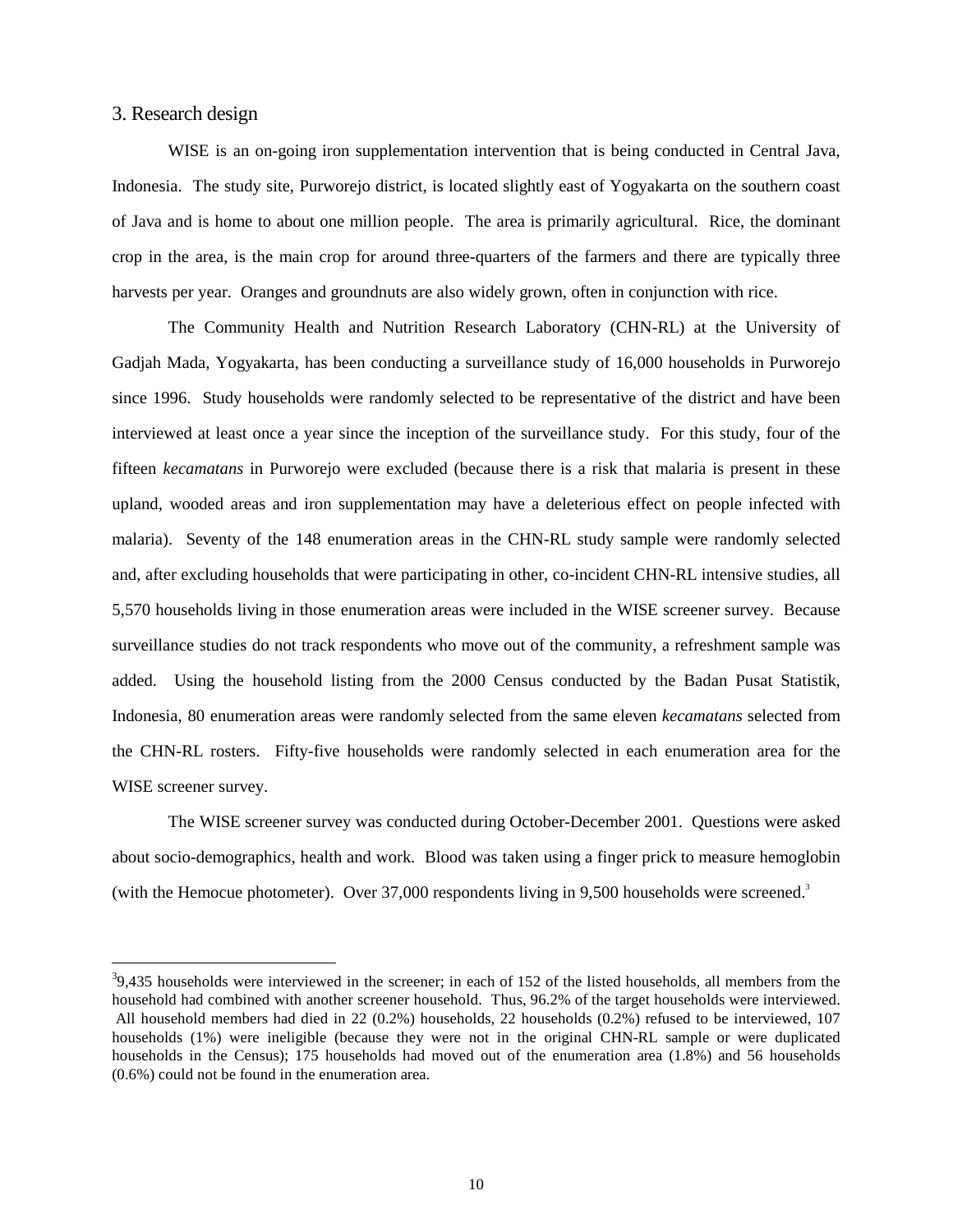The WISE study sample was then selected. All screened subjects were pooled and a sample of individuals was drawn. Once an individual was drawn, the entire household was included in the study sample. Each individual was assigned a probability weight which reflected the key goals of this study: measurement of the effect of iron supplementation on economic and social productivity of older adults. Since the biomedical evidence demonstrates that the benefits of iron supplementation accrue primarily (and possibly only) to those who are iron deficient, males age 25 through 75 and females age 40 to 75 with low Hb in the screener were over-sampled. Slightly over 17,500 respondents living in 4,300 households were included in the WISE study sample.

Detailed individual and household interviews are being conducted every four months, starting immediately after the completion of the screener survey. The pre-baseline (-4 month) survey, conducted between January and April 2002, was followed by the baseline (0 month) survey between May and September 2002. The iron supplementation was started in August 2002 and will continue for at least 12 months. The start of the intervention is staggered across enumeration areas so that some areas began the intervention in early October 2002. The first post-intervention (04 month) survey was conducted between late September and December 2002, the second (08 month) survey was started in January 2003 and was completed by the end of April, 2003, the third (12 month) post-intervention survey was conducted between May and August, 2003 and the fourth (16 month) was conducted between September and December, 2003. The fifth post-intervention survey (20 month) is currently in the field and will be followed by the sixth (24 month) interview starting in April 2004. Appendix Table 1 summarizes the study schedule.

CHN-RL has been conducting intervention-based studies in this area since the inception of the surveillance site. Prior to the beginning of WISE, all respondents were invited to local meetings to explain the goals of the study, to provide answers to all questions that respondents might have and, thereby, serve as vehicle to help motivate participation in the study. The meetings were conducted by the local public health service providers and local community leaders.

Households were randomly assigned to either receive the treatment (120 mg iron tablets for subjects older than 5 years old or an orange flavored syrup for children age 5 or less) or a placebo (which is identical in appearance). The decision to assign treatment/control status at the household was motivated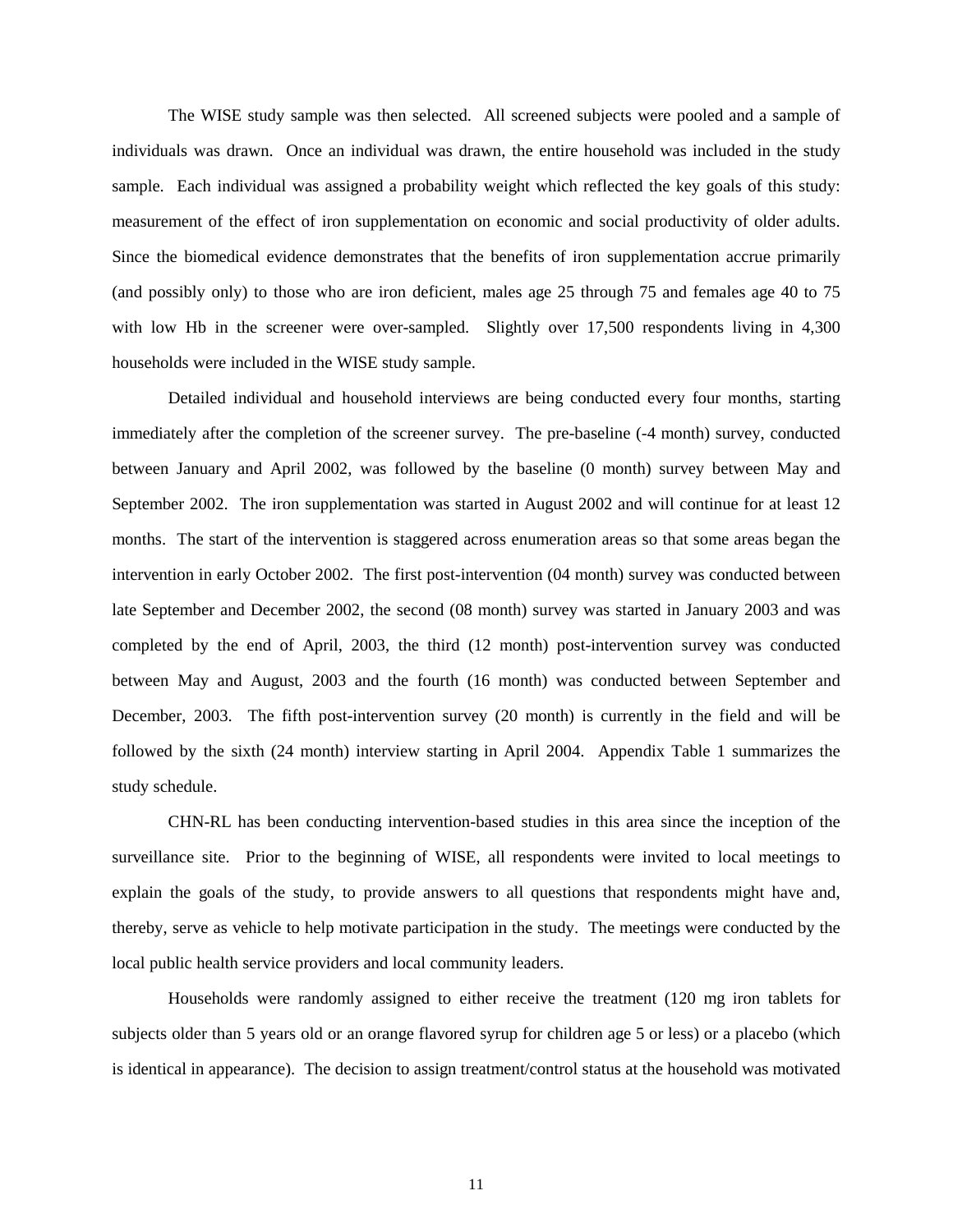by two concerns. First, if iron supplementation yields benefits and household members can observe those benefits, then it is possible that, if one household member benefits from the pill while another does not, household members may share their pills. This sort of behavioral response to the intervention has been observed in several nutrition-based interventions and has contaminated interpretation of those results. Since randomization is at the household level, this kind of sharing will not affect who receives the treatment and who receives the placebo. Second, at a more pragmatic level, many of the older respondents in the study have limited literacy and there was a concern that it may be difficult for the respondents to keep track of which pills were to be taken by whom. (Study participants are encouraged to take their pills together at meal time on Friday of each week.) All tablets are identical: they are small and colored purple (which distinguishes them from other pills that are common in the community). The tablets are packaged in blister packs of four tablets and distributed to respondents once every four weeks by a health facilitator who was recruited from the local community. The syrup is distributed in a small bottle containing four doses. Every four weeks, households are provided with boxes which contain the tablet and syrup supply for the following four weeks.

A local facilitator was recruited in each of the WISE enumeration areas. Typically the facilitator lives in the area and is often active in the local community. During the first months of the intervention, the facilitator visited each household in his or her area two times a week in order to encourage (or remind) respondents to take the tablets, answer any questions and deal with any problems or side effects. If a respondent complained about a side effect, a local health professional (usually the *bidan desa* in the village) would be called and would visit the respondent. After the first four weeks, the frequency of visits was reduced to once per week if there were no problems and compliance was high. After 12 weeks, visits were reduced to bi-weekly for respondents without problems.

At each household visit, the number of pills remaining in the blister pack (and the amount of syrup remaining) is recorded by the facilitator. Those records are reported to the field supervisor for the area; the field supervisor visits all households in his or her area who report concerns regarding the study and also all households whose compliance is low. The health facilitator records are also punched using a computer-assisted field editing data entry package. The punched data are sent to Yogyakarta and to Los Angeles weekly and are one of the tools used to monitor compliance. At the end of each four week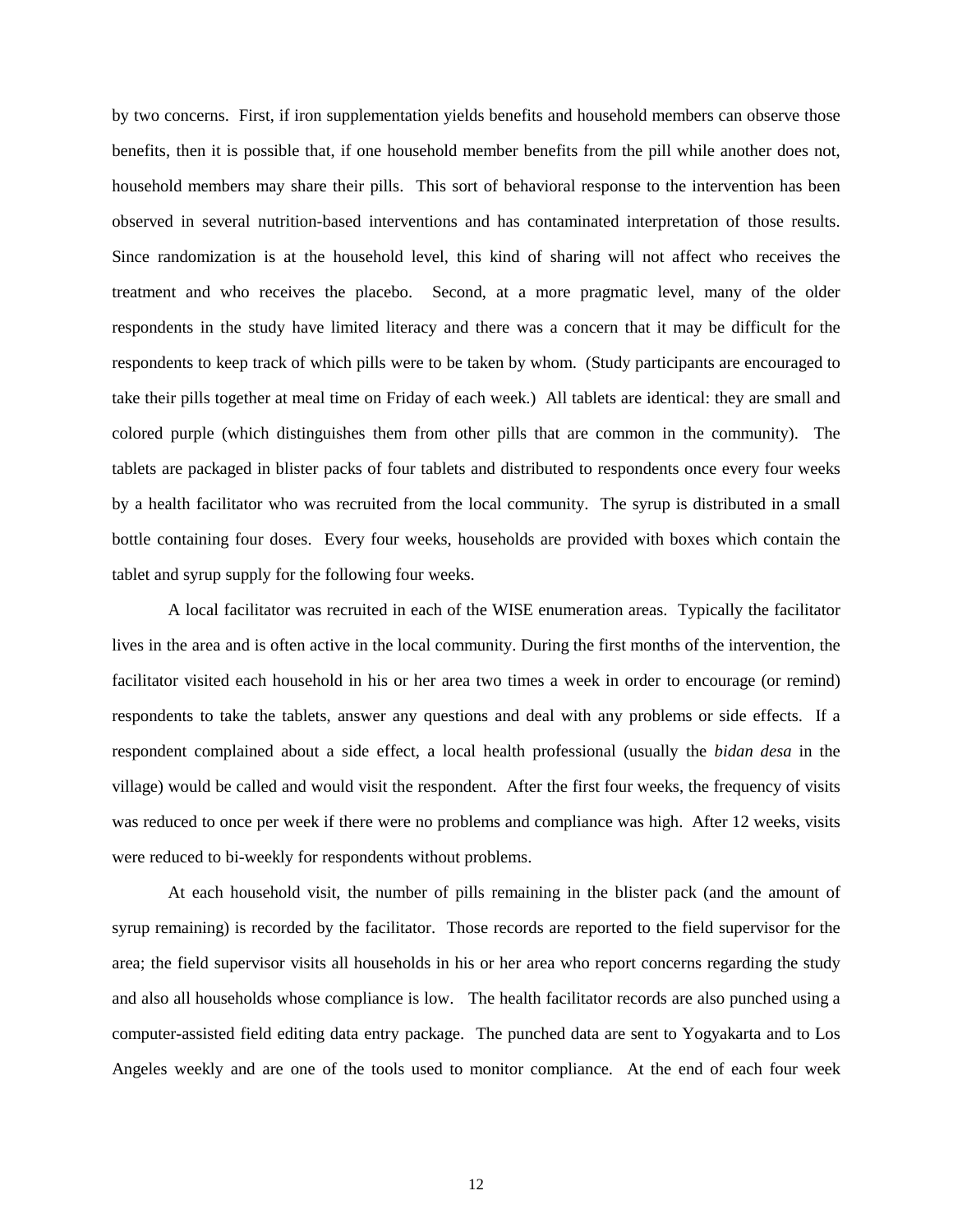period, the facilitator provides each household member with a new blister pack of four tablets (or bottle of syrup) and the old supply is collected and returned to the base in Purworejo. The number of pills remaining is recorded at that time. All study households were given a 12 month calendar with the day that the tablet should be taken (Friday) colored purple. These protocols were developed after extensive testing in two pilot studies which were completed in the study area prior to the intervention.

A plausible explanation for low iron blood levels in the study population may be that helminthe infections are prevalent. A study by CHNRL in Purworejo suggested that helminthe infections were not uncommon but worm loads were low among infected individuals. At the time that the intervention began, we selected 200 adults living in areas that are adjacent to three WISE study enumeration areas and obtained fecal samples which were inspected for helminthe infections. (These adults are not in the WISE study sample because of concern that they may refuse to participate in the study. Since helminthe infections tend to be clustered in communities, measuring worm loads in respondents living close to the study area should provide a good indicator of the worm loads prevalent in the WISE study sample.) Those measurements confirmed the earlier CHNRL results: few adults have helminthe infections and, among those that are infected, worm loads are low.<sup>4</sup> Nonetheless, in order to address the possibility that helminthe infections might retard the absorption of iron into the blood, treatments were given 400mg of Albendazole within one month of receiving iron tablets and again six months later; placebos were administered to the control sample. (Pregnant and lactating women were not included in the administration of the anti-helminthes or their associated placebos.)

All of the blister packs of tablets and syrup (treatment and placebo) were prepared by the Department of Pharmacy at the University of Gadja Madah. The content of the iron tablets, Albendazole and the placebo has been measured by an independent laboratory (West Coast Analytical Services, California) and confirmed to be correct. All tablets and syrup are labelled either "A" or "B". None of the

<sup>4</sup> 50 adults between the age of 30 and 70 were selected in each of 4 *desas* which are adjacent to WISE enumeration areas. Half the adults are male. The average age is 45. No worms were detected in 70% of the fecal samples. 15% contained low worm loads (<100 larvae), 12% had moderate loads (100-1000 larvae) and 3% had heavy loads (>1000 larvae). Three helminthe infections were detected: Trichoris trichiora (in 16% of the sample), hookworm (16%) and Ascaris lumbricoides (6%). The presence of worms and worm loads are unrelated to gender (t statistics=0.05 and 1.44 respectively); presence of worms is not associated with age although, conditional on having worms, there is suggestive evidence that older adults have higher loads. (This effect is not significant.)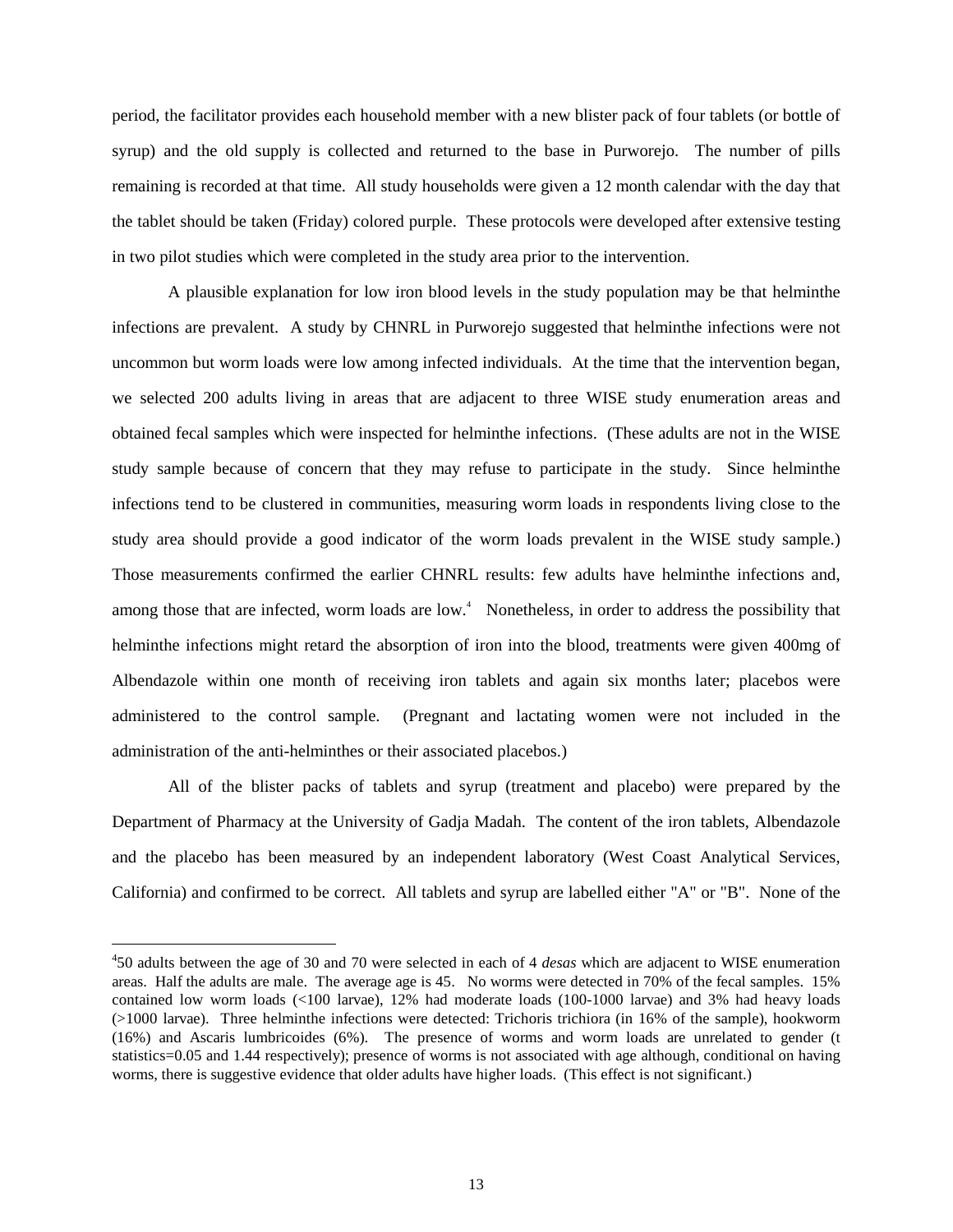field staff knows whether A is treatment or control. The assignment is known only to the pharmacist who prepared the tablets and syrup and two people working on the study (a co-PI based in the United States, Wayan Suriastini, and the LA-based programmer). In the research reported below, we will refer to groupX as treatment/control; the assignment of groupX was done by the LA-based programmer after a coin toss and there is no link from it to the field designation of "A" and "B". The study will remain double-blind until all fieldwork is completed.

The research reported below compares health and socio-economic indicators for adults measured in the pre-baseline (-04 month) interview, conducted in early 2002, with indicators measured for the same people 12 months later in early 2003 (in the 08 month interview). Some results from the 12 and 16 month interviews are also reported. Tablets are not distributed to subjects who move outside of Purworejo (since the costs of resupplying pills and monitoring compliance would be prohibitive) and so comparisons of outcomes is restricted to those subjects who remained in Purworejo through the study period.<sup>5</sup>

Of the target 4,362 households selected to be included in WISE after the screener had been completed, 99.6% were re-interviewed in the -04 month pre-baseline survey. Movers (including "splitoffs", that is, household members who move away from the target household) are followed if they remain in Java, which added 320 households to the WISE study sample. There were 17,000 members living in the target households at the time of the screener; of those people 96.3% were included in the pre-baseline survey. Nearly 1,000 new household members were added to the study sample at the time of the prebaseline either because new people entered target households or because split-offs were living with new people. 6 There are, therefore, slightly over 18,000 study subjects in WISE.

 $<sup>5</sup>$ Interviews are conducted in the home with pencil and paper. The following day, they are edited with a computer-</sup> assisted field editing, CAFE, and data entry package designed for this study. The electronic and hardcopy data are sent from Purworejo to Yogyakarta each week where they are cross-checked. The data are transferred electronically to the United States. On average, electronic data are available approximately two weeks after an interview is completed, which provides opportunities to conduct extensive and intensive monitoring of data quality and survey completeness. While fieldwork for the 08 month was completed by the end of April, 2003, for respondents living in Purworejo, people who have moved out of Purworejo are tracked for several months after the completion of a survey wave and interviewed in their new location. Tracking is limited to respondents who move within Java. Data on movers are not yet complete for the 08 month interview.

 ${}^{6}$ Seven households (0.16%) refused to participate; all household members had died in fewer than 0.1% and 0.1% had moved but were not found in their new location. Eighty people (0.5%) died between the screener and the prebaseline and 3.9% moved and were not relocated.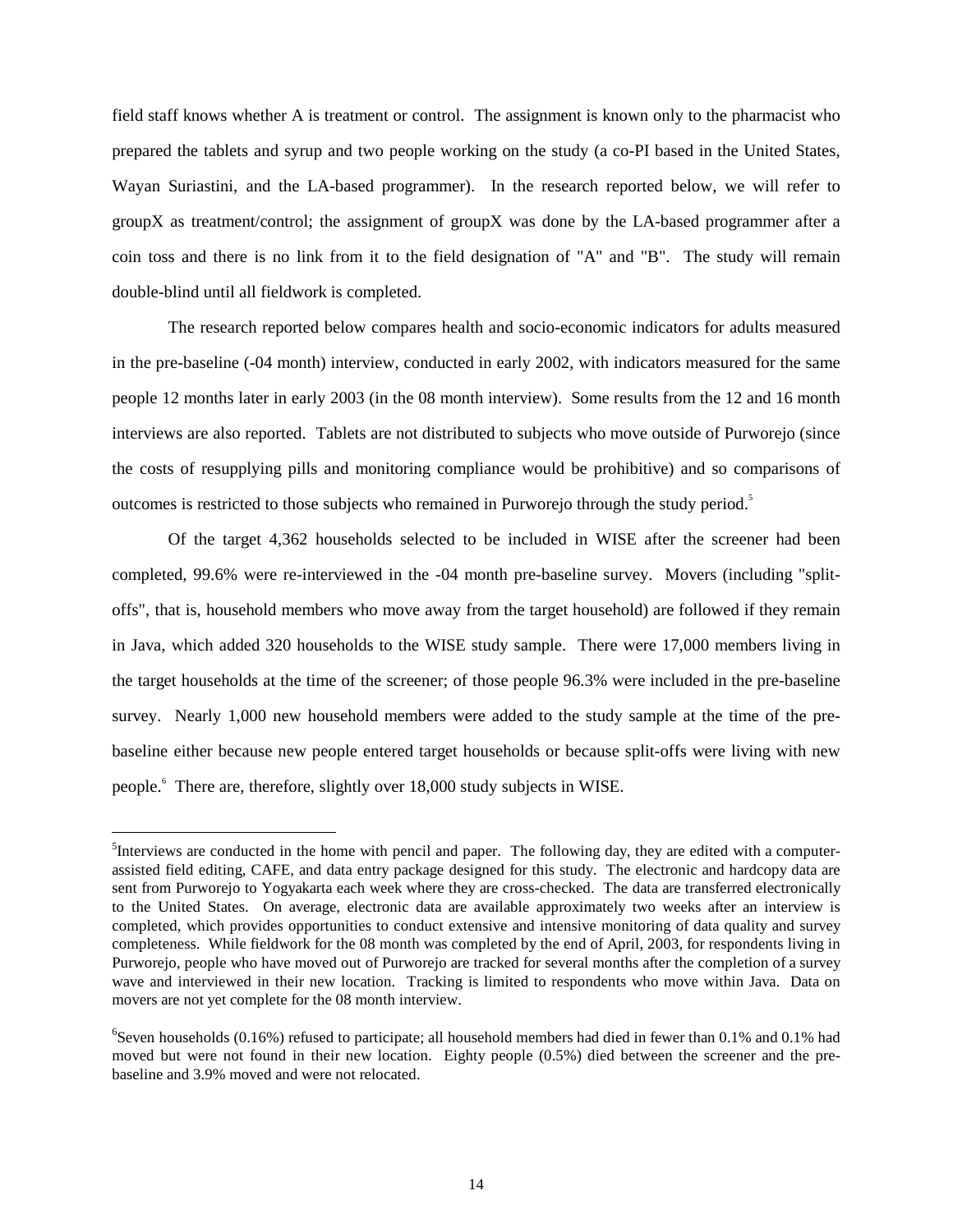Attrition from the survey (by the 08 month interview) is reported in Appendix Table 2. It is very low. Nearly 97% of target respondents were re-interviewed at the 08 month interview. Very few people have refused to participate in the study and so attrition is largely a reflection of geographic mobility which is greatest in early adulthood. Thus, among adults age 30 through 70 -- the age group of primary interest in this paper -- attrition is even lower: less than 2% of subjects were not re-interviewed in the 08 month wave. Attrition is slightly (but not significantly) higher for men relative to women. While it is comforting that attrition in the study is low, a critical scientific issue revolves around whether attrition is related to the intervention. The lower panel of Table 2 demonstrates that the attrition rates for treatments and controls are not significantly different. Appendix Table 3 presents regressions relating the probability a subject attrited between the -04 and +08 month interviews to observed characteristics. Results are reported for men and women separately.

First, if attrition is due primarily to refusal, subjects who receive iron benefit from the supplement and subjects who receive the placebo do not benefit, it is possible that controls will be more likely to attrit than treatments. On the other hand, if the treatment results in side-effects, they may be more likely to attrit. If attrition is due to geographic mobility, and if the treatment results in an increase in productivity, then treated subjects may be more likely to move in search of new economic opportunities. Treatments would be more likely to attrit. As shown in the first column of each panel, there is no evidence that attrition is related to treatment-control status.

Second, respondents with low Hb levels at baseline are more likely to benefit from the treatment (and they are also less likely to have any side effects). The second column in each panel adds indicator variables for baseline levels of Hb as well as age and education. Hb at baseline is related to attrition but this is driven by individuals who had higher Hb at baseline (and therefore unlikely to be affected by the treatment). Whereas higher Hb males are more likely to not be followed up, the reverse is true for higher Hb females who are less likely to be followed up.

The final two columns report a regression that includes an interaction between treatment status and each of the covariates in the second regression. The main effects are reported in the third column and the interactions in the fourth column. While males who had high Hb at baseline and who received the treatment are more likely to attrit, this is the only individually significant interaction (of 14). Taken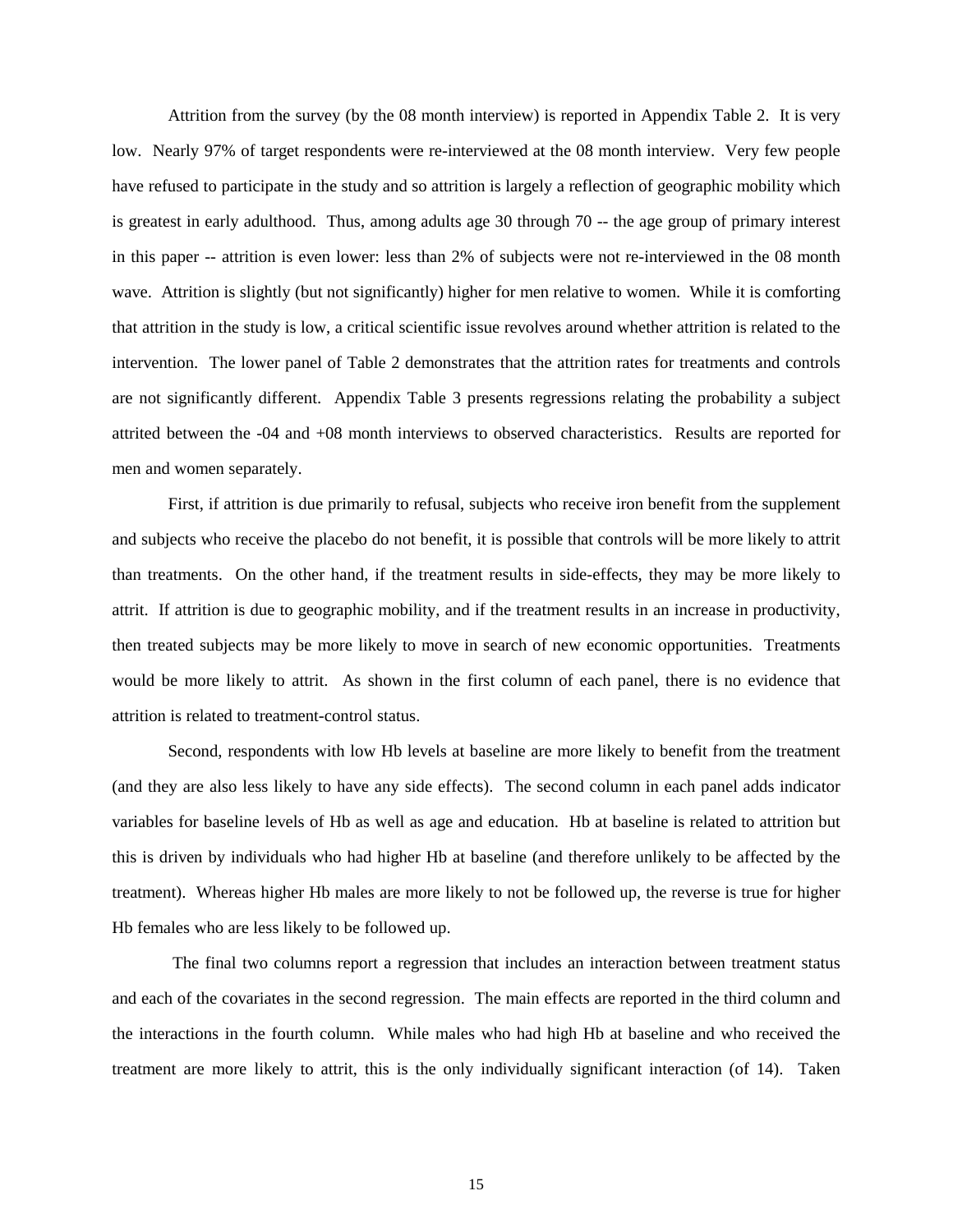together the interactions are not jointly significant for males or females. (F tests are reported at the foot of the table.) We conclude that attrition is not a serious concern for interpreting the effects of iron supplementation on low Hb study sujects.

#### 4. Results

Attention in this paper is focussed on adults age 30 to 70 at the time of the pre-baseline interview in the first four months of 2002 who have been re-interviewed in the 08 month interview a year later. Sample characteristics of the 7,600 respondents are reported in Table 1. Around 20% of males and 50% of females are iron deficient  $(Hb<12g/dl)$  at baseline and while this fraction falls slightly during the twelve month hiatus between the two surveys, the decline is small. Average Hb is not significantly different in the two wave for males (it declines slightly), and Hb rises a little for females. As will become clear below, this reflects the combination of two opposing effects. On the one hand, Hb levels declined (possibly because of the lower rainfall in Purworejo in the second half of 2002). On the other hand, iron supplementation offset this effect. Clearly supplementing everyone and then relying on changes over time to measure the effect of supplementation would result in misleading inferences; this underscores the value of the treatment-control design used in this study.

#### *Compliance*

By the time of the 08 month interview, 95% of respondents had been in the intervention for at least 24 weeks. One measure of compliance is a count of the number of tablets that have been removed from the used blister packs when they are collected at the end of each 4 week period. This is an upper bound on the number of pills actually consumed. Results are reported in Table 2. The average subject has taken 92% of the 24 tablets (or 22 tablets). Compliance is the same for treatments and controls and slightly higher for female adults. Since iron is stored in the body, the key is that iron deficient subjects ingest sufficient iron over time to become iron replete. How much iron is needed for a subject to become replete will depend on the level of iron at baseline, the extent to which iron is absorbed by the subject, and whether there are mitigating factors such as intestinal blood loss from parasites or ulcers. If a deficient adult needs 1.2 g of iron to become replete, then taking 16 tablets should be sufficient to become replete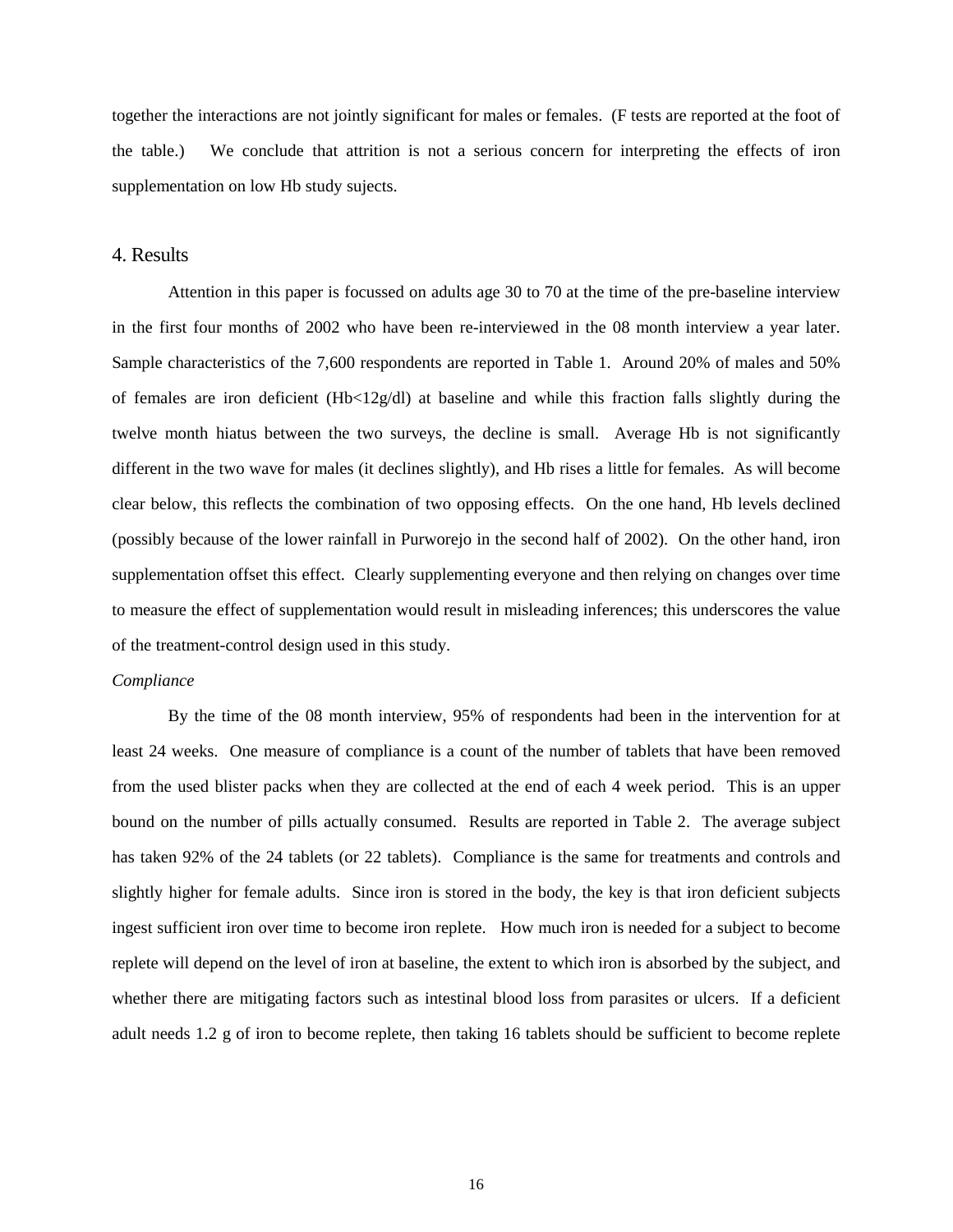(Ekstrom et al, 2002; see also National Academies of Sciences, 2002). 94% of respondents achieved this level of compliance by the sixth month of the intervention.

The relationship between number of tablets removed from the blister pack and change in Hb is displayed in Appendix Figure 1. There is a significant increase in Hb among those respondents who have removed at least 16 tablets and there is no evidence of additional benefit after achieving that level. This is consistent with predictions from the nutrition biochemistry literature.

Modelling compliance is not straightforward since it involves behavioral choices which are likely to be individual- and family-specific and possibly location-specific, and those choices may well be related to unobserved characteristics that affect nutrition and socio-economic success. Moreover, the number of pills removed from the blister packs is a potentially noisy measure of compliance. We start, therefore, with measurement of intent-to-treat effects, that is a comparison of outcomes among subjects assigned to the treatment group relative to outcomes among subjects assigned to the control group. Throughout the following tables, results are reported separately for males and females.

#### *Intent to treat effects on hemoglobin levels*

An advantage of the WISE study design is our ability to sidestep concerns about measurement of compliance by directly measuring whether the intervention has resulted in higher iron blood levels. Table 3 reports results for one dimension of iron status, Hb, which is a current indicator of iron in the blood. The first column of the table reports Hb at 08 months for subjects assigned to the treatment,  $\theta$ ; controls are reported in the second column,  $\theta$ . The difference,  $\theta$ - $\theta$ , is reported in the third column. The first panel reports levels of Hb (in g/dl). For both men and women, Hb of the treatment group is significantly higher than that of controls after 24 weeks of the intervention. The difference between the treatments and the controls 12 months earlier  $(\theta - \theta)$  at the -4 month interview) is reported in the fourth column. There is no difference between the treatments and controls prior to the start of the intervention, which is as it should be since assignment to treatment and control status was random. The difference-in-difference between treatments and controls after the intervention, relative to before its start,  $(\theta - \theta) - (\theta - \theta)$  is reported in the fifth column. For both males and females, there has been a significant increase in Hb among treatments, relative to controls. Estimates adjusted for the age of the subject are reported in the sixth column; the adjustment makes little difference to the estimated average impact of supplementation.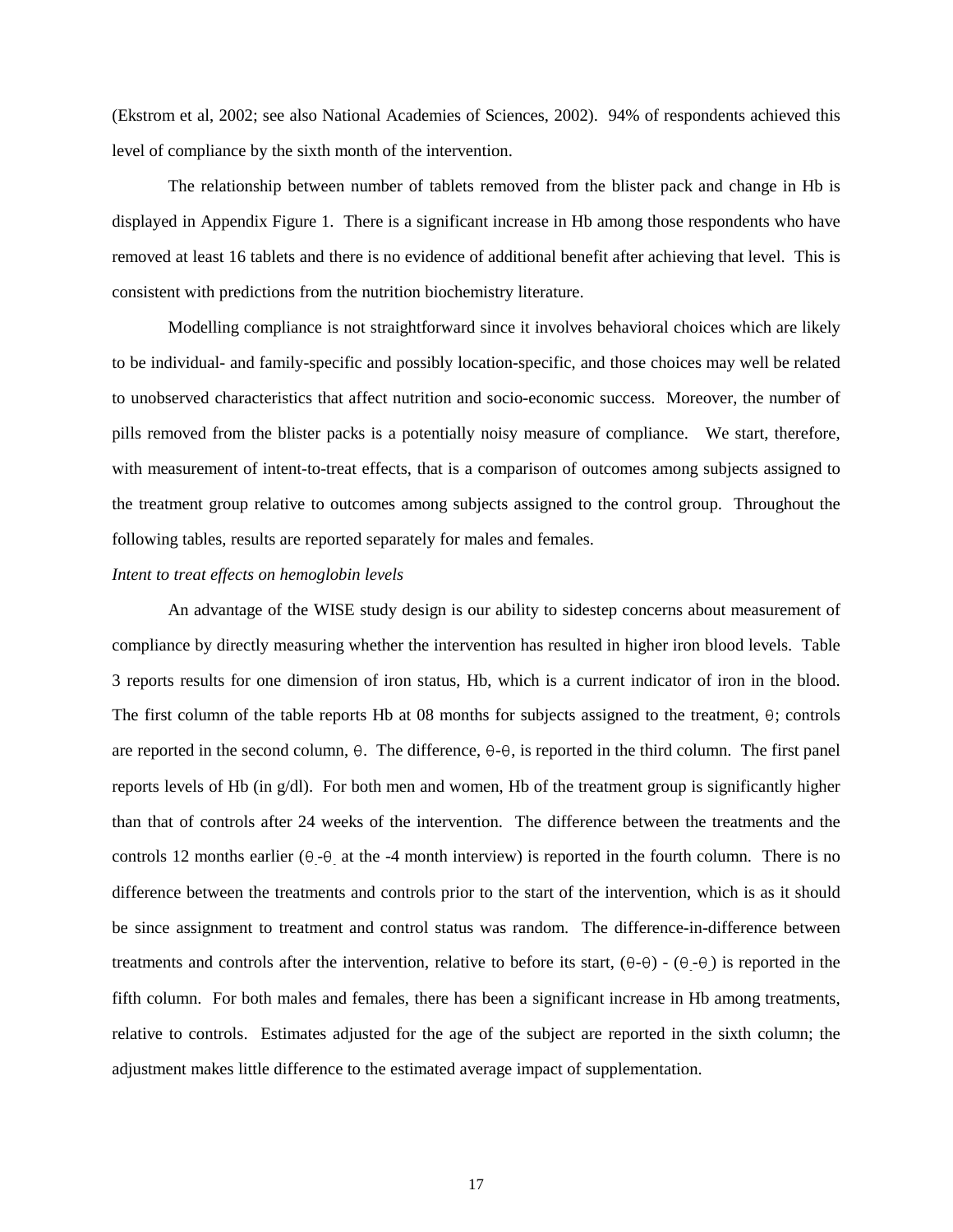The biomedical evidence suggests that the benefits of iron supplementation should accrue primarily to those with low Hb prior to the intervention. Estimates of average intent-to-treat effects will, therefore, provide a downward biased estimate of the benefits of a targeted iron supplementation program. In column 7, attention is restricted to those subjects whose Hb was low at the pre-baseline interview (Hb<12.5g/dl); the (adjusted) difference-in-difference in Hb,  $[(\theta-\theta)-(\theta-\theta)]_{H_{b<12.5g/dl at-4}}$ , is reported in the table. It is 0.4 g/dl for low Hb males -- which is over twice the magnitude of the average effect for all males -- and 0.2 g/dl for low Hb females which is almost twice the average effect for all female subjects. Column 7 provides our first estimate of the intent-to-treat effect of iron supplementation on the population at greatest risk of benefitting from the supplement.<sup>7</sup>

Column 8 restricts attention to subjects whose Hb was high at the pre-baseline interview  $(Hb \ge 12.5g/dl)$  and reports the (adjusted) difference-in-difference,  $[(\theta-\theta)-(\theta-\theta)]|_{Hb \ge 12.5g/dl at 4}]$ . It is positive and significant for males suggesting that blood iron levels do increase with supplementation for them. For females, the effect is zero. It is possible that there are unobserved changes in the social, economic or health environment which affects treatments differently from controls. In that case, as long as these changes did not discriminate between subjects who were low and high Hb at pre-baseline, it is possible to purge the estimates of contamination due to those unobserved changes by comparing the difference-indifference among low Hb subjects with the difference-in-difference among high Hb subjects. That (adjusted) difference-in-difference-in-difference,

 $[(\theta-\theta)-(\theta-\theta)]\big|_{\text{Hb}<12.5g/\text{dI at }4}]-[(\theta-\theta)-(\theta-\theta)]\big|_{\text{Hb}>12.5g/\text{dI at }4}]$ 

is reported in the ninth and final column of the table. It provides a second estimate of the effect of iron supplementation on low iron subjects which is purged of unobserved heterogeneity due to environmental change that differentially affects treatments, relative to controls. These effects are significant for males and females.

The second and third panels of the table focus on iron deficient subjects. The probability a subject has Hb<11g/dl is reported in the second panel. Over 8% of males and nearly 25% of females fell

<sup>&</sup>lt;sup>7</sup>Since Hb is likely to be measured with error, the Hb of those who were measured as having low Hb at pre-baseline is likely to increase simply because of regression to the mean. This effect should not be different for treatments, relative to controls, and so it should be swept out of the estimates by contrasting changes in treatments with changes in controls.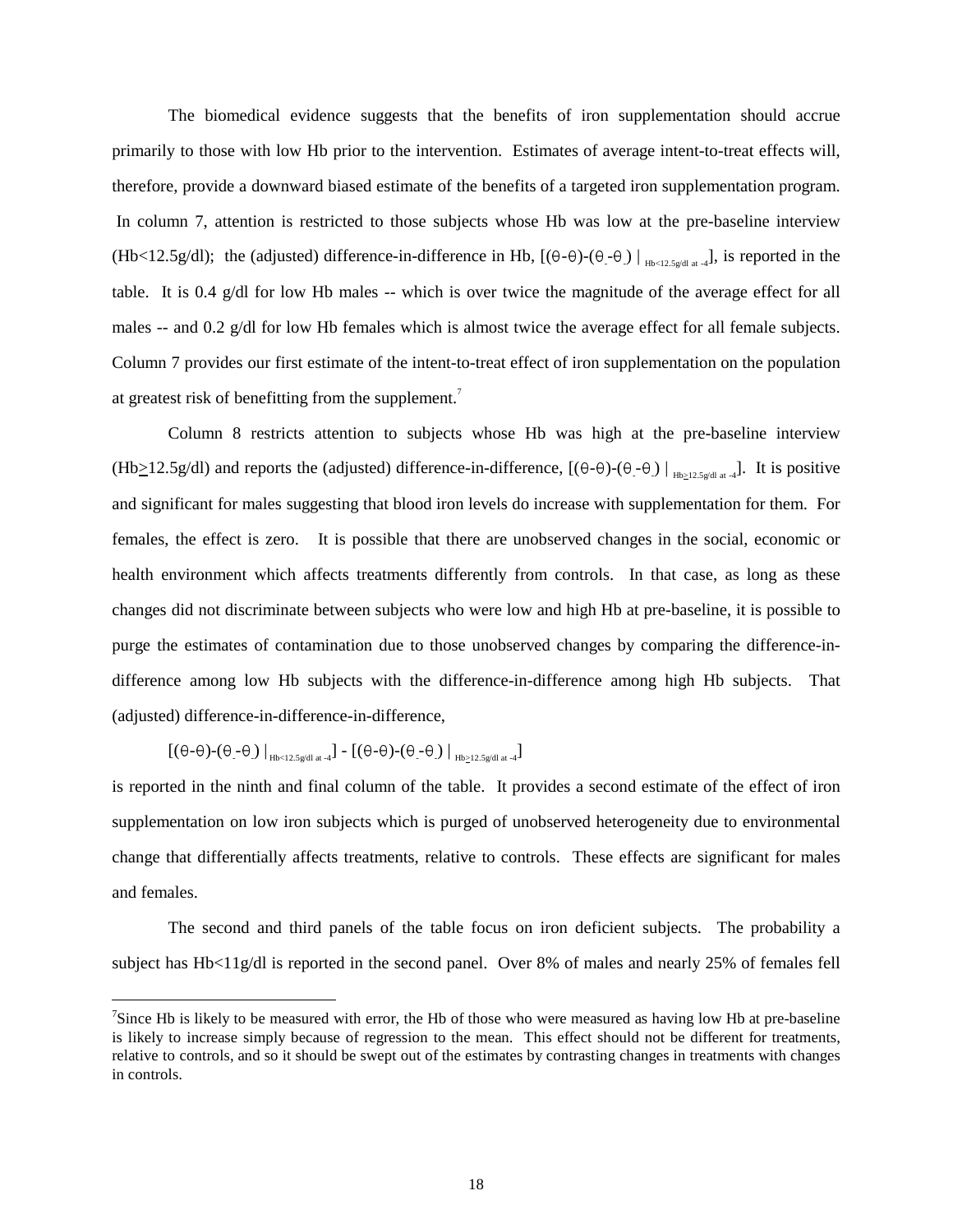below this cut-off at pre-baseline. Around one-quarter of deficient subjects were elevated above the cutoff during the first 24 weeks of the supplementation. Between 6 and 7% of subjects who were low Hb at pre-baseline were no longer below the cutoff at the 08 month interview. Hb was below 12g/dl at prebaseline for 20% of males and 50% of females; these percentages decline by 3 and 4 percentage points respectively and about 4% of those with low Hb at pre-baseline had sufficient increases to bring them above 12g/dl. While the increase in Hb among treatments is significant, comparing the results for the two cut-off points suggests that during the first 24 weeks of the intervention, proportionately more of those subjects with Hb below 11 g/dl have moved above that cut-off than those below 12 g/dl. As the intervention progresses and additional iron is ingested, we will closely monitor whether increase in iron will emerge at higher levels of pre-baseline blood iron.

Figures 2 and 3 provide a graphical summary of the results. Figure 2 presents non-parametric estimates of the relationship between Hb at the -04 month interview and Hb at other interviews for males.<sup>8</sup> The top left panel in the figure relates Hb at the -04 month interview with Hb at baseline (0 month interview) for the same male subjects, distinguishing treatments and controls. There are no differences between the two groups. The lower left panel relates Hb at -04 months and +08 months. The increase in Hb among low Hb treatments is clear. The lower right-hand panel provides a smoothed estimate of the difference between treatments and controls with similar levels of Hb at pre-baseline. It is clear that the benefits of iron supplementation are greatest (2.5  $g/dl$ ) for the lowest Hb subjects (Hb=8g/dl); the benefits are negligible for males with Hb>12g/dl at pre-baseline. Non-parametric estimates for females, presented in Figure 3, paint a similar picture although the increase in Hb is smaller for females and is concentrated among females whose pre-baseline Hb is below 10g/dl.

<sup>8</sup>Locally weighted smoothed scatterplots (LOWESS) estimates (Cleveland, 1988) are reported. Bandwidths are between 10 and 15% and were selected after visual inspection of the estimates.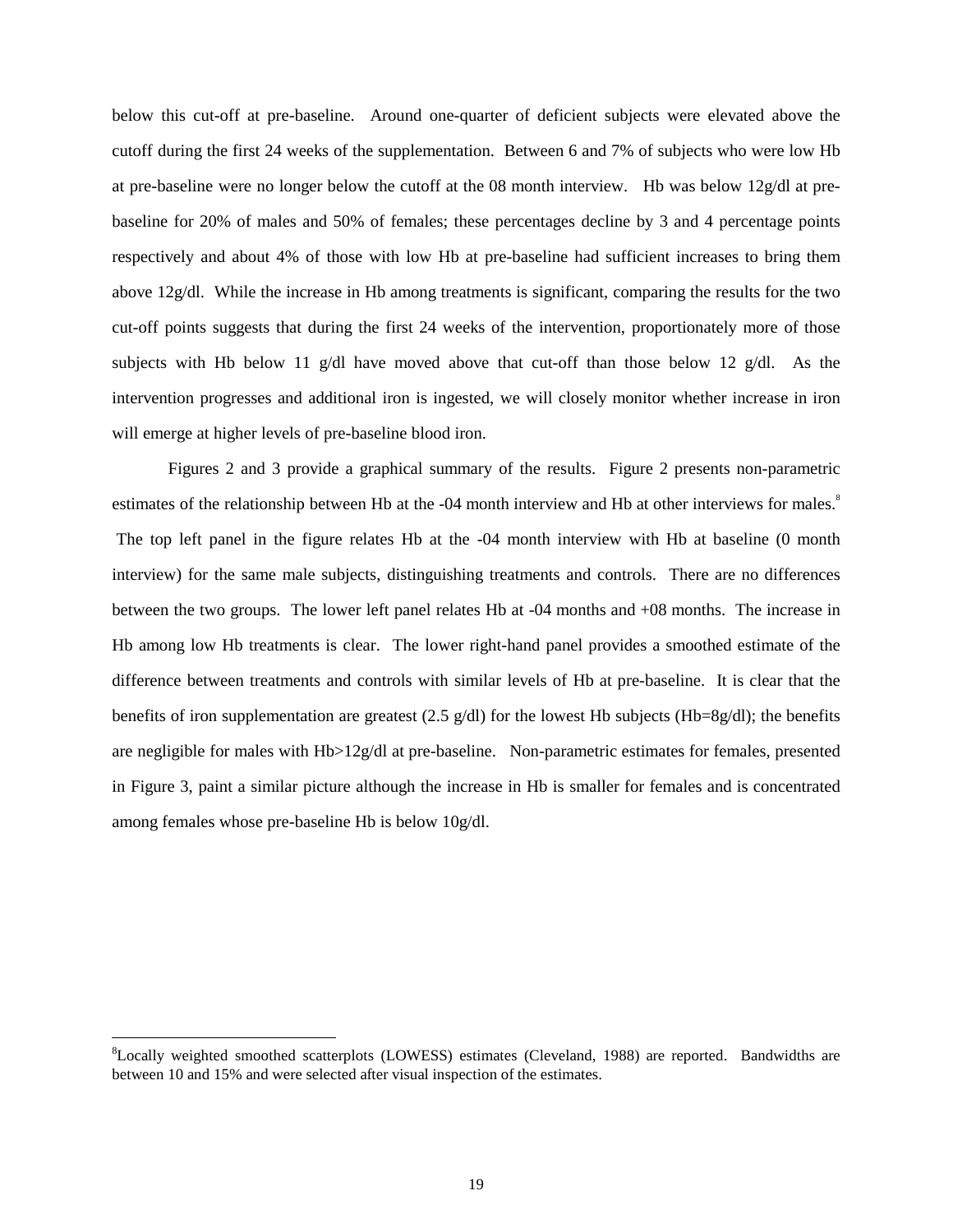#### *Effects on other indicators of iron in the blood*

In addition to Hb, a current indicator of iron in the blood, it is useful to measure iron stores with either transferrin receptors (TfR) of ferritin. Transferrin serves as the iron transport protein and the dominating mechanism for iron delivery is the internalisation of the transferrin receptor-differic transferrin complex. The serum concentrations of serum transferrin receptors correlate with erythropoeitic activity and tissue iron demands.<sup>9</sup> In addition to being an indicator of iron stores, a key advantage of TfR is that it is not affected by inflammation (in contrast with Hb). However, unlike Hb which can be measured in the home in a survey setting, measurement of TfR is substantially more complex. Specifically, TfR can be measured with venous blood and, recent research in nutritional biochemistry has demonstrated that it is feasible to measure TfR by dissolving blood from a dry blood spot using the ELIZA method (McDade and Shell-Duncan, 2002).

We have been collecting dry blood spots from each study subject since the beginning of the project. Blood from a pin prick is placed on a capillary to measure Hb with the Hemocue photometer and then each respondent is asked to place his or her finger on a disc of filter paper in order to collect the blood which is then air dried and stored in vacuum packs with desiccants and then frozen. It has turned out to be extremely difficult to implement the protocols for TfR analysis in a replicable way in the laboratory that we have developed in Yogyakarta. After extensive testing and after achieving satisfactory replicability, we began analysis of the dry blood spots in mid 2003. Blood spots collected from all respondents in the 16 month survey, which is when the intervention was coming to the end, are currently being analyzed. (Spots that had been collected prior to then had deteriorated sufficiently that they cannot be analyzed.) Results from analyses of blood spots from nearly 3,000 subjects age 30 through 70 have been completed thus are are reported in the top panel of Table 4.

 $^{9}$ There are two known transferrin receptors; we are measuring so-called Transferrin Receptor 1 and not the recently discovered Transferrin Receptor 2.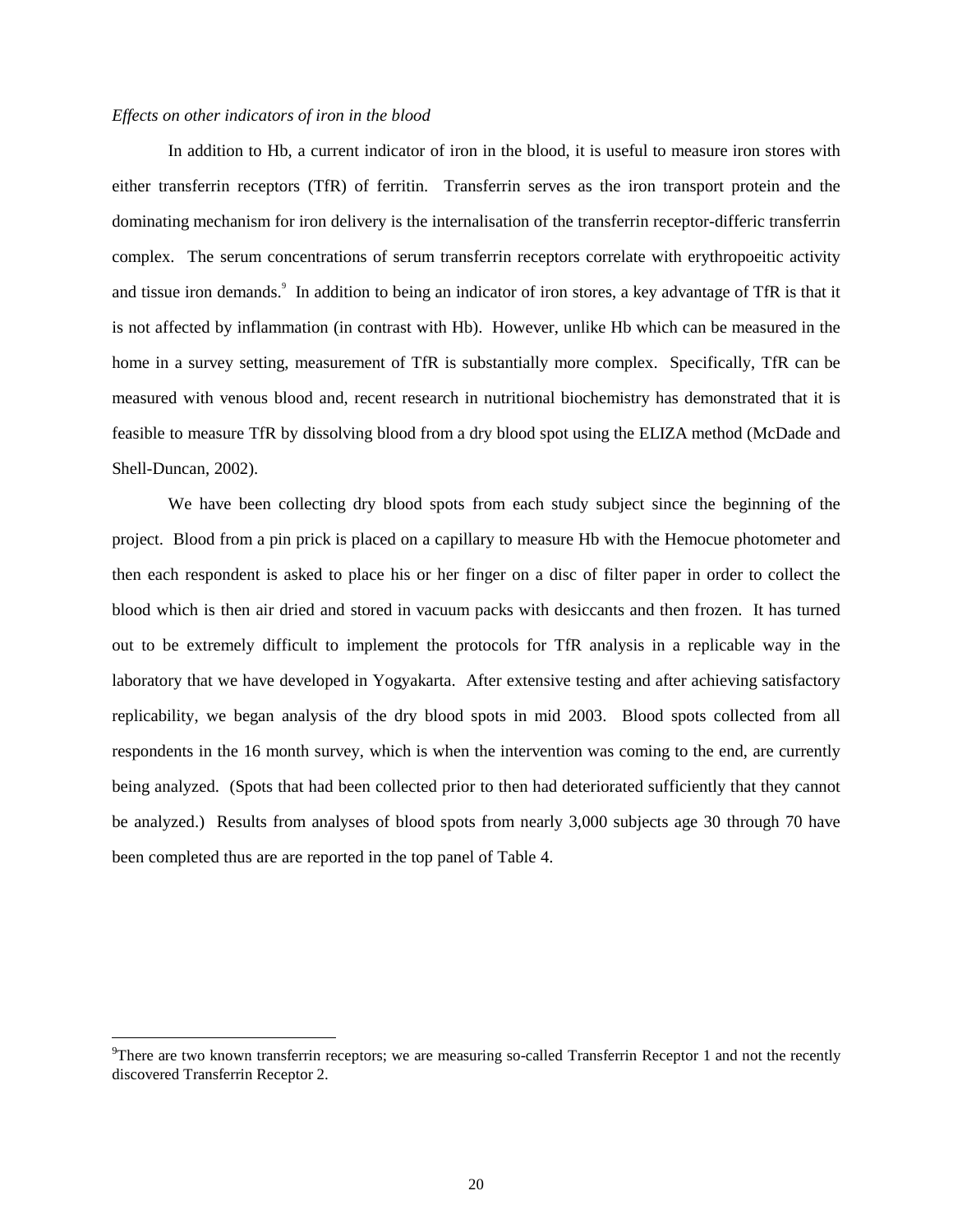Since high TfR saturation levels indicate iron deficiency, TfR levels should be lower for treatments relative to controls. They are. For both males and females, the difference in TfR between treatments and controls is about -0.4, which is significant. The difference is larger for subjects who had low Hb levels at baseline but even high Hb who received the treatment have lower TfR at the end of the intervention. (The difference between high Hb treatmant and control females is not significant.)<sup>10</sup>

#### *Effects on work capacity*

Prior research involving randomized trials in laboratory settings has demonstrated that iron supplementation results in elevated work capacity among iron deficient subjects. We have sought to replicate this result with our subjects using a bicycle ergometer. Since the ergocycle needs to remain stable, it cannot be taken to households. We randomly selected 100 male respondents age 30 through 70 from the WISE study sample and transported them to a physiology laboratory in Yogyakarta in October 2004, at the end of the intervention. At the laboratory, each respondent participated in a timed stationary bicycle ergometer test in which the subject cycled until exhaustion up to a limit of 18 minutes with weights increased every six minutes. Each subject was monitored by trained laboratory technicians with blood pressure, pulse and EKG monitors. It is thus possible to measure work done (energy expended) and, thereby, work capacity ( $V0^{2max}$ ). The time cycled is reported for low Hb and high Hb treatments and controls in the lower panel of Table 4. Whereas there are no difference for the high Hb subjects, the low Hb treatments who received the supplements were able to cycle for 2.7 minutes longer than the controls who received no supplement. We conclude that we have increased iron blood levels and work capacity among the treatments who had low levels of Hb at baseline.

<sup>&</sup>lt;sup>10</sup>The gap in TfR between treatments and controls is the same for males and females. Between the 8 and 16 month interviews, the difference in Hb levels of males who were treated, relative to controls did not change indicating that treated males were replete by the 8 month interview. This is consistent with the predictions of Ekstrom et al, (2003). (To be precise, the benefits of supplementation in terms of elevated Hb had been fully realised for males by the 8 month interview.) As suggested by Ekstrom et al, that is not true for females. Hb levels for treated females continued to rise and by the 16 month interview, the difference in difference between Hb at the end of the intervention and Hb pre-baseline for low Hb treatments at baseline, relative to similar controls, is the same for males and females. As an additional source of information on iron levels, venous blood was drawn from 450 respondents prior to the intervention and again a year later when the intervention was ending. Our plan is to use the venous blood to measure serum ferritin and total iron binding capacity.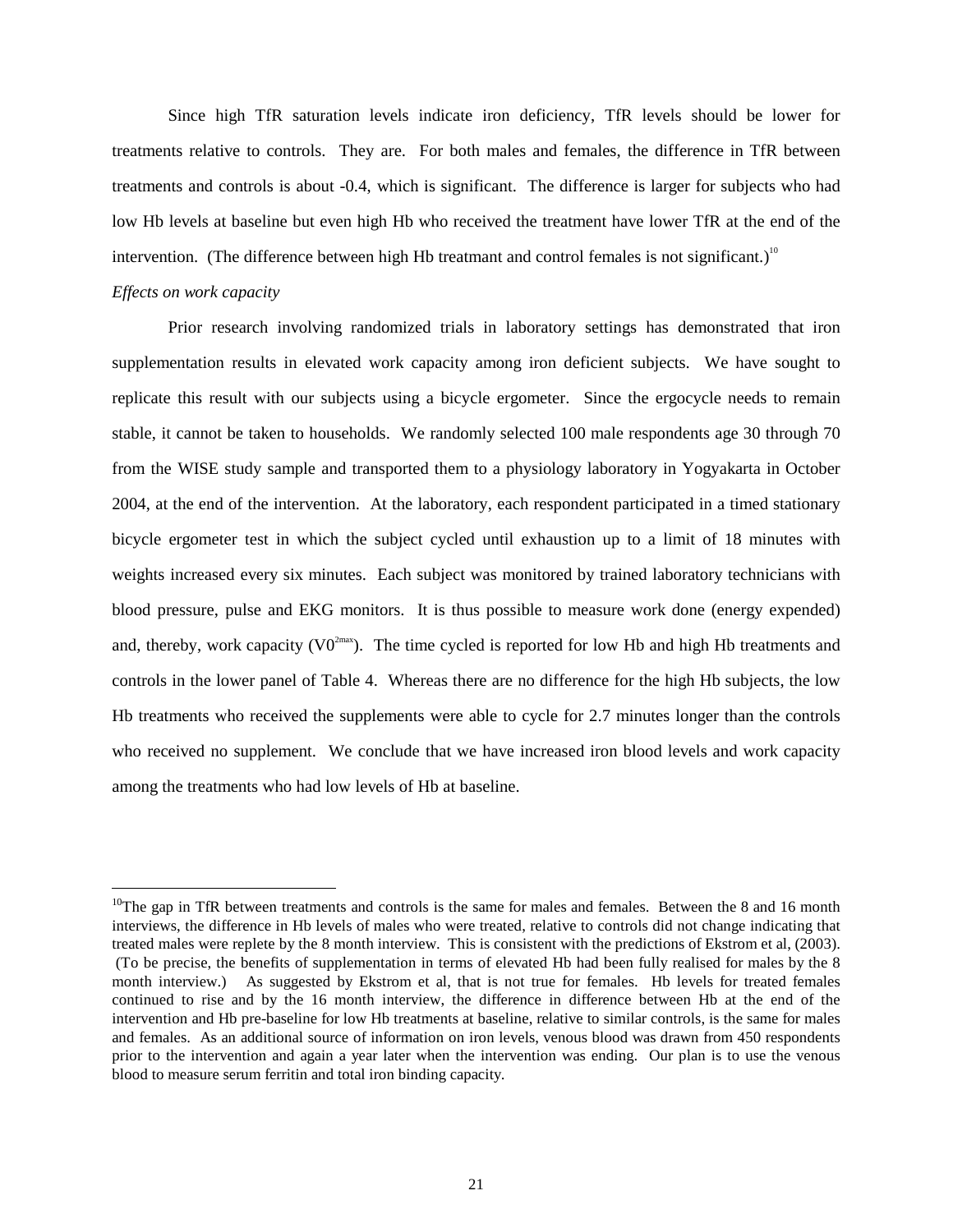#### *Effects on other dimensions of health, economic and social prosperity*

Detailed interviews are conducted with respondents every 4 months. The interviews include detailed questions about consumption (that is purchases and consumption from own production) at the household level, family farm businesses (including crops grown, input usage including family and nonfamily labor, output, sales and profits as well as capital stock), non-farm businesses (in similar detail) and wealth. All individuals are also interviewed. Adults are asked about earnings and labor supply; health and health-seeking behaviors including psycho-social health; food intake, time allocation and transfers with non-co-resident family and friends. In this paper, we focus on individual reports of labor and health outcomes. Future work will examine other individual-specific outcomes as well as model the more complicated interactions between family members that are likely to emerge with iron supplementation, particularly since, in many households with members who are iron deficient, there are other members who are not iron deficient.

#### *Intent to treat effects on work and earnings*

Table 5 presents estimates of intent to treat effects for labor outcomes of men and women. Difference-in-difference estimates (of the change in each outcome for treatments between -08 and 04 month interviews, relative to the change in outcome for controls) are reported in the first column for subjects whose Hb was low at pre-baseline. Difference-in-difference estimates for high Hb subjects are in the second column: those effects are expected to be zero. The third column reports the difference between the first two columns -- the difference-in-difference-in-difference estimates. If supplementation benefits high Hb subjects, then the triple differences will understate the gains associated with supplementation. The columns in the table parallel the last three columns of Table 3.

Among low Hb males, treatments are significantly more likely to be working at the time of the survey. The effect is estimated to be 3.6% which is large since only 5% of low Hb males in this age group were not working at the time of the pre-baseline survey. The effect for females is smaller, but since high Hb females were less likely to be working in the 08 month wave, the difference-in-difference-indifference is significant: among treatments, around one-third of low Hb women who were not working at pre-baseline had started working by the 8 month interview.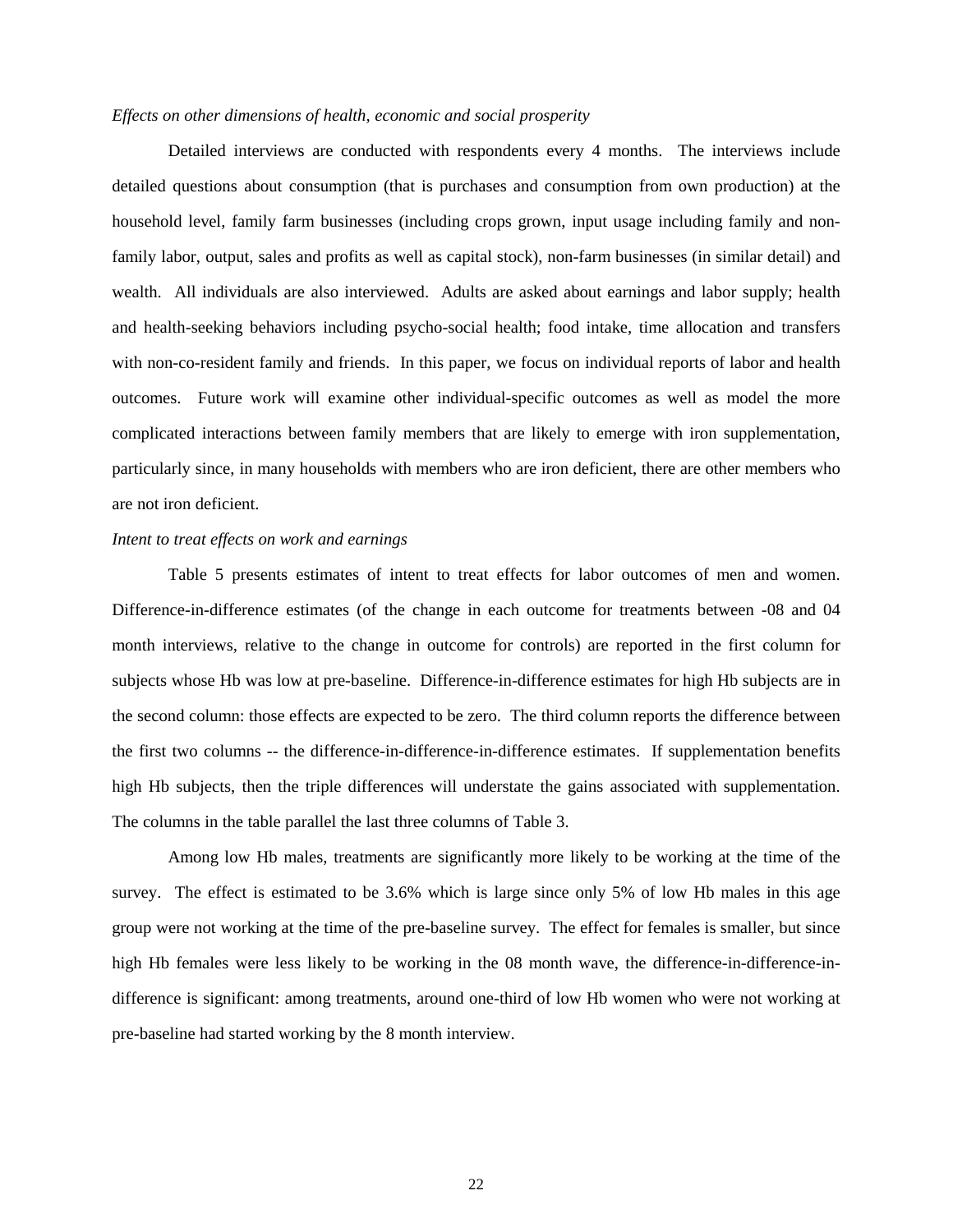Relative to their income a year earlier, males and females who had low Hb at pre-baseline and received the treatment earned significantly more income during the 4 months prior to the 08 month survey than low Hb controls (at a 10% size of test). Panel 2 of the table reports the effect of supplementation on the quartic root of earnings for the prior 4 month period.<sup>11</sup> For males, the estimate implies that the income of the treatments was about 20% higher than it would have been without supplementation, which translates into an additional Rp 100,000 in earnings. (The median low Hb male in the study earned about Rp 500,000 during the four months prior to baseline.) For females, the effect is substantially more muted and translates into 6% higher earnings  $(**Rp** 50,000)$ .

As shown in panel 3, hours of work of low Hb subjects were not influenced by the treatment.<sup>12</sup> Thus, the impact on earnings operates primarily through higher hourly earnings and may be interpreted as indicative of an increase in productivity (panels 4 and 5). A respondent who is paid a wage per unit time is unlikely to reap the benefits of any productivity increase, at least in the short run. In the longer run, the person's time wage may be increased or the person may move to a new job. In contrast, for those who are self-employed there is greater scope for raising hourly earnings which should better reflect productivity. Thus, if the benefits of the treatment are realized through productivity gains, they should be concentrated among the self-employed.

Panels 6 and 7 of the table restrict attention to respondents whose primary job was self-employed in both waves of the survey. (There was very little movement between sectors during the study period.) Approximately half the males in the sample are self-employed. The estimated effect of the treatment on both self-employment earnings and hourly self-employment earnings is about twice the magnitude of the

<sup>&</sup>lt;sup>11</sup>Earnings for the last month are likely to be a noisy measure of resources in the study site. The majority of households are rural farmers for whom earnings are concentrated around harvest time. Rice is the dominant crop in the area and since there are three rice harvests per year, we have chosen to use income for the prior 4 months. The distribution of earnings is not symmetric and some subjects report non-positive earnings so that it is not possible to use a logarithmic transformation for earnings; a quartic root mimics the logarithmic function reasonably well for positive numbers. The table reports the effect of supplementation on the quartic root of the absolute value of earnings multiplied by sign(earnings).

 $12$  For each job, the respondent is asked to report hours of work in the average week in the last month and the number of weeks worked in the month. The questions are repeated for each of the last four months. Hours of work over the last month is the product of hours in the average week and the number of weeks worked, summed over all jobs. Aggregating over the last four months yields hours in the last four months. Estimates of effects of the treatment on hours worked in the last month on low Hb treatments are -0.5 hours for males and 0.8 hours for females.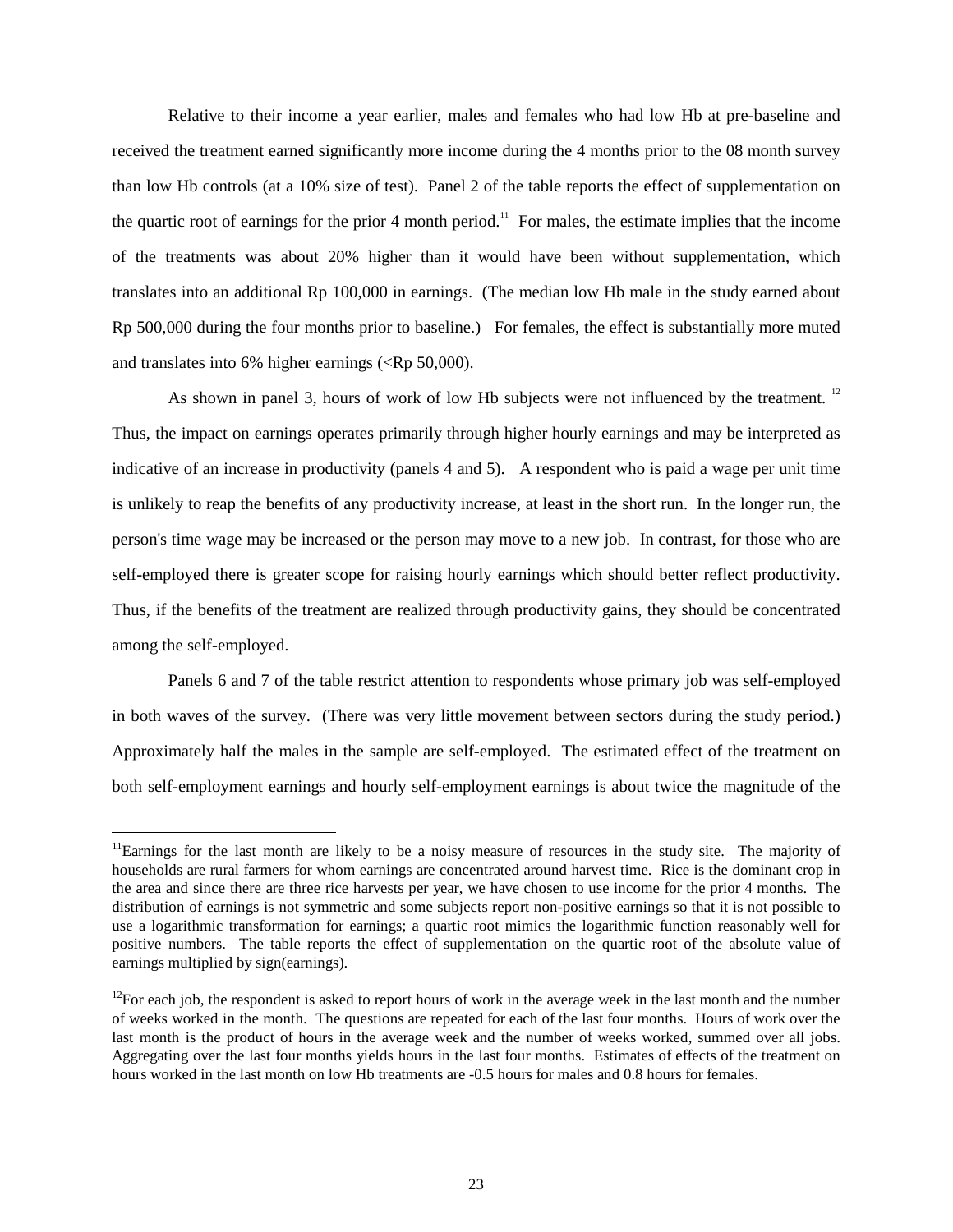effect on all earnings and significant (at 1% size of test). Thus, during the study period, a low Hb male who was treated had a 40% increase in hourly earnings relative to a low Hb male control. This is a very substantial impact. There was essentially no effect on time wage workers. For females, the estimated effects for self-employment and time wages are the same and because only one-quarter of females are self-employed, the standard errors are large and none of the estimates is significant.

#### *Intent to treat effects on time allocation*

Each respondent in the survey completed a 24 hour time allocation calendar based on recalling activities during the previous day. Primary and secondary activities were listed for each 15 minute interval. As shown in the first panel of Table 6, there is no evidence that time spent working was affected by the treatment. This is consistent with the results for hours of work discussed above. However, low Hb males who were in the treatment sample slept 20 minutes less than controls. They appear to have substituted almost all of this time for leisure activities (although the effect of treatment on leisure time is not significant).

The last panel of the table reports the effect of being assigned to the treatment on the number of days in the last month that the respondent was unable to work because of health problems. Among low Hb males, there was a significant decline of 0.8 lost work days.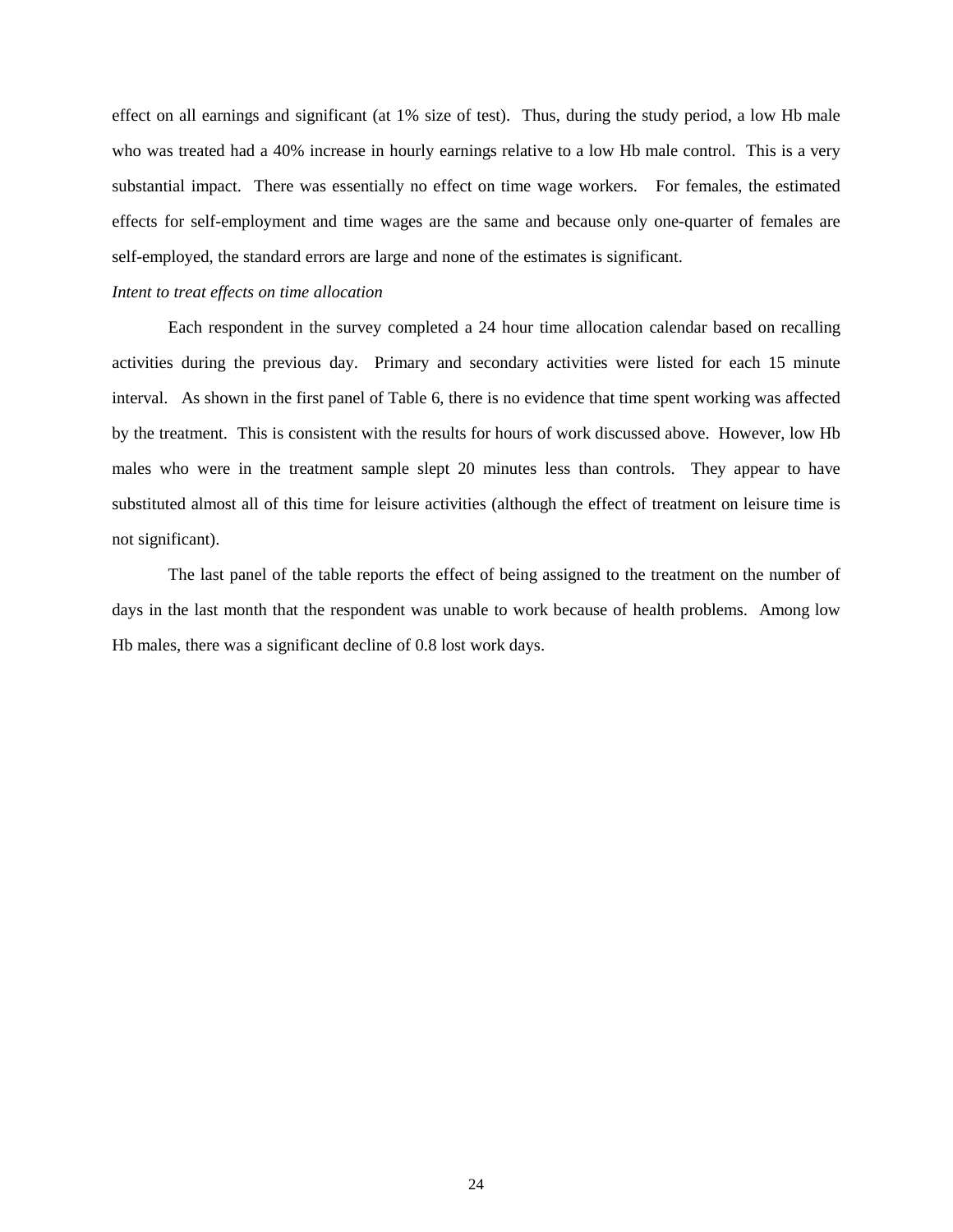#### *Intent to treat effects on physical health*

In Table 7, we turn to self-reported indicators of physical health status. We find no evidence of any impact of the treatment on general health status. However, respondents were asked about a battery of activities of daily living. As shown in the first panel, assignment to the treatment group results in a significant reduction in the number of males who say they are unable to carry a heavy load. Since only 5% of low Hb males report difficulty carrying a heavy load, the estimated effect is very large and suggests that the treatment enables men to undertake more physically arduous work.

Iron deficiency is associated with fatigue and lower energy efficiency. Low Hb males who were assigned to the treatment are slightly more likely to report they had more energy than usual and 4% less likely to report they had less energy than usual (with the latter being significant). Respondents are also asked about a long battery of morbidities which include headaches, joint pain, fatigue, nausea and dizziness. In spite of the fact that males reported having increased levels of energy, neither male nor female treatments reported a change in feeling fatigued relative to the controls. Apparently, specific questions asking respondents to compare energy levels at the time of the survey with levels in the past are better able to capture change in energy than general questions about the incidence of fatigue. There is evidence that, to some extent, male treatments and, to a large extent, female treatments reported substantially lower incidence of dizzy spells (which afflict about one-third of the females in the study population). The effect on females is significant.

#### *Intent to treat effects on psycho-social health*

If supplementation results in greater levels of energy and increased energy efficiency, thus enabling a person to achieve more, it seems reasonable to suppose that iron deficiency will be associated with improvements in psycho-social well-being. This hypothesis is explored in the final table.

Around one in six low-Hb males reported finding their normal tasks an effort at pre-baseline. This proportion was reduced by about half among those assigned to the treatment indicating, again, that energy levels have been elevated for this group. Recall, also, that the amount of time males spent sleeping declined with the treatment. Low Hb males assigned to the treatment also report a 10% reduction in the probability that he had difficulty sleeping. There is no evidence that women's energy levels have improved as a result of the treatment although women assigned to the treatment report lower levels of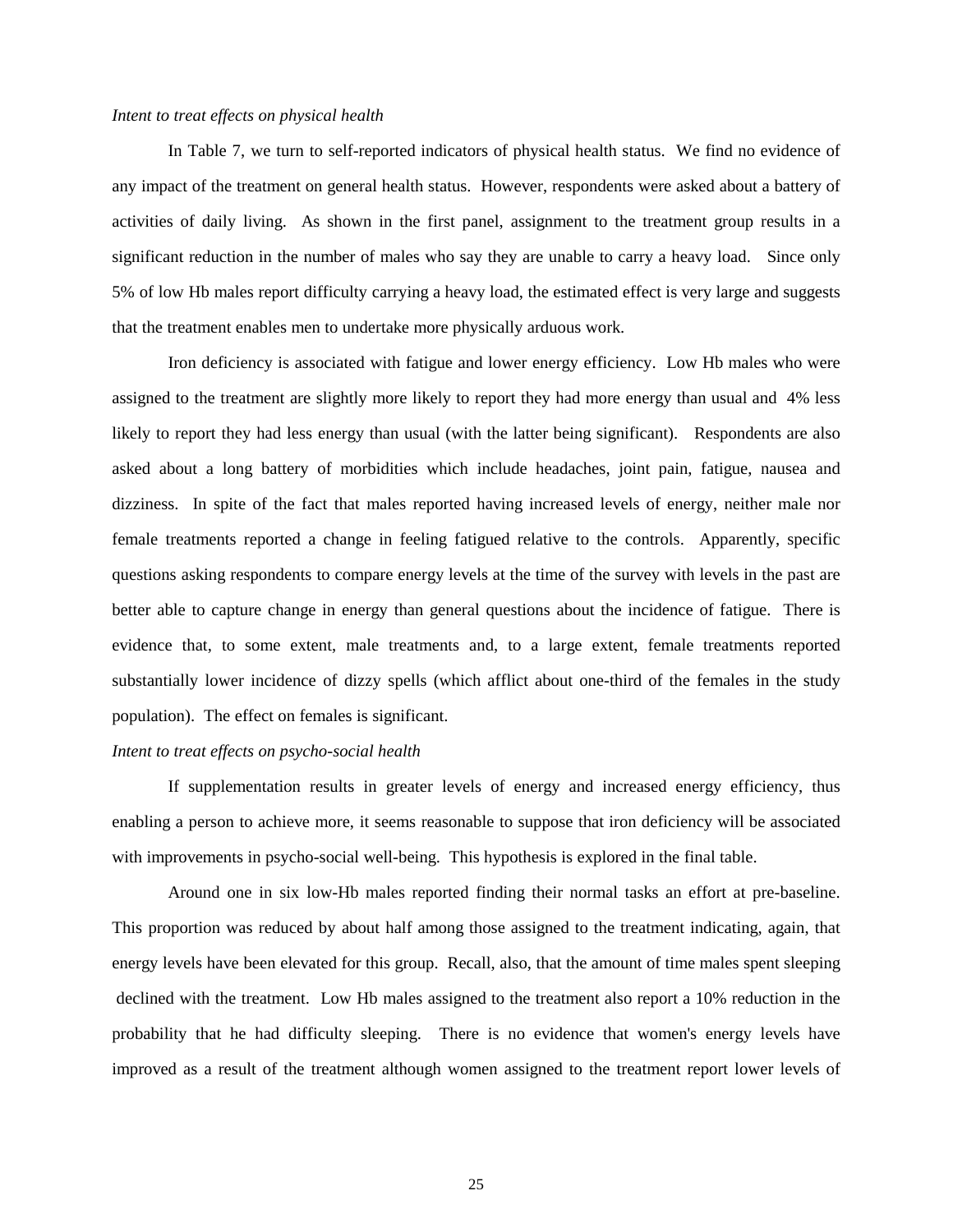anxiety. Respondents were asked whether they agreed or disagreed with a series of statements about their lives. One question asked the respondent whether he or she thinks much about the future. The final panel in the table shows that assignment to the treatment group increases the probability a low-Hb male does not think about the future. We interpret this as indicating these men are less worried about the future presumably because they feel better from an economic, physical and psychological point of view.

#### 5. Conclusions

WISE is a treatment-control design iron supplementation study that seeks to pin down the causal effect of health on economic and social prosperity. The preliminary evidence presented here is based on the first six months of the iron supplementation intervention. Supplementation has resulted in increases in iron levels in the blood for older adults who were iron deficient prior to the supplementation. There are clear economic benefits to low-Hb males who were assigned to the treatment group: they are more likely to be working, they have higher hourly earnings and, since hours of work do not change, they have higher monthly incomes. Hb males assigned to the treatment group also lose less work time due to illness, sleep less and appear to spend more time on leisure activities, they are more energetic, more able to conduct physically arduous activities and their psycho-social health is improved. While the effects on time allocation and health status are observed for all low Hb males assigned to the treatment, the effects on hourly earnings are concentrated almost exclusively among the self-employed. Time wage workers are not likely to reap immediate benefits from elevated levels of energy and productivity in terms of higher wages. While there is some evidence that low Hb females assigned to the treatment have higher earnings and improved levels of health, the benefits to them of iron supplementation are more muted at this point in the study. This may be because females need greater amounts of iron than males in order to be iron replete. Overall, we conclude that there is unambiguous evidence nutritional status has a causal effect on economic and psycho-social success.

Iron deficiency is an important nutritional deficiency. Whereas it is very rare in the developed world (in part because iron fortified cereals are commonplace), iron deficient anemia is widespread in many parts of the developing world. Prevalence is particularly high in those areas where rice is the main staple (since rice retards iron absorption) and where animal protein is not an important component in the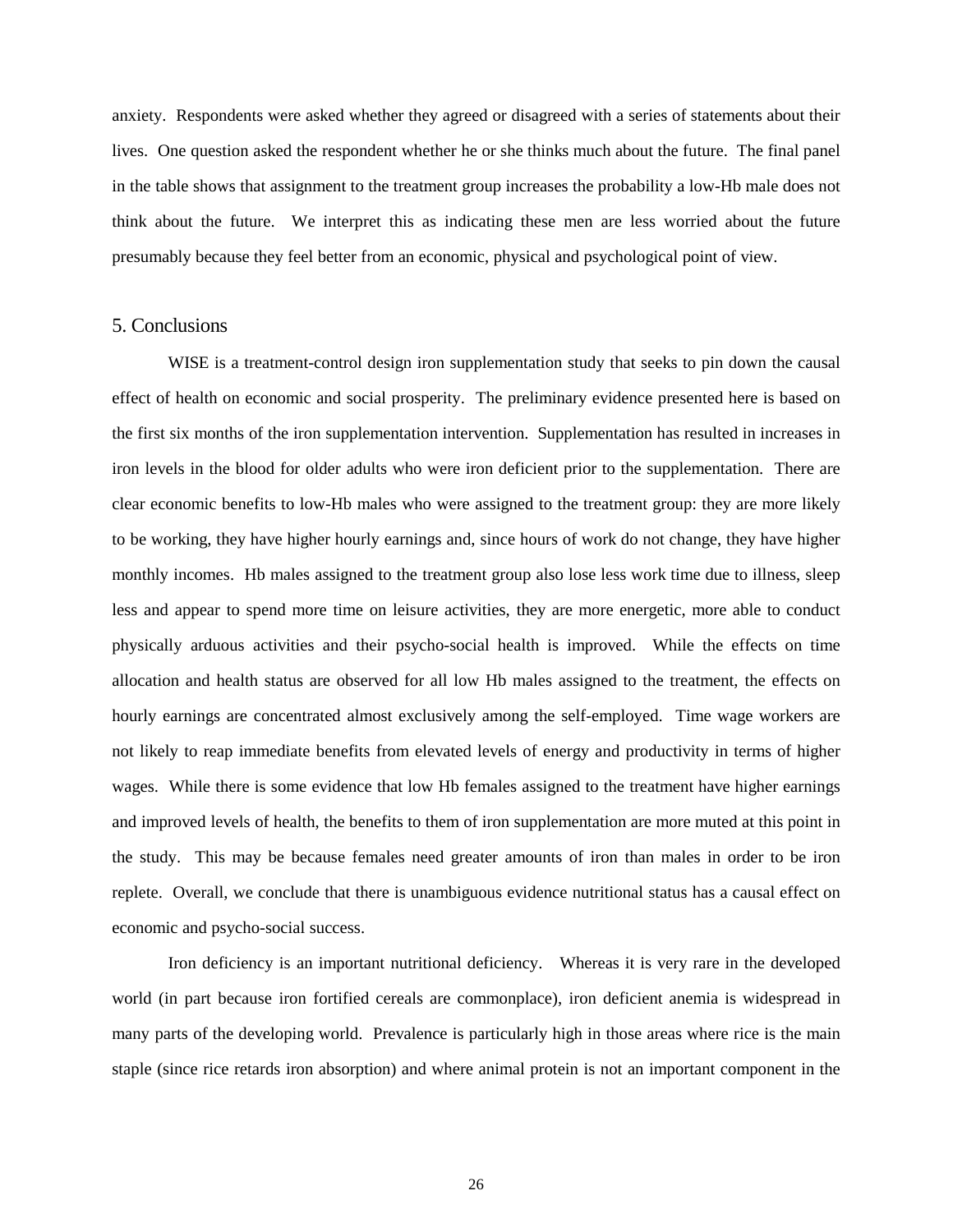diet (since iron from animal sources is better absorbed than from vegetable sources). While iron supplementation through provision of tablets is standard practice throughout the world for pregnant women and, in some places, for young children, it is not common for males to receive iron supplements. Distribution of iron through tablets is likely to be an expensive means of reducing iron deficiency in many low income settings. However, several recent studies have demonstrated that it is feasible to reduce iron deficiency in populations at very low cost through simple iron-fortification technologies.

For example, in China, preliminary results from a study of iron-fortified soy sauce indicated dramatic reductions in iron deficiency (from 50% to 10% in one year among young women). Ironfortified fish sauce has been tested in Vietnam where its introduction saw a 33% reduction in anemia among women over the course of six months. Fortification of salt with both iodine and iron is currently being tested in South Asia.

The cost of iron fortification is low: it is estimated that the marginal cost of fortifying fish sauce is about US\$6 per person per year. Recall that the earnings over 4 months of low Hb self-employed males in WISE are predicted to rise by around Rp 100,000 which translates into nearly \$40 over a year. Clearly, for these people, fortification more than pays for itself. Taking into account the physical and psychosocial health benefits of reduced iron deficiency tilts the balance more in favor of fortifying the food sources. On the other side of the scale, however, is the fact that food fortification may be a blunt instrument on two counts. First, around 20% of the Indonesian population is estimated to be iron deficient; fortification of food for the entire population would cost five times as much as it would to fortify foods consumed by only the iron deficient. Second, it may take an extended period of time for an iron-deficient population to become replete because levels of iron in foods that are good candidates for fortification, such as noodles, are relatively low (Yip, 1998).

Two key open questions remain. First, if the benefits of iron supplementation outweigh the (negligible) costs, why do iron-deficient people not consume more iron-rich foods or take iron supplements (which are available for free in health centers throughout Indonesia)? Second, as iron deficiency is removed as a barrier to making socio-economic progress, are there other critical micronutrients that become binding constraints for people to achieve their full potential?

27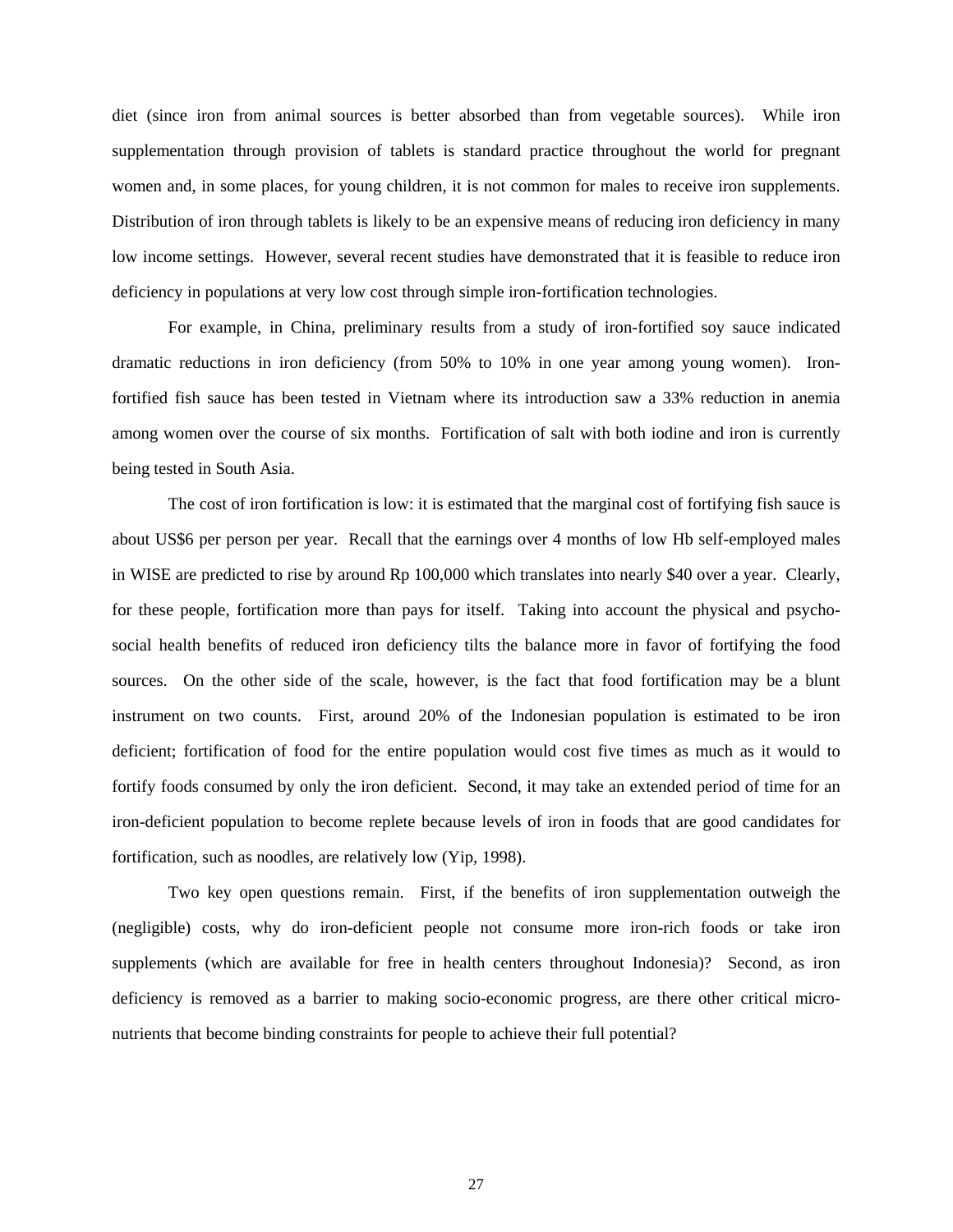#### References

Asobayire, F.S., P. Adou, L. Davidsson, J. D. Cook, R. F. Hurrell. (2001). Prevalence of iron deficiency with and without concurrent anemia in population groups with high prevalences of malaria and other infections: a study in Cote d'Ivoire, *Am J Clin Nutr,* 74(6):776-82

Basta, S. K. Soekirman, and N. Scrimshaw. (1979).

"Iron deficiency anemia and productivity of adult males in Indonesia," *American Journal of Clinical Nutrition*, 32:916-25.

- Behrman, J., and A.. Deolalikar. (1988). "Health and nutrition," in H. Chenery and T.N. Srinivasan (eds.) *Handbook of Development Economics*, Vol. 1, Amsterdam: North Holland.
- Case, A., D. Lubotsky, C. Paxson. (2002). "Economic status and health in childhood: The origins of the gradient", *American Economic Review*, 92.5: 1308-1334.
- Celsing, F., E. Blomstrand, B. Werner, P. Pihlstedt, and B. Ekblom. (1986). "Effects of iron deficiency on endurance and muscle enzyme activity in man," Med. Sci. Sports Exerc., 18:156-161.
- Cleveland, W. S. (1980). "Robust locally weighted regression and smoothing scatterplots," *Journal of the American Statistical Association*, 74(368):829-36.
- Ekstrom, E., Z. Hyder, A. Chowdhury, S. Chowdhury, J.P. Habicht, B. Lonnerdal, L Persson. (2002). "Efficacy and effectiveness of weekly and daily iron supplementation among pregnant women in rural Bangladesh", *American Journal of Clinical Nutrition,* 76.6:1392-400.
- Edgerton, V., G. Gardner, Y. Ohira, K. Gunawardena, and B. Senewiratne. (1979). "Iron-deficiency anemia and its effect on worker productivity and activity patterns," British Medical Journal, 2: 1546-9.
- Fishman, S.M., P. Christian, K.P. West. (2000). "The role of vitamins in the prevention and control of anemia." *Public Health Nutr*, 3(2): 125-150.
- Fogel, R. (1992). "Second thoughts on the European escape from hunger: Famines, chronic malnutrition and mortality rates," in S. R. Osmani (ed.), *Nutrition and Poverty*, World Institute for Development Economics Research Studies in Development Economics, New York: Clarendon Press, pp. 243-86.
- Fogel, R. (1994). "Economic growth, population theory and physiology: The bearing of long-term processes on the making of economic policy," *American Economic Review* 84(3):369-95.
- Frankenberg, E. and D. Thomas. (2002). "Health in a time of crisis", mimeo.
- Goldman, D. and J. P. Smith. (2002). "Can patient self-management help explain the SES health gradient?", *Proceedings of the National Academy of Sciences*, 99:10929-34.
- Goldman, N. (2001). "Social inequalities in health: Disentangling the underlyng mechanisms", in Weinstein, M., A. Hermalin and M. Stoto, (eds.), *Population Health and Aging: Strengthening the dialogue between demography and epidemiology*, New York: Annals of the New York Academy of Sciences.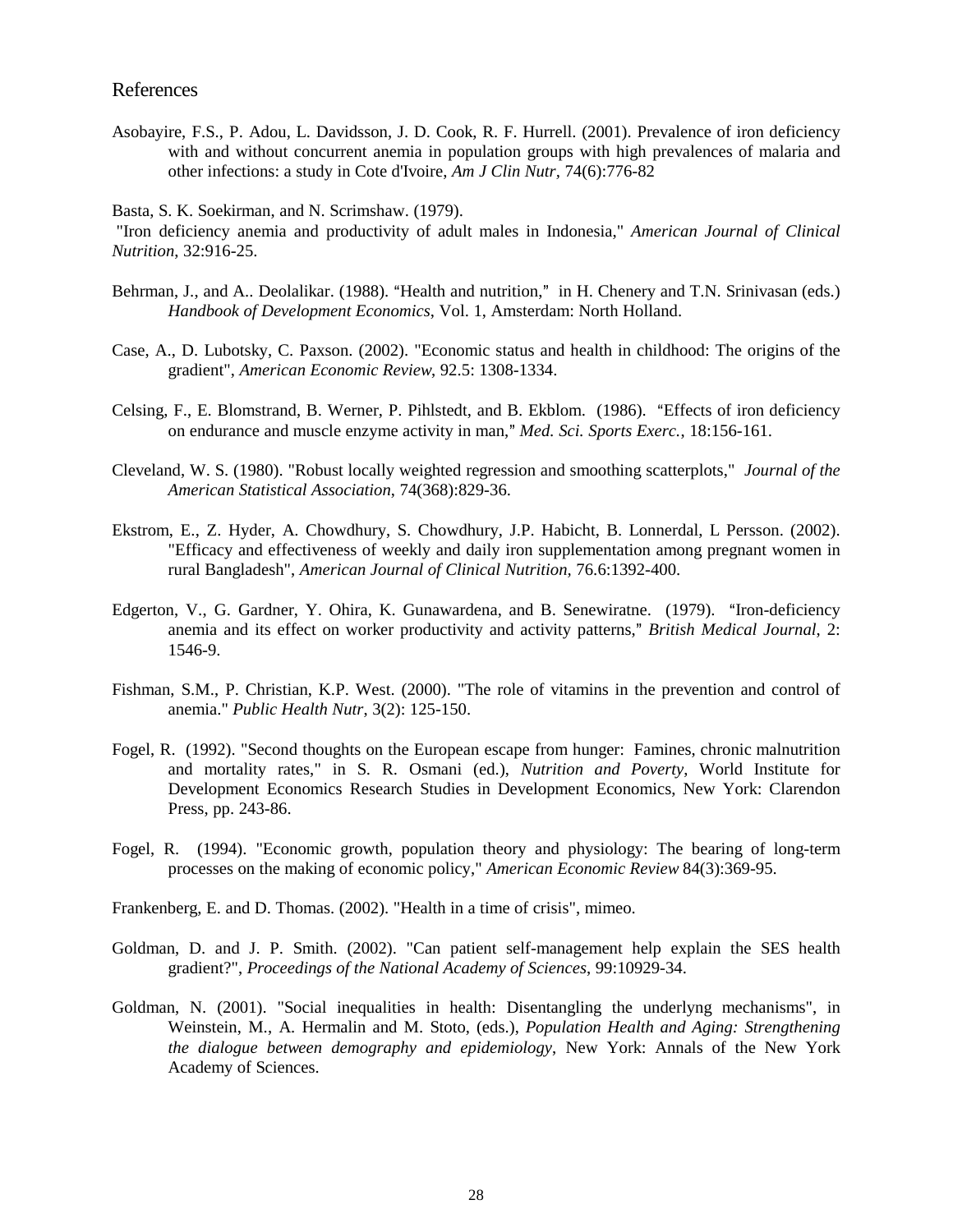- Haas, J. E., and T. Brownlie IV. (2001). "Iron deficiency and reduced work capacity: A critical review of the research to determine a causal relationship," J. Nutr. 131:676S-690S.
- Leibenstein, Harvey. (1957). *Economic backwardness and economic growth: Studies in the theory of economic development,* New York: Wiley & Sons.
- Li, R., X. Chen, H. Yan, P. Deurenberg, L. Garby, and J. Hautvast. (1994). "Functional consequences of iron supplementation in iron-deficient female cotton workers in Beijing, China," American *Journal of Clinical Nutrition*, 59:908-13.
- Marmot M. G., C. D. Ryff, L. L. Bumpass, M. Shipley, N. F. Marks. (1997). Social Inequalities in Health-A Major Public Health Problem. *Social Science and Medicine* 44:901-910.
- McDade T.W., B. Shell-Duncan. (2002). "Whole blood collected on filter paper provides a minimally invasive method for assessing human transferrin receptor level", *Journal of Nutrition*, 132.12:3760-3.
- Miech, R. A., and R. M. Hauser. (2001). "Socioeconomic Status (SES) and Health at midlife: A comparison of educational attainment with occupation-based indicators." *Annals of Epidemiology,* 11:75-84.
- Pitt, Mark M. and Rosenzweig, Mark R. (1986). "Agricultural prices, food consumption and the Health and productivity of Indonesian farmers," in Inderjit Singh, Lyn Squire and John Strauss, (eds). *Agricultural household models: Extensions, applications and policy",* pp. 153-82, Baltimore Johns Hopkins Press.
- Preston, S. (1975). The changing relation between mortality and the level of economic development", *Population Studies*, 29:231-48.
- Ruger, J. P., D. T. Jamison and D. E. Bloom. (2001). "Health and the economy," in M. H. Merson, R. E. Black, and A. J. Mills (eds.), *International Public Health*, Gaithersburg: Aspen, pp. 617-66..
- Scrimshaw, N. (1991). "Iron deficiency," Scientific American, October, 46-51.
- Smith, J. P. (1999). "Healthy bodies and thick wallets: The dual relation between health and economic status," *Journal of Economic Perspectives,* 13(2):145-66.
- Steckel, R. (1995). "Stature and the Standard of Living," *Journal of Economic Literature*, 33(4):1903-40.
- Stillman, S. and D. Thomas. (2003). "The effect of economic crises on nutrition: Evidence from Russia", mimeo, UCLA.
- Strauss, J., and D. Thomas. (1995). "Human resources: Empirical modeling of household and family decisions," in T. N. Srinivasan and J. Behrman (eds.), *Handbook of Development Economics*, Vol. 3, North Holland.
- Strauss, J., and D. Thomas. (1998). "Health, nutrition and economic development," *Journal of Economic Literature*, 36:766-817.
- Thomas, D. and E. Frankenberg. (2002). "Health, nutrition and economic prosperity: A microeconomic perspective", *Bulletin of the World Health Organization*, 80:106-113.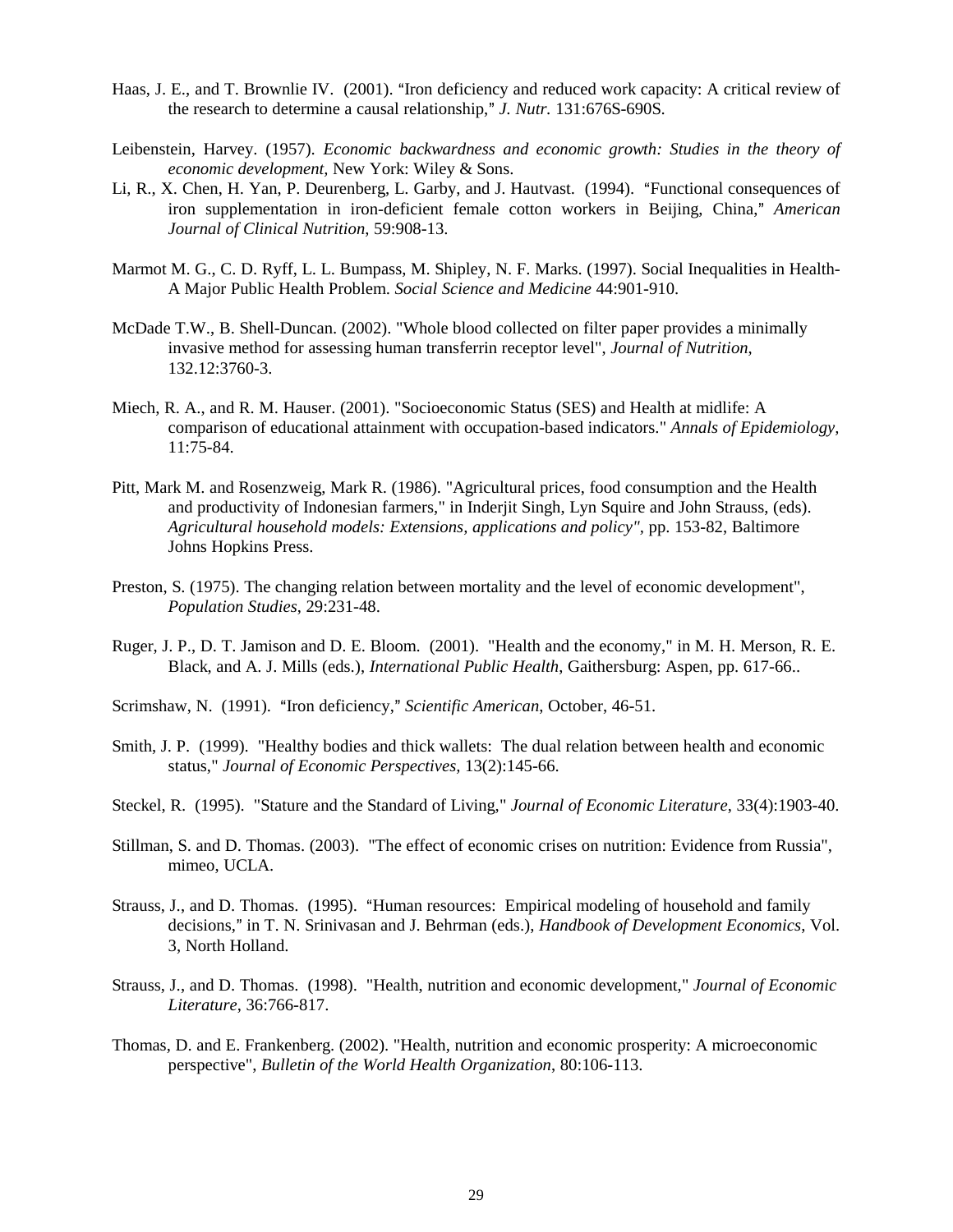- Thomas, D., and J. Strauss. (1997). "Health and wages: Evidence on men and women in urban Brazil," *Journal of Econometrics*, 77:159-85.
- Woodson, R. D., R. E. Wills, and C. Lenfant. (1978). "Effect of acute and established anemia on  $O_2$ transport at rest, submaximal and maximal work, *J. Appl. Physiol.* 44:36-43.

World Bank. (1993). *World Development Report 1993*, Oxford: Oxford University Press.

World Health Organization. (1999). *World Health Report, 1999*. Geneva: WHO.

- Yip, R. (1988). "Iron fortification: Prevention of iron deficient anemia for developing countries", *Proceedings from Forum on Iron Fortification*, SUSTAIN
- Zhu, Y. I., and J. D. Haas. (1998). "Altered metabolic response of iron-depleted nonanemic women during a 15-km time trial,- *J. Appl. Physiol*. 84:1768-75.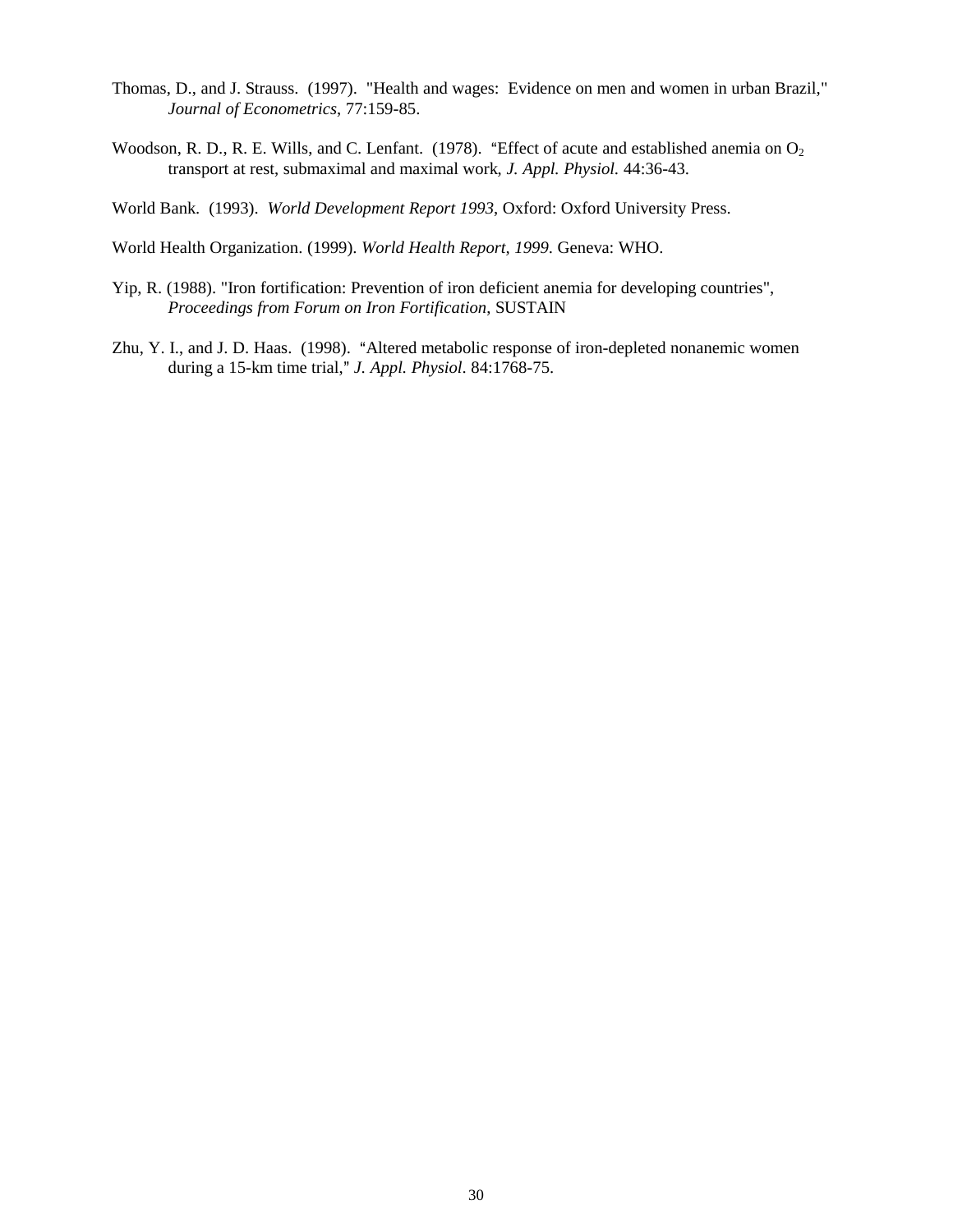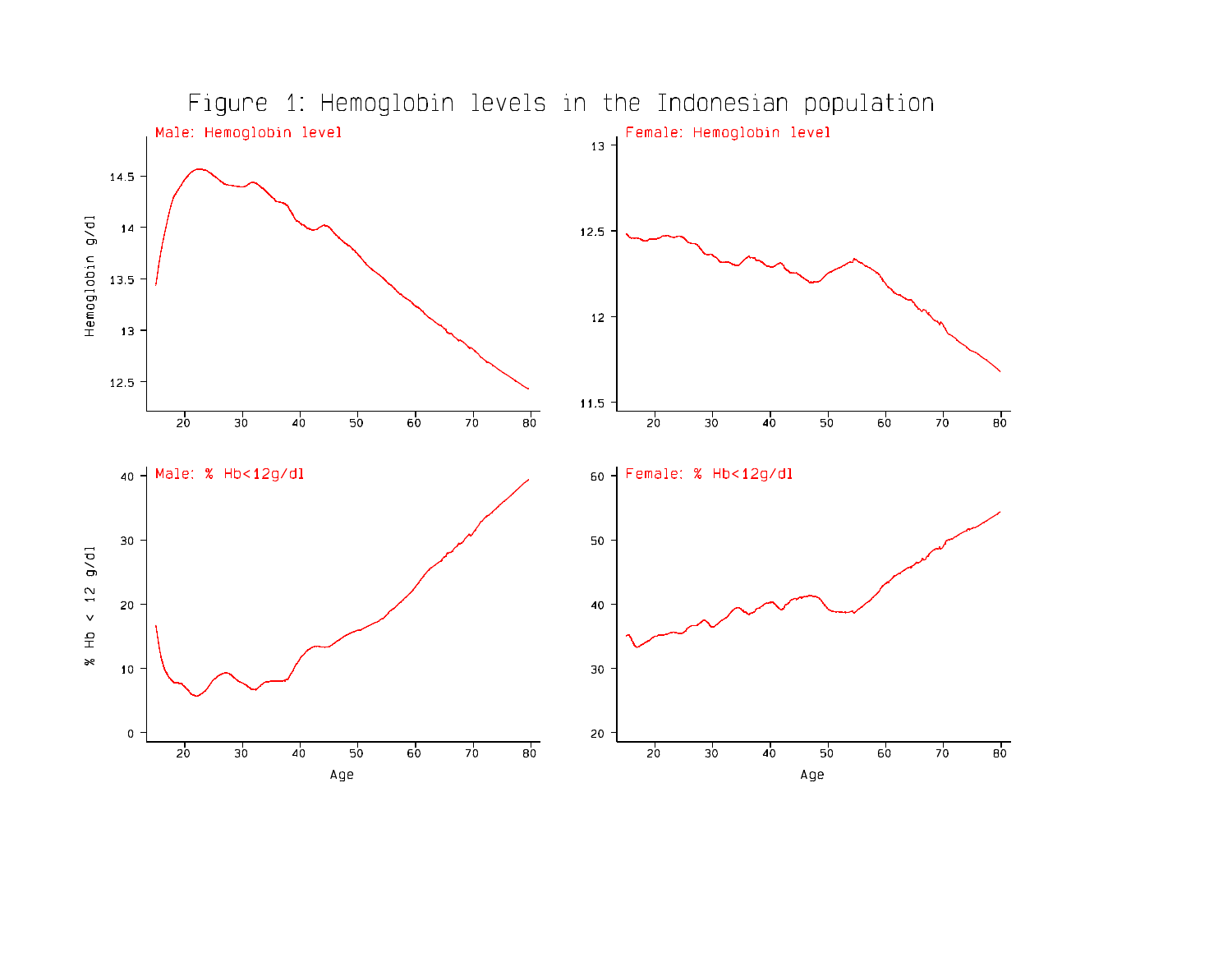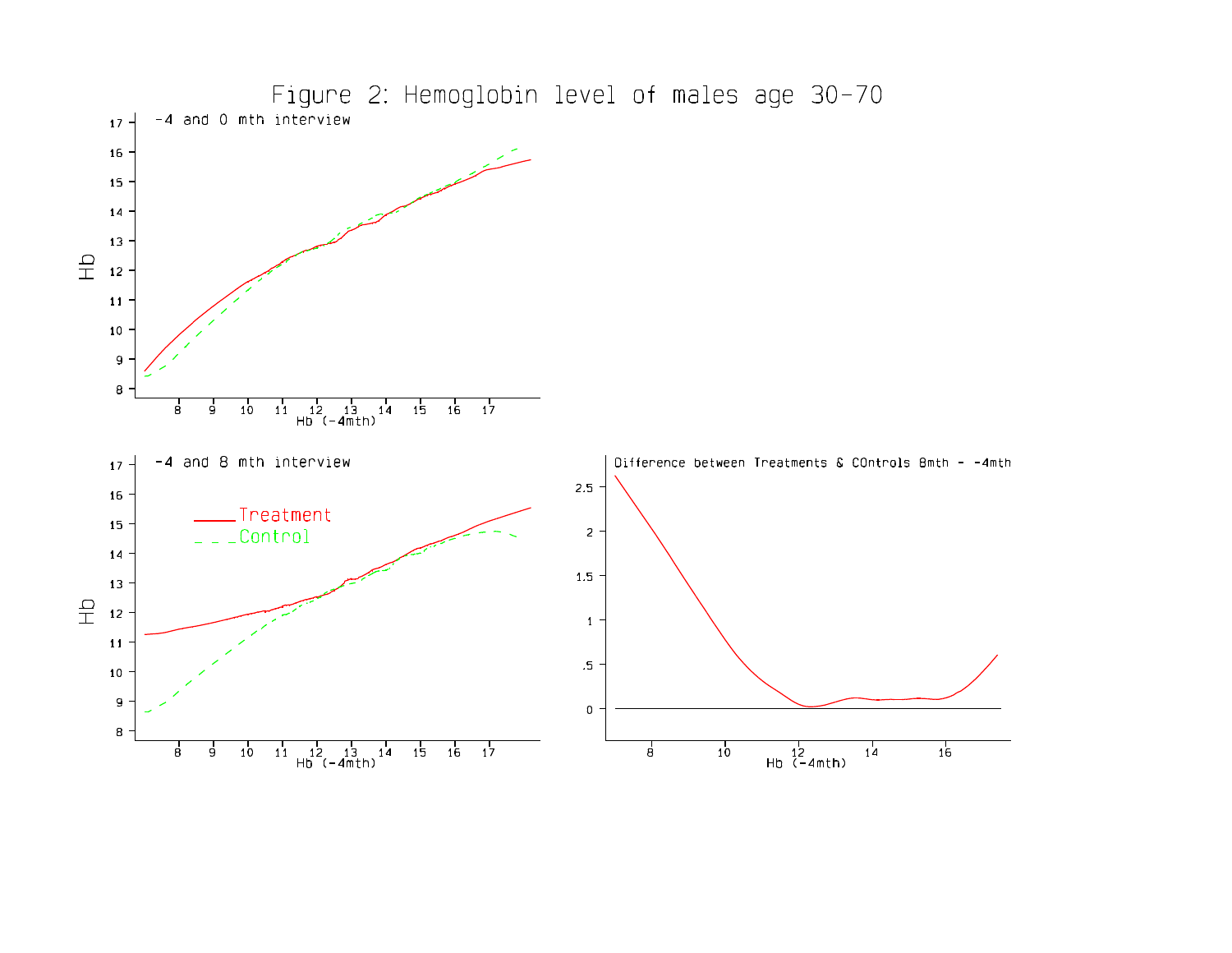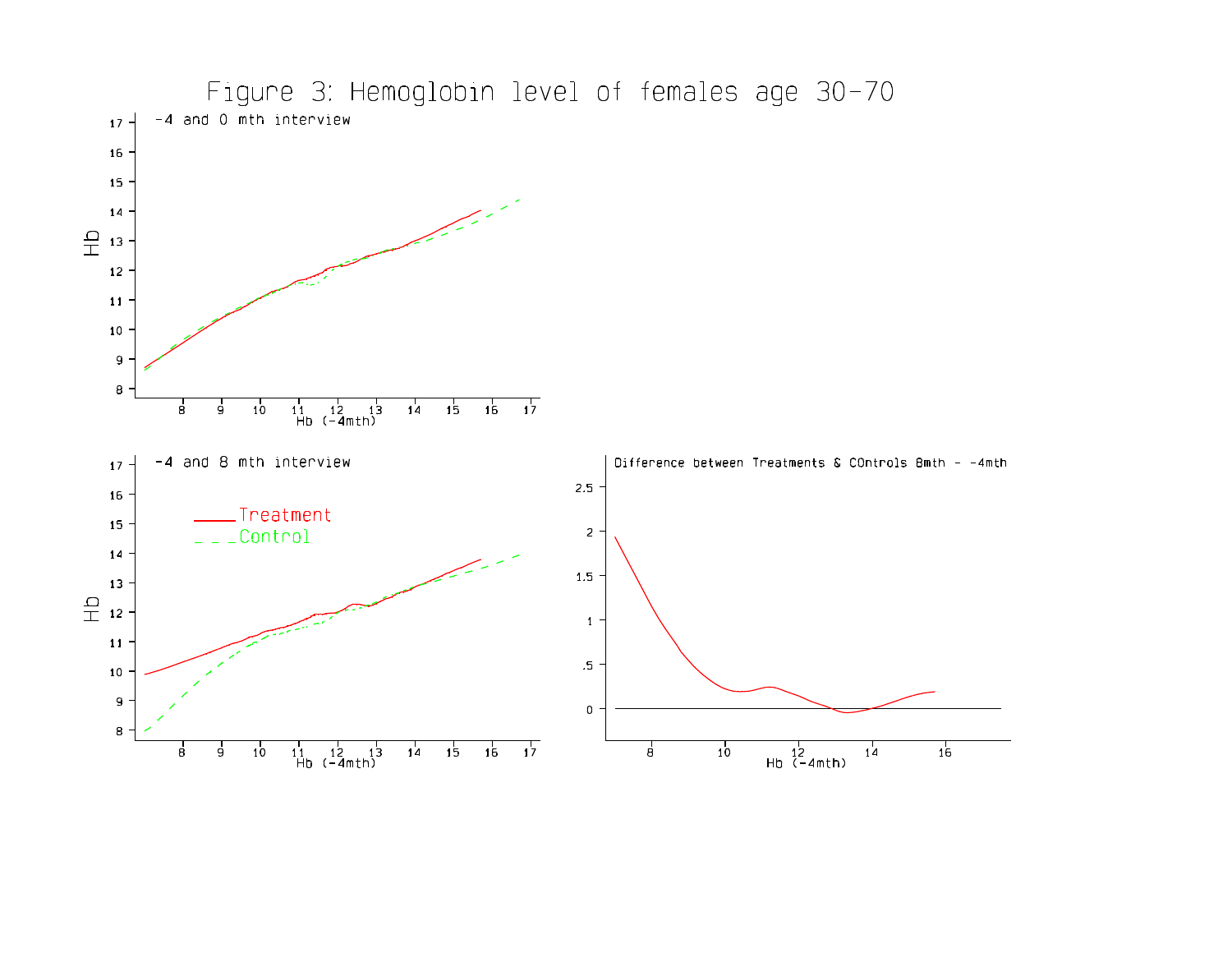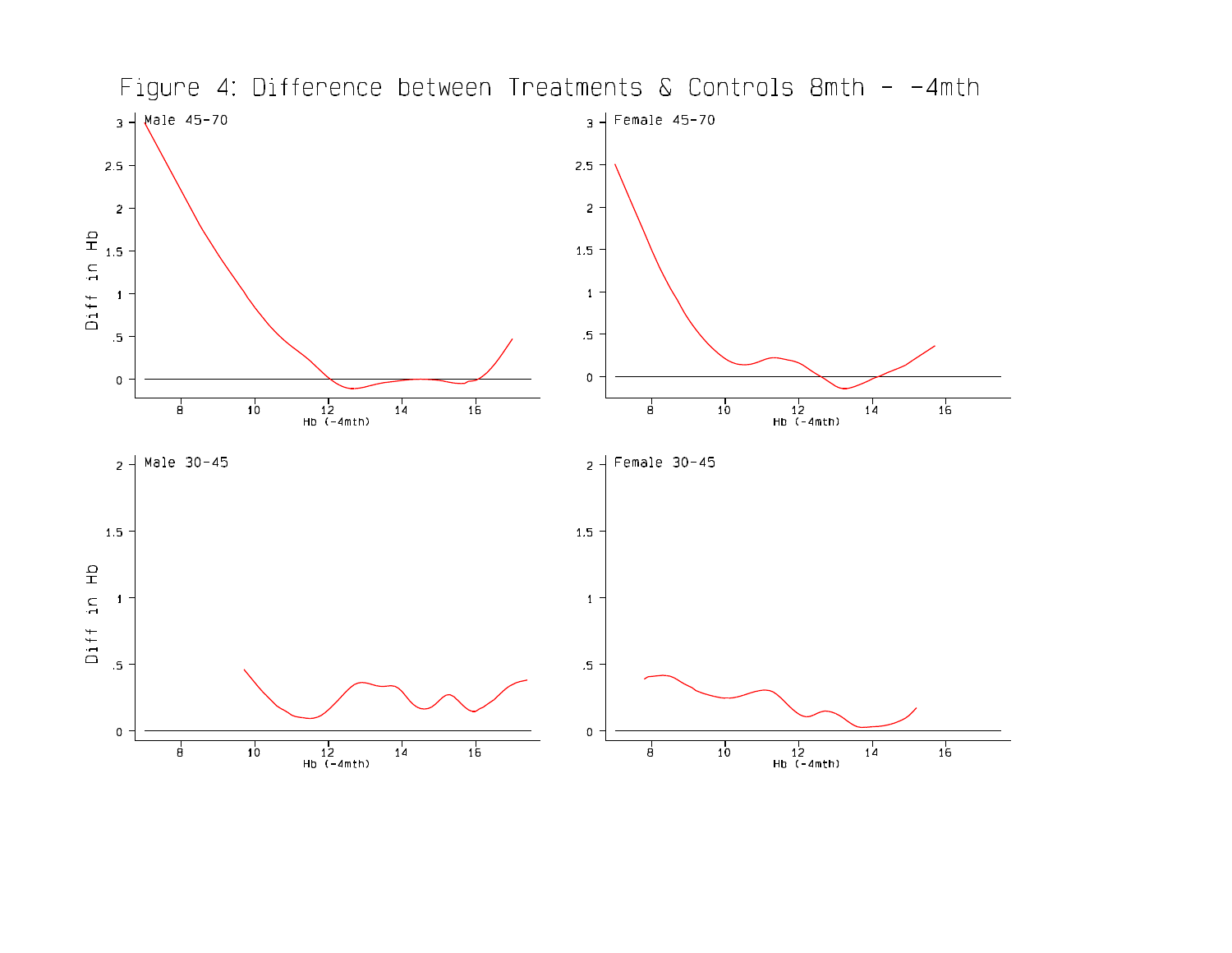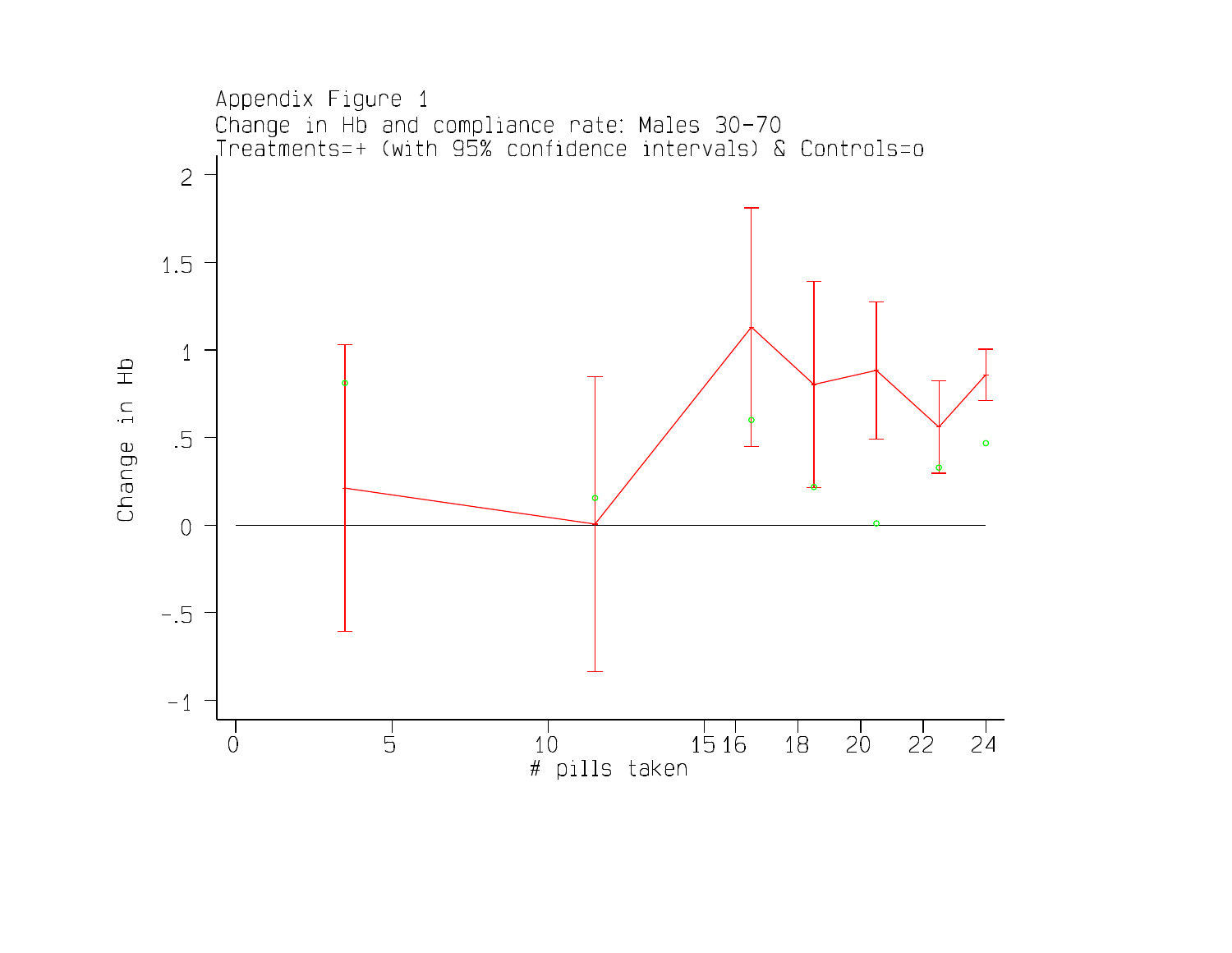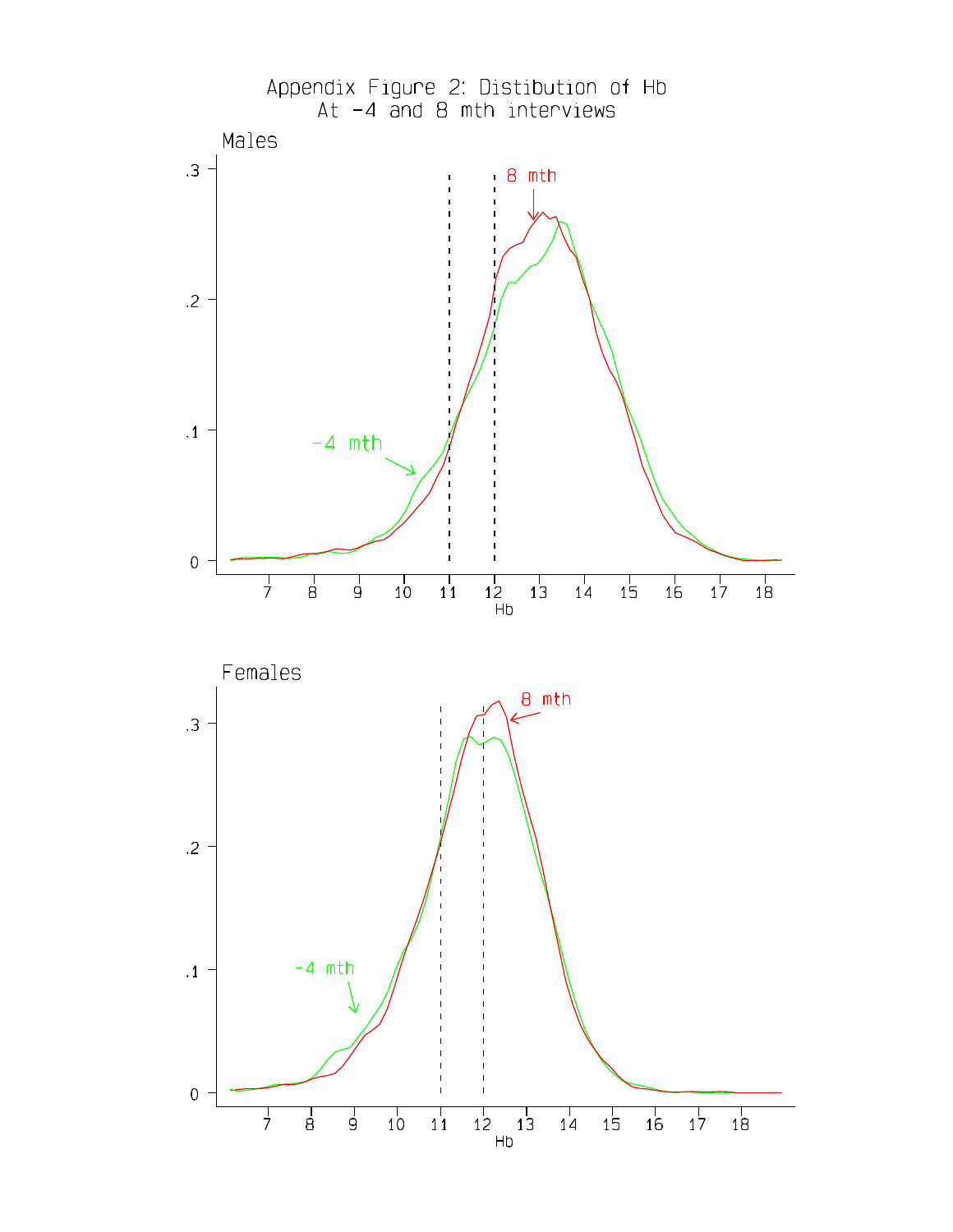|                            | Male      |           | Female    |           |
|----------------------------|-----------|-----------|-----------|-----------|
|                            | $-04$ mth | 08mth     | $-04$ mth | 08mth     |
|                            | interview | interview | interview | interview |
| Age (at $-04$ mth ivw)     | 48.90     |           | 48.26     |           |
|                            |           | [0.19]    |           | [0.17]    |
| Years of education         |           | 7.36      |           | 5.54      |
|                            |           | [0.07]    |           | [0.06]    |
| Sample size                | 3,563     |           | 4,063     |           |
| Hemoglobin                 |           |           |           |           |
| Level $(g/dl)$             | 13.26     | 13.22     | 11.83     | 11.90     |
|                            | [0.03]    | [0.03]    | [0.02]    | [0.02]    |
| % $<$ 11g/dl               | 8.53      | 7.30      | 24.05     | 22.30     |
|                            | [0.47]    | [0.44]    | [0.67]    | [0.65]    |
| % $\langle 12g/dl \rangle$ | 20.24     | 19.00     | 50.70     | 48.31     |
|                            | [0.67]    | [0.66]    | [0.78]    | [0.78]    |
| % <13g/dl                  | 39.99     | 41.12     | 78.10     | 78.02     |
|                            | [0.82]    | [0.82]    | [0.65]    | [0.65]    |

## Table 1: Sample characteristics Socio-demographics and hemoglobin levels of 30-70 year olds

Standard errors in parentheses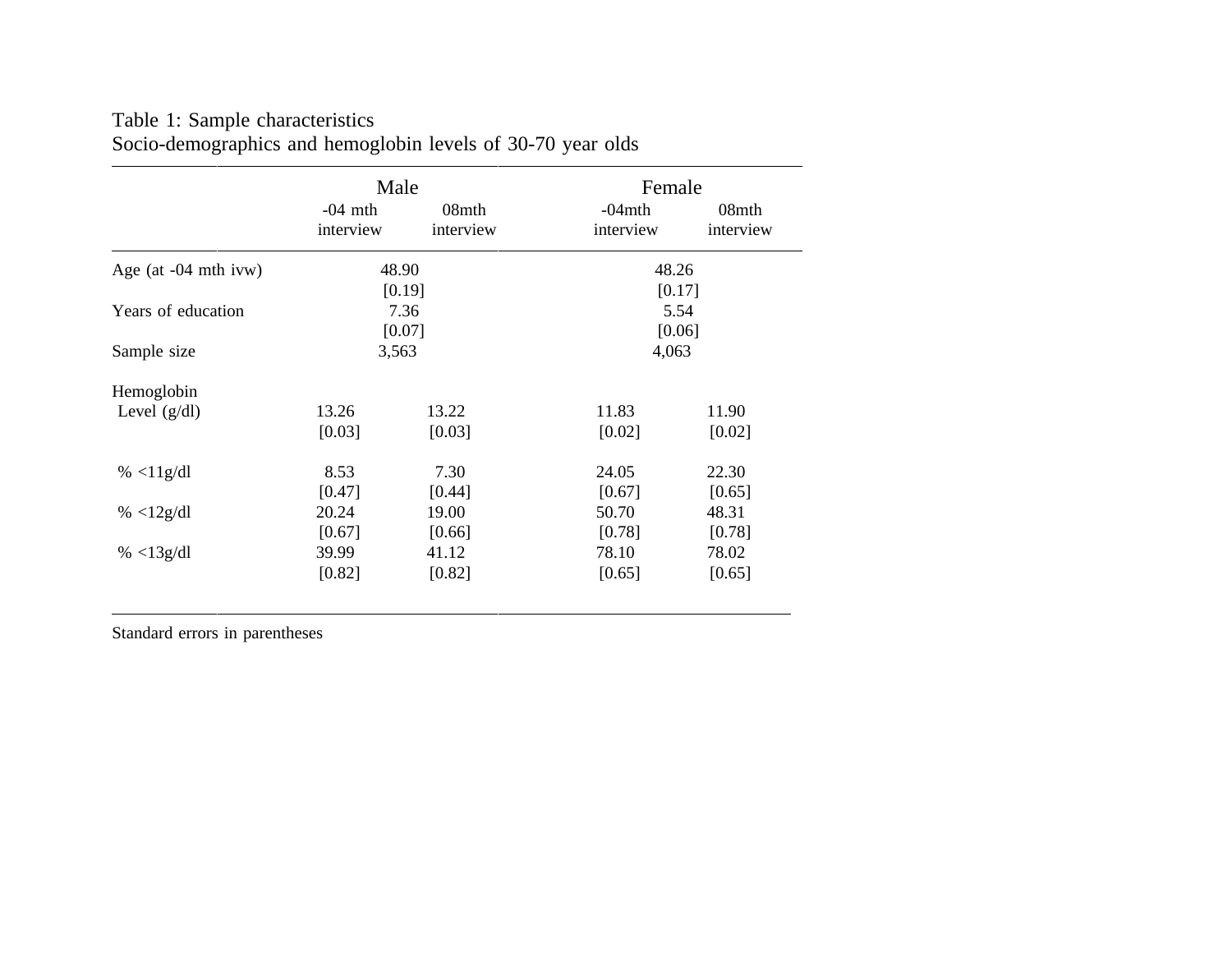### Table 2: Compliance rates after 24 weeks of intervention A. All subjects

| 49.95<br>[0.54]<br>% living in Enumeration Area where<br>at least 24 weeks of intervention<br>94.64<br>completed by 8 month survey<br>[0.24]<br>0.19<br>92.15<br>92.27<br>92.08<br>$%$ (pills/24)<br>[0.19]<br>[0.26]<br>[0.27]<br>[0.38]<br>0.05<br>22.12<br>22.14<br>22.10<br>[0.05]<br>[0.06]<br>[0.07]<br>[0.09]<br>93.83<br>0.34<br>% taken at least 16 pills<br>93.63<br>93.49<br>[0.27]<br>[0.37]<br>[0.38]<br>[0.53]<br>% taken at least 20 pills<br>88.24<br>88.26<br>88.28<br>$-0.02$<br>[0.35]<br>[0.50]<br>[0.70]<br>[0.49]<br>62.97<br>$-0.60$<br>62.64<br>62.37<br>[0.53]<br>[0.75]<br>[0.74]<br>[1.05]<br><b>MALES</b><br><b>FEMALES</b><br>Difference<br>Difference<br>Controls<br>Controls<br>Treatments<br>Treatments<br>91.80<br>$-0.12$<br>91.68<br>92.80<br>92.33<br>0.47<br>[0.40]<br>[0.41]<br>[0.57]<br>[0.34]<br>[0.36]<br>[0.50]<br>22.00<br>22.03<br>$-0.03$<br>22.27<br>22.16<br>0.11<br>[0.10]<br>[0.10]<br>[0.14]<br>[0.08]<br>[0.09]<br>[0.12]<br>93.01<br>93.16<br>$-0.16$<br>94.58<br>93.79<br>0.80<br>[0.57]<br>[0.80]<br>[0.51]<br>[0.70]<br>[0.57]<br>[0.48]<br>% taken at least 20 pills<br>87.41<br>87.53<br>$-0.12$<br>89.03<br>88.95<br>0.08<br>[0.74]<br>[0.74]<br>[1.05]<br>[0.66]<br>[0.94]<br>[0.66]<br>62.29<br>$-1.25$<br>0.01<br>% taken all 24 pills<br>61.04<br>63.57<br>63.56 | Indicator                 | All    |        | Treatments | Controls |          | Difference |
|---------------------------------------------------------------------------------------------------------------------------------------------------------------------------------------------------------------------------------------------------------------------------------------------------------------------------------------------------------------------------------------------------------------------------------------------------------------------------------------------------------------------------------------------------------------------------------------------------------------------------------------------------------------------------------------------------------------------------------------------------------------------------------------------------------------------------------------------------------------------------------------------------------------------------------------------------------------------------------------------------------------------------------------------------------------------------------------------------------------------------------------------------------------------------------------------------------------------------------------------------------------------------------------------------------------------------------|---------------------------|--------|--------|------------|----------|----------|------------|
|                                                                                                                                                                                                                                                                                                                                                                                                                                                                                                                                                                                                                                                                                                                                                                                                                                                                                                                                                                                                                                                                                                                                                                                                                                                                                                                                 | % Treatment               |        |        |            |          |          |            |
|                                                                                                                                                                                                                                                                                                                                                                                                                                                                                                                                                                                                                                                                                                                                                                                                                                                                                                                                                                                                                                                                                                                                                                                                                                                                                                                                 |                           |        |        |            |          |          |            |
|                                                                                                                                                                                                                                                                                                                                                                                                                                                                                                                                                                                                                                                                                                                                                                                                                                                                                                                                                                                                                                                                                                                                                                                                                                                                                                                                 |                           |        |        |            |          |          |            |
|                                                                                                                                                                                                                                                                                                                                                                                                                                                                                                                                                                                                                                                                                                                                                                                                                                                                                                                                                                                                                                                                                                                                                                                                                                                                                                                                 |                           |        |        |            |          |          |            |
|                                                                                                                                                                                                                                                                                                                                                                                                                                                                                                                                                                                                                                                                                                                                                                                                                                                                                                                                                                                                                                                                                                                                                                                                                                                                                                                                 | At 24 weeks               |        |        |            |          |          |            |
|                                                                                                                                                                                                                                                                                                                                                                                                                                                                                                                                                                                                                                                                                                                                                                                                                                                                                                                                                                                                                                                                                                                                                                                                                                                                                                                                 | Compliance rate           |        |        |            |          |          |            |
|                                                                                                                                                                                                                                                                                                                                                                                                                                                                                                                                                                                                                                                                                                                                                                                                                                                                                                                                                                                                                                                                                                                                                                                                                                                                                                                                 |                           |        |        |            |          |          |            |
|                                                                                                                                                                                                                                                                                                                                                                                                                                                                                                                                                                                                                                                                                                                                                                                                                                                                                                                                                                                                                                                                                                                                                                                                                                                                                                                                 | Average # pills taken     |        |        |            |          |          |            |
|                                                                                                                                                                                                                                                                                                                                                                                                                                                                                                                                                                                                                                                                                                                                                                                                                                                                                                                                                                                                                                                                                                                                                                                                                                                                                                                                 |                           |        |        |            |          |          |            |
|                                                                                                                                                                                                                                                                                                                                                                                                                                                                                                                                                                                                                                                                                                                                                                                                                                                                                                                                                                                                                                                                                                                                                                                                                                                                                                                                 |                           |        |        |            |          |          |            |
|                                                                                                                                                                                                                                                                                                                                                                                                                                                                                                                                                                                                                                                                                                                                                                                                                                                                                                                                                                                                                                                                                                                                                                                                                                                                                                                                 |                           |        |        |            |          |          |            |
|                                                                                                                                                                                                                                                                                                                                                                                                                                                                                                                                                                                                                                                                                                                                                                                                                                                                                                                                                                                                                                                                                                                                                                                                                                                                                                                                 |                           |        |        |            |          |          |            |
|                                                                                                                                                                                                                                                                                                                                                                                                                                                                                                                                                                                                                                                                                                                                                                                                                                                                                                                                                                                                                                                                                                                                                                                                                                                                                                                                 |                           |        |        |            |          |          |            |
|                                                                                                                                                                                                                                                                                                                                                                                                                                                                                                                                                                                                                                                                                                                                                                                                                                                                                                                                                                                                                                                                                                                                                                                                                                                                                                                                 | % taken all 24 pills      |        |        |            |          |          |            |
|                                                                                                                                                                                                                                                                                                                                                                                                                                                                                                                                                                                                                                                                                                                                                                                                                                                                                                                                                                                                                                                                                                                                                                                                                                                                                                                                 |                           |        |        |            |          |          |            |
|                                                                                                                                                                                                                                                                                                                                                                                                                                                                                                                                                                                                                                                                                                                                                                                                                                                                                                                                                                                                                                                                                                                                                                                                                                                                                                                                 | B. By gender              |        |        |            |          |          |            |
|                                                                                                                                                                                                                                                                                                                                                                                                                                                                                                                                                                                                                                                                                                                                                                                                                                                                                                                                                                                                                                                                                                                                                                                                                                                                                                                                 |                           |        |        |            |          |          |            |
|                                                                                                                                                                                                                                                                                                                                                                                                                                                                                                                                                                                                                                                                                                                                                                                                                                                                                                                                                                                                                                                                                                                                                                                                                                                                                                                                 | Compliance rate           |        |        |            |          |          |            |
|                                                                                                                                                                                                                                                                                                                                                                                                                                                                                                                                                                                                                                                                                                                                                                                                                                                                                                                                                                                                                                                                                                                                                                                                                                                                                                                                 |                           |        |        |            |          |          |            |
|                                                                                                                                                                                                                                                                                                                                                                                                                                                                                                                                                                                                                                                                                                                                                                                                                                                                                                                                                                                                                                                                                                                                                                                                                                                                                                                                 | Average # pills taken     |        |        |            |          |          |            |
|                                                                                                                                                                                                                                                                                                                                                                                                                                                                                                                                                                                                                                                                                                                                                                                                                                                                                                                                                                                                                                                                                                                                                                                                                                                                                                                                 |                           |        |        |            |          |          |            |
|                                                                                                                                                                                                                                                                                                                                                                                                                                                                                                                                                                                                                                                                                                                                                                                                                                                                                                                                                                                                                                                                                                                                                                                                                                                                                                                                 | % taken at least 16 pills |        |        |            |          |          |            |
|                                                                                                                                                                                                                                                                                                                                                                                                                                                                                                                                                                                                                                                                                                                                                                                                                                                                                                                                                                                                                                                                                                                                                                                                                                                                                                                                 |                           |        |        |            |          |          |            |
|                                                                                                                                                                                                                                                                                                                                                                                                                                                                                                                                                                                                                                                                                                                                                                                                                                                                                                                                                                                                                                                                                                                                                                                                                                                                                                                                 |                           |        |        |            |          |          |            |
|                                                                                                                                                                                                                                                                                                                                                                                                                                                                                                                                                                                                                                                                                                                                                                                                                                                                                                                                                                                                                                                                                                                                                                                                                                                                                                                                 |                           |        |        |            |          |          |            |
|                                                                                                                                                                                                                                                                                                                                                                                                                                                                                                                                                                                                                                                                                                                                                                                                                                                                                                                                                                                                                                                                                                                                                                                                                                                                                                                                 |                           |        |        |            |          |          |            |
|                                                                                                                                                                                                                                                                                                                                                                                                                                                                                                                                                                                                                                                                                                                                                                                                                                                                                                                                                                                                                                                                                                                                                                                                                                                                                                                                 |                           | [1.09] | [1.09] | [1.54]     | [1.02]   | $[1.01]$ | [1.44]     |

Standard errors in parentheses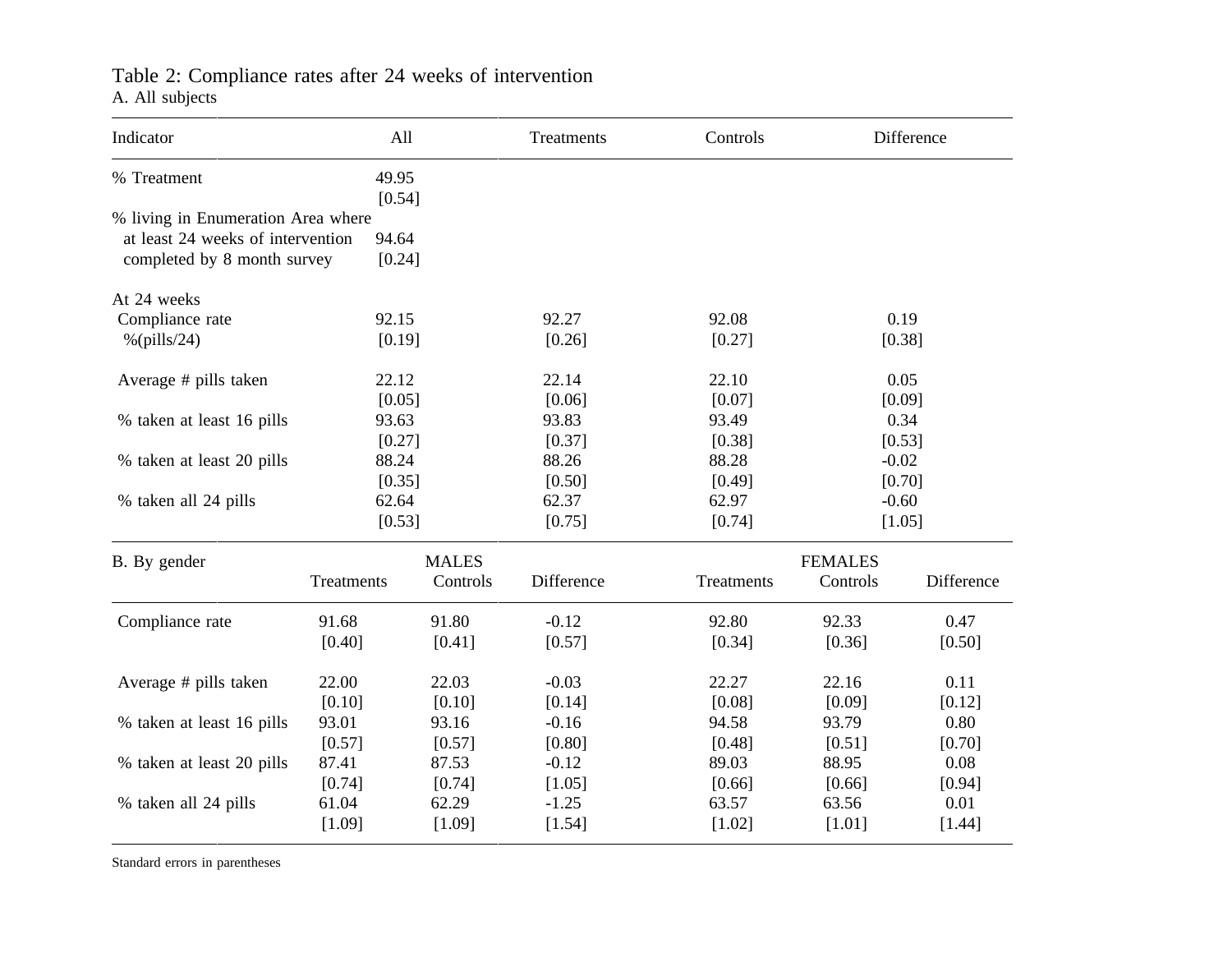## Table 3 Hemoglobin status: Intent to treat effects

|                             |        |                | Status at 8 mths |             | $-4$ mths   | $8 - (-4)$ mths |                      | Low Hb            | High Hb           | Low-High           |
|-----------------------------|--------|----------------|------------------|-------------|-------------|-----------------|----------------------|-------------------|-------------------|--------------------|
| Indicator                   | Sample | Treat<br>-ment | Control          | Diff<br>T-C | Diff<br>T-C | Diff-in<br>Diff | Adj Diff<br>-in-diff | @baseline<br>DinD | @baseline<br>DinD | Hb@base<br>DinDinD |
|                             |        | (1)            | (2)              | (3)         | (4)         | (5)             | (6)                  | (7)               | (8)               | (9)                |
| Hemoglobin                  | Male   | 13.250         | 13.127           | 0.123       | $-0.059$    | 0.183           | 0.181                | 0.399             | 0.101             | 0.297              |
|                             |        | [0.040]        | [0.040]          | [0.057]     | [0.059]     | [0.057]         | [0.057]              | [0.109]           | [0.064]           | [0.126]            |
|                             | Female | 11.974         | 11.819           | 0.156       | 0.040       | 0.116           | 0.117                | 0.203             | $-0.022$          | 0.225              |
|                             |        | [0.033]        | [0.033]          | [0.046]     | [0.048]     | [0.048]         | [0.048]              | [0.057]           | [0.081]           | [0.099]            |
| Hemoglobin $\langle 11g/dl$ | Male   | 0.069          | 0.078            | $-0.009$    | 0.009       | $-0.017$        | $-0.017$             | $-0.066$          | 0.000             | $-0.066$           |
|                             |        | [0.006]        | [0.006]          | [0.009]     | [0.010]     | [0.011]         | [0.011]              | [0.021]           | [0.012]           | [0.024]            |
|                             | Female | 0.195          | 0.249            | $-0.054$    | $-0.012$    | $-0.041$        | $-0.041$             | $-0.072$          | 0.017             | $-0.089$           |
|                             |        | [0.009]        | [0.009]          | [0.013]     | [0.014]     | [0.016]         | [0.016]              | [0.019]           | [0.027]           | [0.033]            |
| Hemoglobin $\langle 12g/dl$ | Male   | 0.179          | 0.206            | $-0.027$    | $-0.004$    | $-0.023$        | $-0.023$             | $-0.046$          | $-0.013$          | $-0.033$           |
|                             |        | [0.009]        | [0.009]          | [0.013]     | [0.014]     | [0.015]         | [0.015]              | [0.030]           | [0.017]           | [0.034]            |
|                             | Female | 0.461          | 0.499            | $-0.038$    | $-0.024$    | $-0.014$        | $-0.014$             | $-0.036$          | 0.020             | $-0.056$           |
|                             |        | [0.011]        | [0.011]          | [0.016]     | [0.016]     | [0.019]         | [0.019]              | [0.022]           | [0.032]           | [0.039]            |
| Sample size                 | Male   | 1,804          | 1,759            | 3,563       | 3,563       | 3,563           | 3,563                | 899               | 2,664             | 3,563              |
|                             | Female | 2,021          | 2,042            | 4,063       | 4,063       | 4,063           | 4,063                | 2,710             | 1,353             | 4,063              |

Notes: Standard errors in parentheses. (3)=(2)-(1); (5)=(4)-(3); (6) adjusts for age (10 year splines); (9)=(8)-(7); Low Hb is Hb<12.5g/dl at baseline; High Hb is Hb>12.5g/dl at baseline)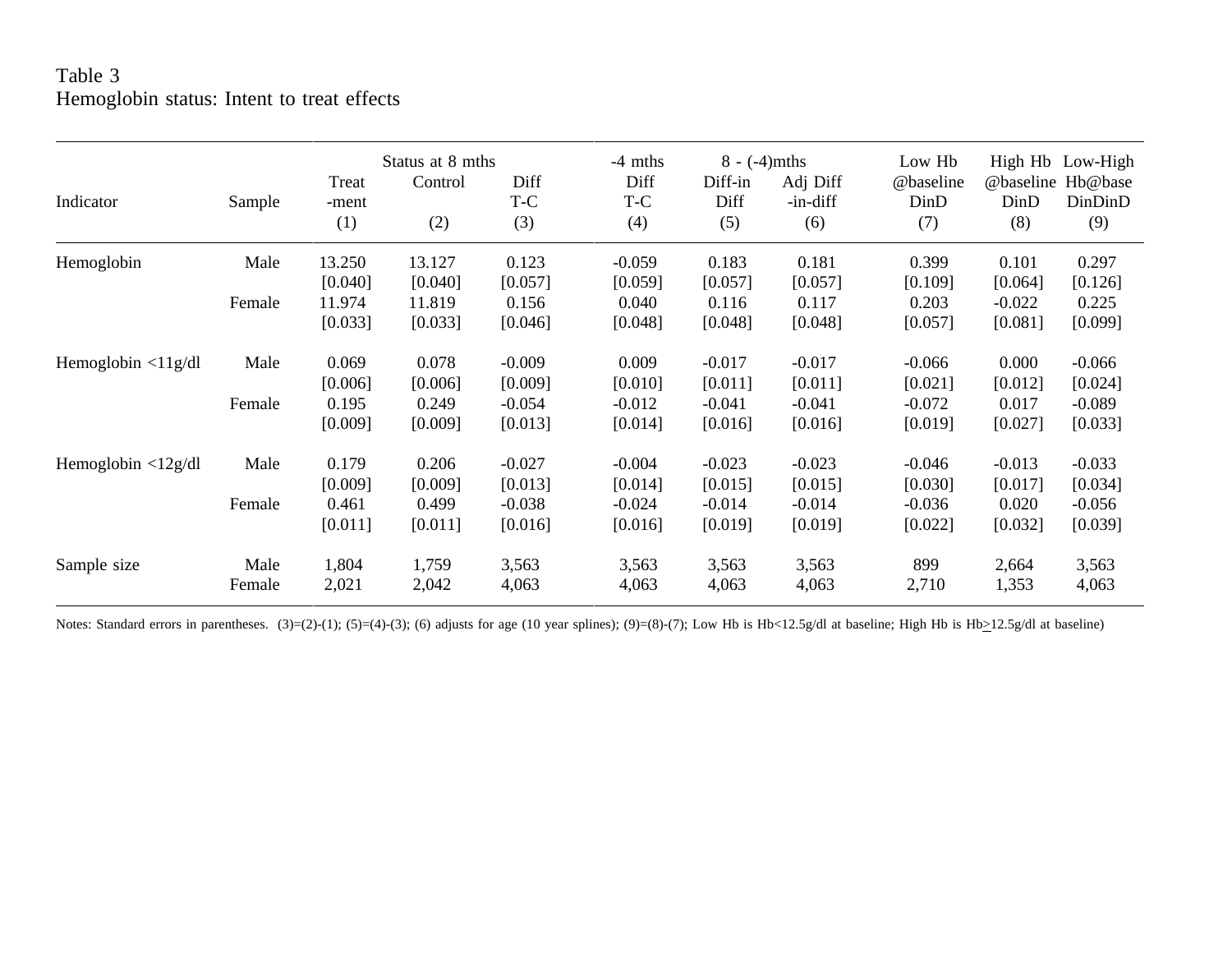## Table 4: Differences between treatments and controls Iron stores and work capacity

| Indicator                              | Treatments<br>(1) | Controls<br>(2) | Difference<br>(3) |  |
|----------------------------------------|-------------------|-----------------|-------------------|--|
| <b>Transferrin Receptors</b>           |                   |                 |                   |  |
| (Measured at end of intervention)      |                   |                 |                   |  |
| Males                                  |                   |                 |                   |  |
| All subjects                           | 8.36              | 8.76            | $-0.40$           |  |
|                                        |                   |                 | (0.13)            |  |
| Conditional on low Hb at baseline      |                   |                 | $-0.93$           |  |
|                                        |                   |                 | (0.40)            |  |
| Conditional on high Hb at baseline     |                   |                 | $-0.32$           |  |
|                                        |                   |                 | (0.14)            |  |
| Females                                |                   |                 |                   |  |
| All subjects                           | 8.65              | 9.02            | $-0.37$           |  |
|                                        |                   |                 | (0.13)            |  |
| Conditional on low Hb at baseline      |                   |                 | $-0.79$           |  |
|                                        |                   |                 | (0.25)            |  |
| Conditional on high Hb at baseline     |                   |                 | $-0.23$           |  |
|                                        |                   |                 | (0.14)            |  |
| Ergocycle                              |                   |                 |                   |  |
| (Time cycled to exhaustion, in minutes |                   |                 |                   |  |
| Measured at end of intervention)       |                   |                 |                   |  |
| Males                                  |                   |                 |                   |  |
| Low Hb at baseline                     | 9.1               | 6.5             | 2.7               |  |
|                                        | (1.0)             | (1.0)           | (1.35)            |  |
| High Hb at baseline                    | 11.1              | 11.3            | $-0.2$            |  |
|                                        | (0.8)             | (0.6)           | (0.8)             |  |
|                                        |                   |                 |                   |  |

Notes: Standard errors in parentheses. Transferrin receptor analyses are based on dry blood spots collected at the end of intervention (during the 16 month interview). Thus far, blood spots have been analyzed for 1,408 males and 1,575 females age 30 through 70. Ergocycle measurement is based on 100 males age 30 through 70 who were randomly selected to be transported to a laboratory in Yogyakarta where they cycled for as long as possible on an ergocycle. The load on the cycle was increased every 6 minutes.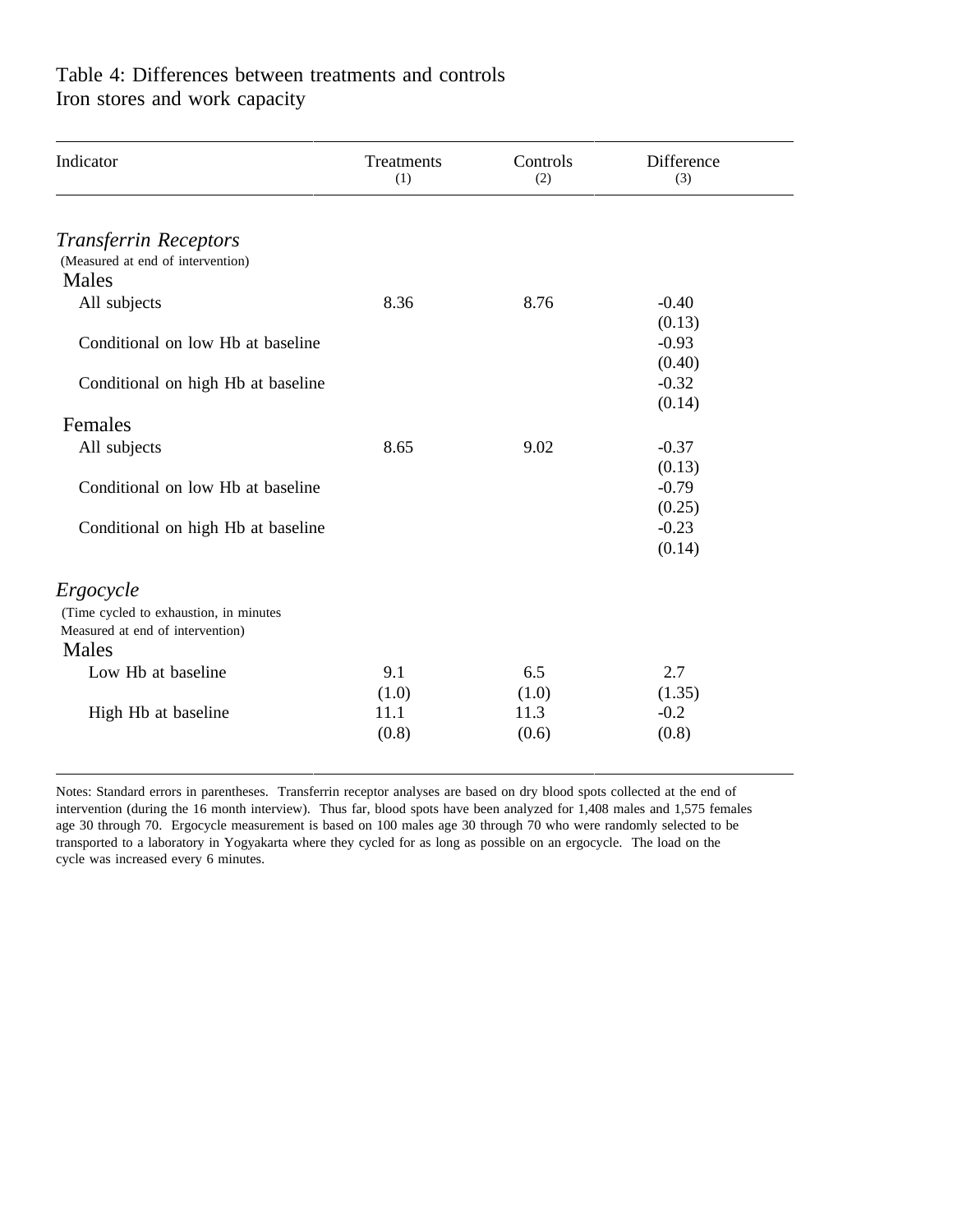| Low-High Hb<br>@baseline<br>DinDinD<br>(3)                                 | Change in Treatments - Change in Controls<br>If high Hb<br>@baseline<br>DinD<br>(2) | If low Hb<br>@baseline<br>DinD<br>(1)                                      | Indicator<br>Sample |                                                                                                                                                        |  |  |  |  |  |
|----------------------------------------------------------------------------|-------------------------------------------------------------------------------------|----------------------------------------------------------------------------|---------------------|--------------------------------------------------------------------------------------------------------------------------------------------------------|--|--|--|--|--|
|                                                                            |                                                                                     |                                                                            |                     |                                                                                                                                                        |  |  |  |  |  |
| $-0.033$                                                                   | $-0.003$                                                                            | $-0.036$                                                                   | Male                | 1. Pr(not working in month                                                                                                                             |  |  |  |  |  |
| $-0.049$                                                                   | 0.029                                                                               | $-0.020$                                                                   | Female              |                                                                                                                                                        |  |  |  |  |  |
| [0.024]                                                                    | [0.020]                                                                             | [0.014]                                                                    |                     |                                                                                                                                                        |  |  |  |  |  |
| 0.582                                                                      | $-0.012$                                                                            | 0.576                                                                      | Male                | 2. $\sqrt[4]{\text{Earnings}}$ (Rp 000)                                                                                                                |  |  |  |  |  |
| 0.130<br>[0.156]                                                           | 0.033<br>[0.127]                                                                    | 0.163<br>[0.091]                                                           | Female              |                                                                                                                                                        |  |  |  |  |  |
| 31.217                                                                     | $-44.185$                                                                           | $-12.968$                                                                  | Male                | 3. Hours spent working                                                                                                                                 |  |  |  |  |  |
| $-20.493$<br>[26.309]                                                      | 30.137<br>[21.425]                                                                  | 9.644<br>[15.264]                                                          | Female              |                                                                                                                                                        |  |  |  |  |  |
| 0.119                                                                      | 0.007                                                                               | 0.126                                                                      | Male                | 4. $4\sqrt{H}$ rly earnings (Rp 000)                                                                                                                   |  |  |  |  |  |
| 0.043<br>[0.043]                                                           | $-0.009$<br>[0.035]                                                                 | 0.034<br>[0.025]                                                           | Female              |                                                                                                                                                        |  |  |  |  |  |
| 0.119                                                                      | $-0.006$                                                                            | 0.113                                                                      | Male                | 5. $\sqrt[4]{\text{Hr}}$ earnings (Rp 000)                                                                                                             |  |  |  |  |  |
| 0.077<br>[0.046]                                                           | $-0.021$<br>[0.037]                                                                 | 0.056<br>[0.026]                                                           | Female              | (last 4 months)                                                                                                                                        |  |  |  |  |  |
| 1.477                                                                      | $-0.386$                                                                            | 1.091                                                                      | Male                | 6. $\sqrt[4]{\text{Earnings}}$ (Rp 000)                                                                                                                |  |  |  |  |  |
| 0.076<br>[0.373]                                                           | 0.101<br>[0.305]                                                                    | 0.177<br>[0.214]                                                           | Female              | (last 4 months)                                                                                                                                        |  |  |  |  |  |
| 0.308                                                                      | $-0.078$                                                                            | 0.230                                                                      | Male                | 7. $\sqrt[4]{\text{Hr}}$ earnings (Rp 000)                                                                                                             |  |  |  |  |  |
| 0.067<br>[0.090]                                                           | $-0.036$<br>[0.074]                                                                 | 0.031<br>[0.052]                                                           | Female              | (last 4 months)                                                                                                                                        |  |  |  |  |  |
| [0.014]<br>[0.346]<br>[42.013]<br>[0.076]<br>[0.080]<br>[0.528]<br>[0.110] | [0.007]<br>[0.173]<br>[21.027]<br>[0.038]<br>[0.040]<br>[0.285]<br>[0.059]          | [0.012]<br>[0.299]<br>[36.368]<br>[0.066]<br>[0.069]<br>[0.445]<br>[0.093] |                     | of survey interview)<br>(last 4 months)<br>(last 4 months)<br>(last 4 months)<br>conditional on being non zero<br>if self-employed<br>if self-employed |  |  |  |  |  |

Table 5: Intent to treat effects on subjects stratified by Hb status at baseline Work, earnings and hours of work

Notes: Standard errors in parentheses. Columns 1, 2 and 3 in this table correspond with Table 3 columns 7, 8 and 9, respectively. See Table 3 for sample sizes for all rows 1 through 3. Estimates in row 4 are based on 3,350 males and 2,999 females; 3,102 males and 1,878 females in row 5 and 1,835 males and 746 females in rows 6 and 7.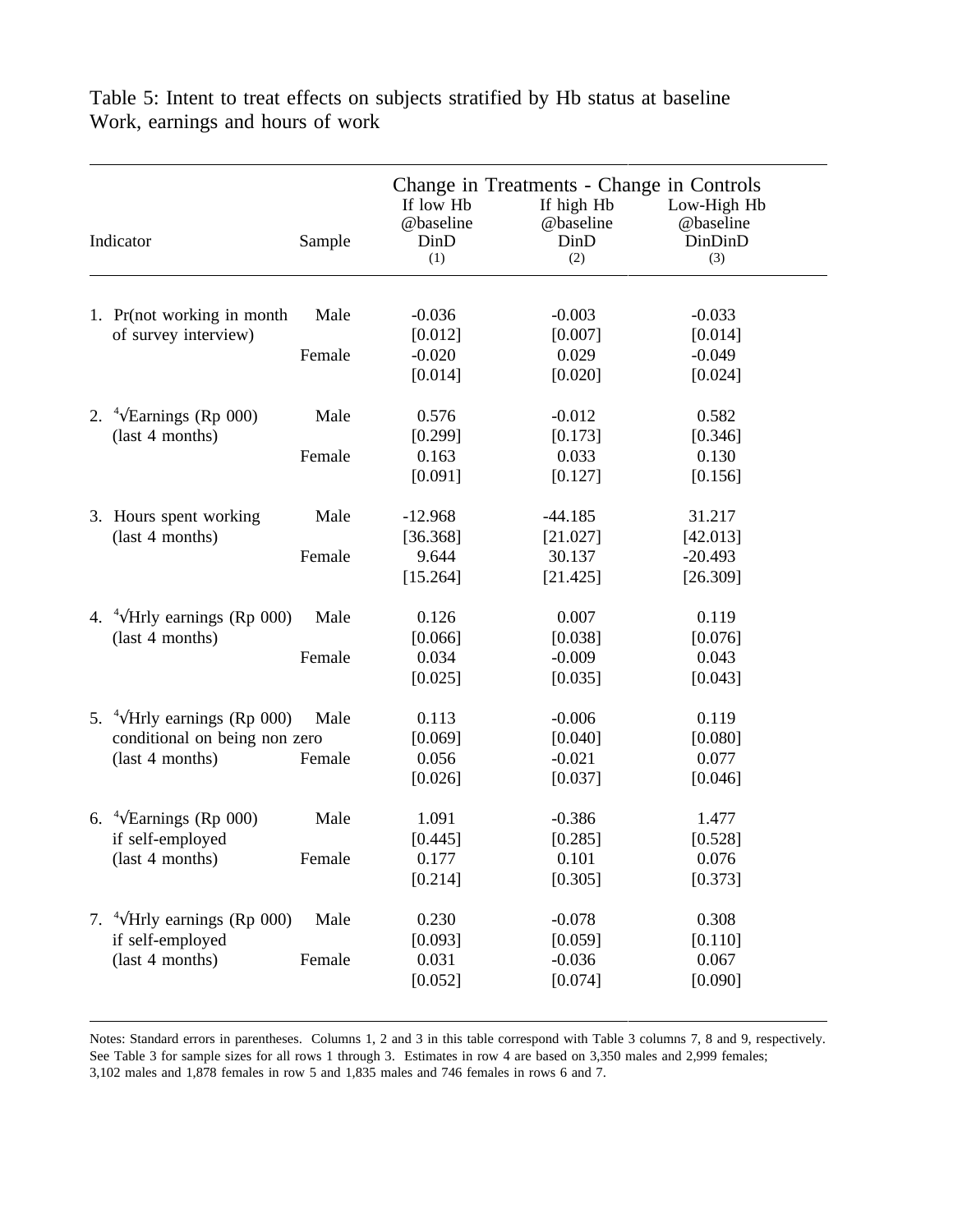|    | Indicator                                  | Sample | If low Hb<br>@baseline<br>$D$ in $D$<br>(1) | Change in Treatments - Change in Controls<br>If high Hb<br>@baseline<br>DinD<br>(2) | Low-High Hb<br>@baseline<br>DinDinD<br>(3) |
|----|--------------------------------------------|--------|---------------------------------------------|-------------------------------------------------------------------------------------|--------------------------------------------|
|    | During prior day, number of hours spent on |        |                                             |                                                                                     |                                            |
| 1. | Work                                       | Male   | 0.076                                       | $-0.083$                                                                            | 0.159                                      |
|    |                                            |        | [0.265]                                     | [0.155]                                                                             | [0.307]                                    |
|    |                                            | Female | 0.087                                       | $-0.112$                                                                            | 0.199                                      |
|    |                                            |        | [0.151]                                     | [0.214]                                                                             | [0.261]                                    |
| 2. | Sleep                                      | Male   | $-0.343$                                    | $-0.026$                                                                            | $-0.317$                                   |
|    |                                            |        | [0.165]                                     | [0.096]                                                                             | [0.191]                                    |
|    |                                            | Female | 0.059                                       | 0.231                                                                               | $-0.172$                                   |
|    |                                            |        | [0.079]                                     | [0.111]                                                                             | [0.136]                                    |
| 3. | Leisure activities                         | Male   | 0.280                                       | 0.042                                                                               | 0.238                                      |
|    |                                            |        | [0.296]                                     | [0.173]                                                                             | [0.342]                                    |
|    |                                            | Female | $-0.095$                                    | 0.145                                                                               | $-0.241$                                   |
|    |                                            |        | [0.168]                                     | [0.238]                                                                             | [0.291]                                    |
| 4. | Housework                                  | Male   | 0.068                                       | 0.021                                                                               | 0.047                                      |
|    |                                            |        | [0.174]                                     | [0.101]                                                                             | [0.201]                                    |
|    |                                            | Female | $-0.236$                                    | 0.151                                                                               | $-0.387$                                   |
|    |                                            |        | [0.161]                                     | [0.227]                                                                             | [0.278]                                    |
| 5. | Family care                                | Male   | $-0.001$                                    | 0.012                                                                               | $-0.013$                                   |
|    |                                            |        | [0.107]                                     | [0.062]                                                                             | [0.124]                                    |
|    |                                            | Female | $-0.080$                                    | 0.045                                                                               | $-0.125$                                   |
|    |                                            |        | [0.106]                                     | [0.150]                                                                             | [0.184]                                    |
|    |                                            |        |                                             |                                                                                     |                                            |
|    | 6. Number of days work lost Male           |        | $-0.818$                                    | 0.061                                                                               | $-0.879$                                   |
|    | (in last month)                            |        | [0.382]                                     | [0.223]                                                                             | [0.443]                                    |
|    |                                            | Female | $-0.110$                                    | $-0.163$                                                                            | 0.053                                      |
|    |                                            |        | [0.217]                                     | [0.306]                                                                             | [0.375]                                    |
|    |                                            |        |                                             |                                                                                     |                                            |

Table 6: Intent to treat effects on subjects stratified by Hb status at baseline Time allocation

Notes: Standard errors in parentheses. See Table 3 for sample sizes.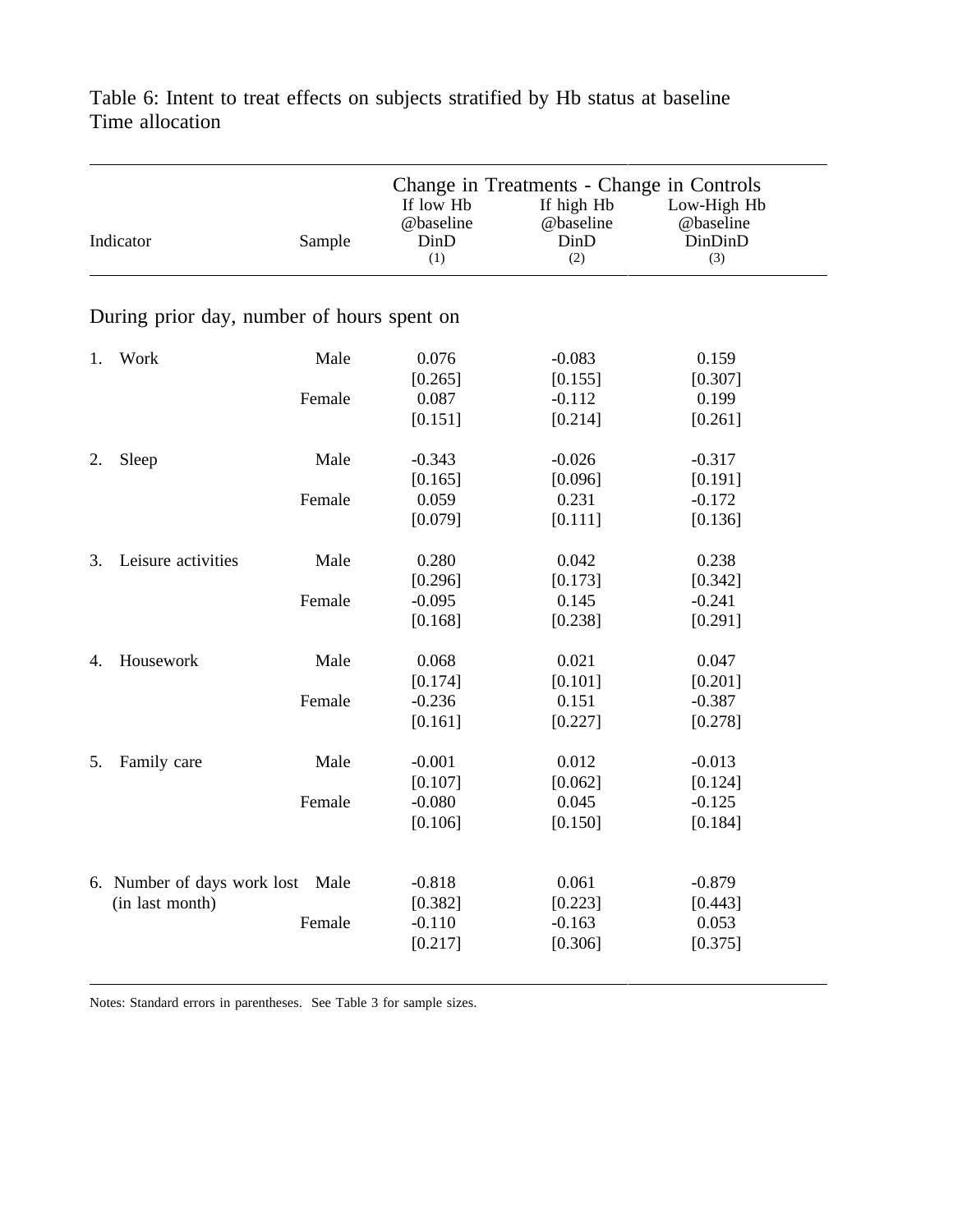|                 | Sample                                                                                                                                                          | If low Hb<br>@baseline<br>DinD<br>(1)         | If high Hb<br>@baseline<br>DinD<br>(2) | Low-High Hb<br>@baseline<br>DinDinD<br>(3) |                                                                           |
|-----------------|-----------------------------------------------------------------------------------------------------------------------------------------------------------------|-----------------------------------------------|----------------------------------------|--------------------------------------------|---------------------------------------------------------------------------|
|                 |                                                                                                                                                                 |                                               |                                        |                                            |                                                                           |
|                 |                                                                                                                                                                 |                                               |                                        |                                            |                                                                           |
|                 |                                                                                                                                                                 |                                               |                                        |                                            |                                                                           |
|                 |                                                                                                                                                                 | [0.014]                                       | [0.019]                                | [0.023]                                    |                                                                           |
|                 | Male                                                                                                                                                            | 0.026                                         | 0.001                                  | 0.025                                      |                                                                           |
|                 |                                                                                                                                                                 | [0.021]                                       | [0.013]                                | [0.025]                                    |                                                                           |
|                 | Female                                                                                                                                                          | 0.011                                         | $-0.008$                               | 0.019                                      |                                                                           |
|                 |                                                                                                                                                                 | [0.012]                                       | [0.017]                                | [0.020]                                    |                                                                           |
|                 | Male                                                                                                                                                            | $-0.032$                                      | 0.010                                  | $-0.041$                                   |                                                                           |
| self reported   |                                                                                                                                                                 | [0.012]                                       | [0.007]                                | [0.014]                                    |                                                                           |
|                 | Female                                                                                                                                                          | 0.009                                         | $-0.009$                               | 0.017                                      |                                                                           |
|                 |                                                                                                                                                                 | [0.008]                                       | [0.011]                                | [0.014]                                    |                                                                           |
|                 | Male                                                                                                                                                            | $-0.040$                                      | $-0.050$                               | 0.010                                      |                                                                           |
|                 |                                                                                                                                                                 | [0.043]                                       | [0.025]                                | [0.049]                                    |                                                                           |
|                 | Female                                                                                                                                                          | $-0.007$                                      | $-0.013$                               | 0.006                                      |                                                                           |
|                 |                                                                                                                                                                 | [0.025]                                       | [0.036]                                | [0.044]                                    |                                                                           |
|                 | Male                                                                                                                                                            | $-0.043$                                      | $-0.023$                               | $-0.020$                                   |                                                                           |
| (in last month) |                                                                                                                                                                 | [0.037]                                       | [0.022]                                | [0.043]                                    |                                                                           |
|                 | Female                                                                                                                                                          | $-0.056$                                      | 0.016                                  | $-0.072$                                   |                                                                           |
|                 |                                                                                                                                                                 | [0.024]                                       | [0.033]                                | [0.041]                                    |                                                                           |
|                 | Indicator<br>self reported<br>2. Pr(Has more energy)<br>self reported<br>3. Pr(Has less energy)<br>4. Pr(Felt fatigued)<br>(in last month)<br>5. Pr(Felt dizzy) | 1. Pr(Unable carry heavy load) Male<br>Female | $-0.032$<br>[0.015]<br>$-0.008$        | 0.002<br>[0.008]<br>$-0.018$               | Change in Treatments - Change in Controls<br>$-0.034$<br>[0.017]<br>0.009 |

Table 7: Intent to treat effects on subjects stratified by Hb status at baseline Physical health: Intent to treat effects

Notes: Standard errors in parentheses; see Table 3 for sample sizes.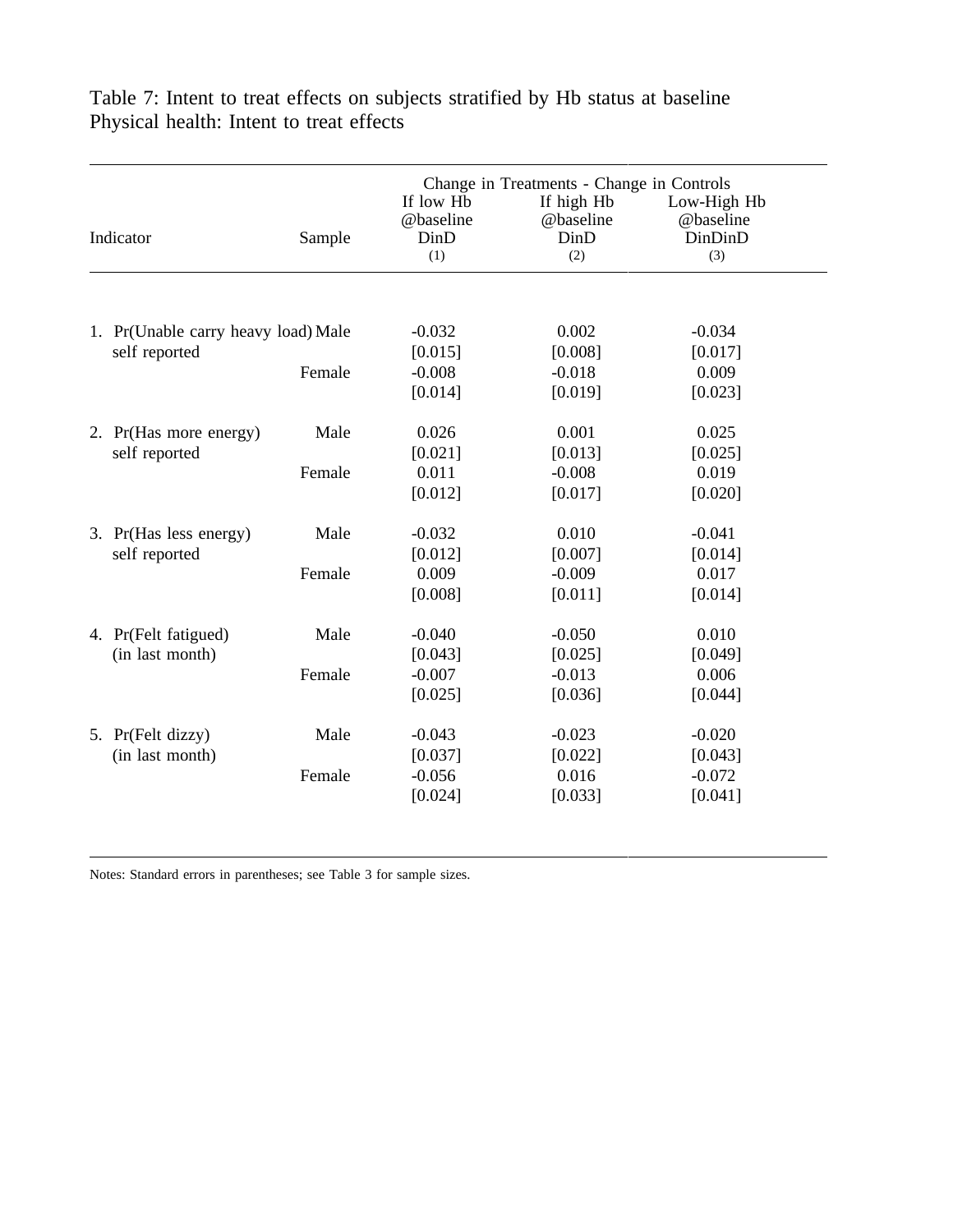Change in Treatments - Change in Controls If low Hb If high Hb Low-High Hb @baseline @baseline @baseline Indicator Sample DinD DinD DinDinD (1)  $(2)$   $(3)$ 1. Pr(finds normal tasks Male  $-0.073$  -0.009 -0.064 an effort) [0.029] [0.017] [0.034] Female  $0.026$  0.011 0.015  $[0.019]$   $[0.027]$   $[0.033]$ 2. Pr(has difficulty sleeping) Male  $-0.102$  0.007  $-0.109$  $[0.036]$   $[0.021]$   $[0.042]$ Female  $0.032$  0.018 0.014  $[0.022]$   $[0.031]$   $[0.038]$ 3. Pr(feels anxious) Male  $-0.018$  0.003  $-0.021$  $[0.023]$   $[0.013]$   $[0.027]$ Female  $-0.020$   $0.042$   $-0.062$  $[0.017]$   $[0.024]$   $[0.029]$ 4. Pr(does not think about Male  $0.074$  -0.004 0.078 future) [0.023] [0.013] [0.027] Female -0.006 0.034 -0.040  $[0.014]$   $[0.020]$   $[0.025]$ 

Table 8: Intent to treat effects on subjects stratified by Hb status at baseline Psychological health: Intent to treat effects

Notes: Standard errors in parentheses; see Table 3 for sample sizes.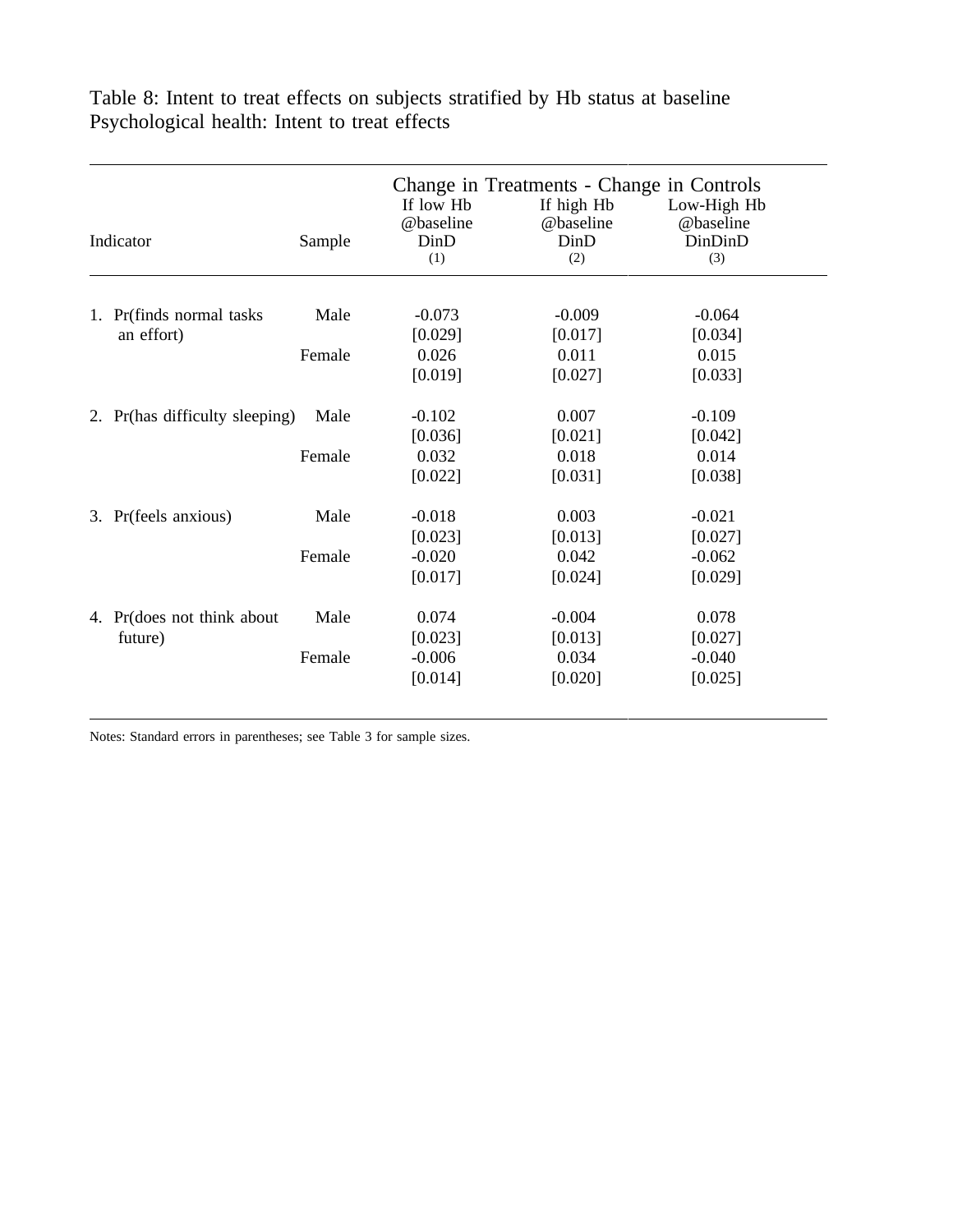# Appendix Table 1: WISE schedule

|      | Date                                         | Surveys                                   | Intervention       |
|------|----------------------------------------------|-------------------------------------------|--------------------|
| 2001 | September<br>October<br>November<br>December | Screener<br>$(-8$ mth)                    |                    |
| 2002 | January<br>February<br>March<br>April        | Prebaseline<br>$(-4 mth)$                 |                    |
|      | May<br>June<br>July<br>August                | <b>Baseline</b><br>$(0$ mth $)$           | Fe supplementation |
|      | September<br>October<br>November<br>December | 1st during interven<br>$(4 \text{ mth})$  | Albendazole        |
| 2003 | January<br>February<br>March<br>April        | 2nd during interven<br>$(8 \text{ mth})$  | Albendazole        |
|      | May<br>June<br>July<br>August                | 3rd during interven<br>$(12 \text{ mth})$ |                    |
|      | September<br>October<br>November<br>December | 1st post interven<br>$(16 \text{ mth})$   |                    |
| 2004 | January<br>February<br>March<br>April        | 2nd post interven<br>$(20$ mth)           |                    |
|      | May<br>June<br>July<br>August                | 3rd post interven<br>$(24$ mth)           |                    |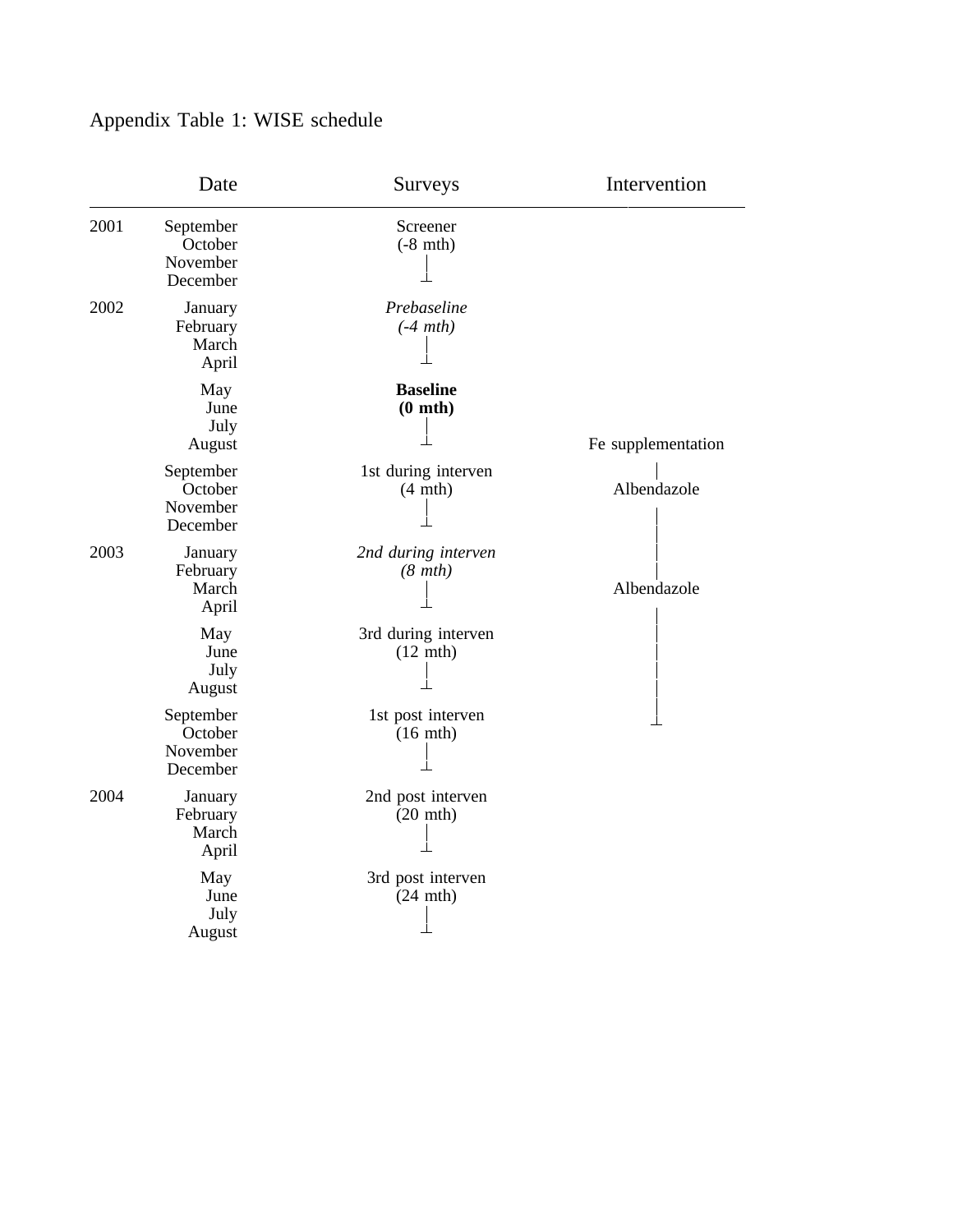## Appendix Table 2: WISE attrition rates from the survey Between -04 month and +08 month interview

|                                                      | Number of<br>subjects | $\frac{0}{0}$<br>attrited |
|------------------------------------------------------|-----------------------|---------------------------|
| Overall survey attrition                             |                       |                           |
| All respondents interviewed at -04 mth interview     | 18,026                |                           |
| Respondents still alive at 8 mth interview           | 17,828                |                           |
| # respondents interviewed at 8 mth ivw               | 17,441                | 3.25%                     |
| <i>Subjects age 30-70</i> interviewed at -04 mth ivw | 8,806                 |                           |
| 30-70 year olds still alive at 8 mth ivw             | 8,720                 |                           |
| #30-70 year olds ivwd at 8 mth ivw                   | 8,547                 | 1.98%                     |

## Survey attrition rates for male and female treatments and controls

| Male subjects age 30-70   | 2.24%      |
|---------------------------|------------|
| <b>Treatments</b>         | 2.07%      |
| Controls                  | 2.42%      |
| <b>Difference</b>         | 0.35%      |
| (standard error)          | $(0.46\%)$ |
|                           |            |
| Female subjects age 30-70 | 1.75%      |
| <b>Treatments</b>         | 1.70%      |
| Controls                  | 1.78%      |
| <b>Difference</b>         | 0.08%      |
| (standard error)          | $(0.39\%)$ |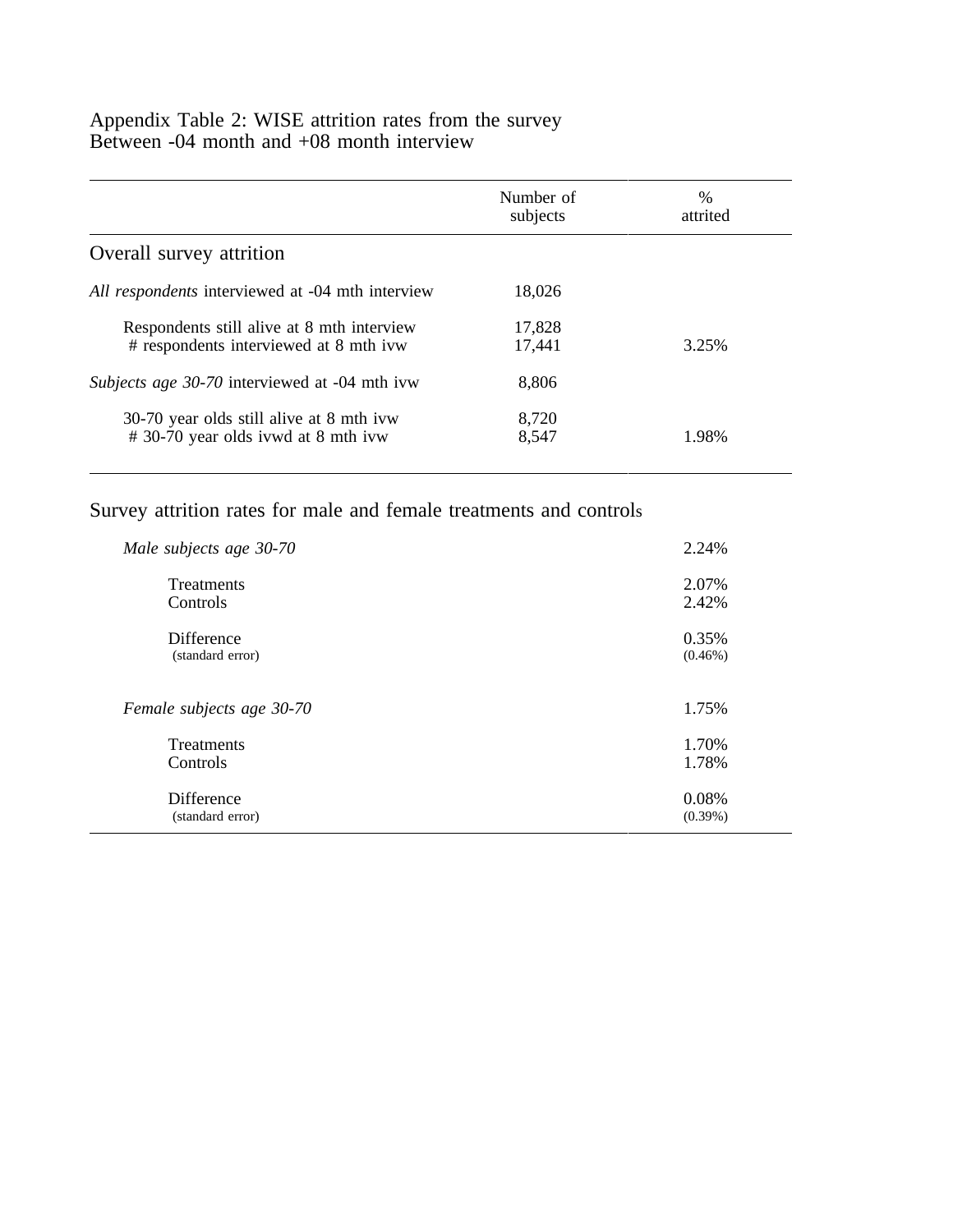|                                                                              |                        |                        | Males                                    |                         |                        | Females                |                                          |                         |  |
|------------------------------------------------------------------------------|------------------------|------------------------|------------------------------------------|-------------------------|------------------------|------------------------|------------------------------------------|-------------------------|--|
|                                                                              | Treat<br>-ment<br>(1)  | Adjusted<br>(2)        | Main<br>effect<br>(3)                    | Inter<br>-action<br>(4) | Treat<br>-ment<br>(1)  | Adjusted<br>(2)        | Main<br>effect<br>(3)                    | Inter<br>-action<br>(4) |  |
| $(1)$ if treatment                                                           | $-0.45$<br>[0.51]      | $-0.67$<br>[0.41]      | $-4.43$<br>[3.04]                        |                         | $-0.16$<br>[0.47]      | $-0.45$<br>[0.35]      | $-1.82$<br>[2.64]                        |                         |  |
| (1) if $11 \leq Hb < 12$ g/dl                                                |                        | 0.91<br>[0.64]         | 0.92<br>[1.10]                           | $-0.07$<br>[1.27]       |                        | $-0.37$<br>[0.46]      | $-0.14$<br>[0.67]                        | $-0.48$<br>[0.80]       |  |
| (1) if $12 \leq Hb \leq 13$ g/dl                                             |                        | 0.21<br>[0.40]         | 0.49<br>[0.82]                           | $-0.58$<br>[0.82]       |                        | $-0.41$<br>[0.43]      | $-0.31$<br>[0.70]                        | $-0.20$<br>[0.88]       |  |
| (1) if $13 \leq Hb \leq 14$ g/dl                                             |                        | 0.79<br>[0.48]         | 0.68<br>[0.89]                           | 0.19<br>[0.99]          |                        | $-0.51$<br>[0.53]      | $-0.93$<br>[0.64]                        | 0.76<br>[0.81]          |  |
| (1) if $14 \leq Hb < 15$ g/dl                                                |                        | 0.97<br>[0.53]         | 1.56<br>[1.00]                           | $-1.26$<br>[1.12]       |                        | $-0.42$<br>[0.76]      | 0.42<br>[1.48]                           | $-1.64$<br>[1.52]       |  |
| (1) if $15 \leq Hb \leq 13$ g/dl                                             |                        | 1.64<br>[0.57]         | 0.15<br>[0.77]                           | 2.91<br>[1.24]          |                        | $-1.34$<br>[0.43]      | $-1.41$<br>[0.61]                        | 0.33<br>[0.78]          |  |
| Age (in years)                                                               |                        | $-0.03$<br>[0.02]      | $-0.06$<br>[0.03]                        | $-0.06$<br>[0.03]       |                        | $-0.05$<br>[0.02]      | $-0.06$<br>[0.03]                        | $-0.06$<br>[0.03]       |  |
| $(1)$ if 0-6 yrs of educ                                                     |                        | $-0.95$<br>[0.70]      | $-1.70$<br>[1.21]                        | 1.56<br>[1.44]          |                        | $-0.65$<br>[0.41]      | $-1.01$<br>[0.76]                        | 0.75<br>[0.88]          |  |
| $(1)$ if 7-18 yrs of educ                                                    |                        | $-0.61$<br>[0.79]      | $-1.43$<br>[1.33]                        | 1.68<br>[1.65]          |                        | 0.14<br>[0.62]         | $-0.28$<br>[1.05]                        | 0.86<br>[1.27]          |  |
| Constant                                                                     | 2.42<br>[0.98]         | 3.32<br>[1.38]         | 5.24<br>[1.96]                           |                         | 1.79<br>[0.90]         | 4.20<br>[1.26]         | 4.86<br>[1.80]                           | 4.86                    |  |
| $R^2$<br>F(all covariates)<br>(p value)<br>F(treatment effects)<br>(p value) | 0.00<br>0.77<br>(0.38) | 0.01<br>3.42<br>(0.01) | 0.01<br>3.11<br>(0.01)<br>1.79<br>(0.08) |                         | 0.00<br>0.12<br>(0.73) | 0.01<br>2.78<br>(0.01) | 0.01<br>1.97<br>(0.02)<br>0.75<br>(0.67) |                         |  |

Appendix Table 3: Relationship between attrition and characteristics of subjects at baseline Adults age 30-70

Notes: Dependent variable is (100) if subject interviewed at -04 months but not interviewed at +04 months. [Standard errors] below coefficient estimates. Columns 3 and 4 presents results from one regression with main effects (column 3) and all covariates interacted with treatment effect (column 4). Covariates are categorical. Excluded categories are Hb<11g/dl; age>60; education=0 years.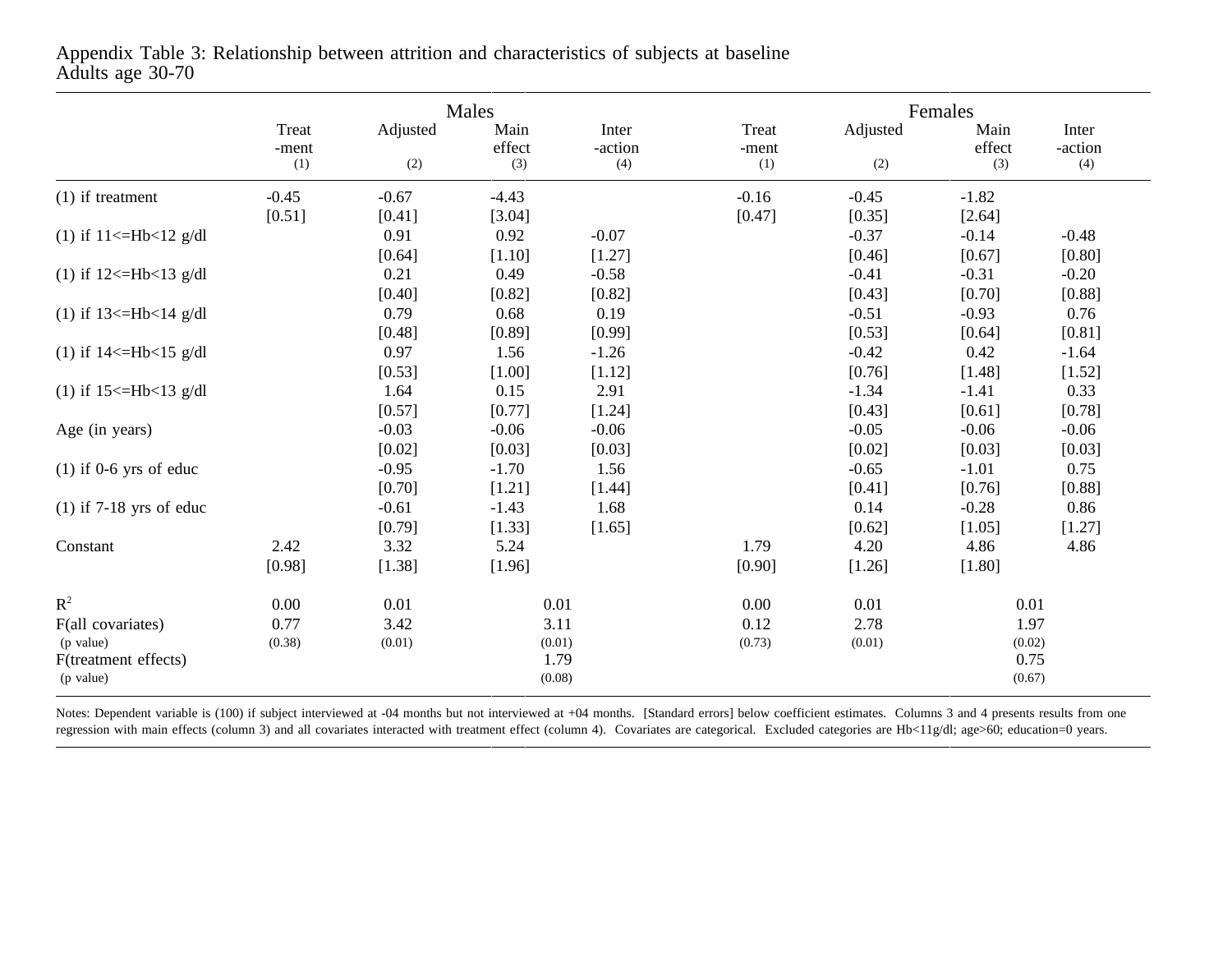|                               | All males<br>-4mth<br>8mth |         | Low hemoglobin at baseline<br>$-4$ mth<br>8 mth |         |           |         |  |
|-------------------------------|----------------------------|---------|-------------------------------------------------|---------|-----------|---------|--|
|                               | ivw                        | ivw     | Treatment                                       | Control | Treatment | Control |  |
| Pr(not working)               | 3.70                       | 4.32    | 4.16                                            | 5.43    | 3.95      | 7.92    |  |
|                               | [0.32]                     | [0.34]  | [0.93]                                          | [1.08]  | [0.91]    | [1.29]  |  |
| Earnings (Rp000)              | 1498.73                    | 1412.55 | 946.54                                          | 967.25  | 936.20    | 791.17  |  |
| (Last 4 mths)                 | [130.81]                   | [53.25] | [107.31]                                        | [76.07] | [157.10]  | [93.32] |  |
| Hourly earnings (Rp000)       | 2.06                       | 2.07    | 1.66                                            | 1.44    | 1.76      | 1.33    |  |
| (Last 4 mths)                 | [0.15]                     | [0.08]  | [0.20]                                          | [0.12]  | [0.30]    | [0.22]  |  |
| Hours worked                  | 744.07                     | 695.26  | 687.05                                          | 686.31  | 604.77    | 631.47  |  |
| (Last 4 mths)                 | [7.11]                     | [7.13]  | [18.83]                                         | [19.70] | [17.68]   | [19.69] |  |
| Prior 24 hours, time spent on |                            |         |                                                 |         |           |         |  |
| Work                          | 5.89                       | 5.58    | 5.82                                            | 5.66    | 5.50      | 5.27    |  |
|                               | [0.06]                     | [0.06]  | [0.17]                                          | [0.16]  | [0.15]    | [0.16]  |  |
| Sleep                         | 7.40                       | 7.36    | 7.66                                            | 7.50    | 7.40      | 7.60    |  |
|                               | [0.03]                     | [0.03]  | [0.10]                                          | [0.09]  | [0.09]    | [0.10]  |  |
| Leisure                       | 9.08                       | 9.62    | 8.98                                            | 9.29    | .74       | 9.74    |  |
|                               | [0.06]                     | [0.06]  | [0.16]                                          | [0.17]  | [0.17]    | [0.16]  |  |
| Housework                     | 1.39                       | 1.29    | 1.37                                            | 1.26    | 1.35      | 1.20    |  |
|                               | [0.04]                     | [0.03]  | [0.09]                                          | [0.09]  | [0.11]    | [0.09]  |  |
| Family care                   | 0.41                       | 0.35    | 0.36                                            | 0.26    | 0.32      | 0.24    |  |
|                               | [0.02]                     | [0.02]  | [0.06]                                          | [0.05]  | [0.08]    | [0.06]  |  |
| Days work lost (in last mth)  | 1.42                       | 1.64    | 1.95                                            | 1.60    | 172.59    | 220.14  |  |
|                               | [0.07]                     | [0.08]  | [0.22]                                          | [0.21]  | [21.30]   | [27.06] |  |
| % have less energy            | 2.13                       | 1.46    | 3.06                                            | 1.36    | 1.75      | 2.94    |  |
|                               | [0.24]                     | [0.20]  | [0.81]                                          | [0.55]  | [0.62]    | [0.80]  |  |
| % unable carry heavy load     | 3.26                       | 3.48    | 5.03                                            | 4.75    | 4.17      | 7.01    |  |
|                               | [0.30]                     | [0.31]  | [1.02]                                          | [1.01]  | [0.94]    | [1.22]  |  |
| % have headache               | 21.87                      | 20.86   | 24.73                                           | 25.11   | 21.71     | 22.40   |  |
|                               | [0.69]                     | [0.68]  | $[2.02]$                                        | [2.07]  | [1.93]    | [1.99]  |  |
| % feel fatigue                | 44.50                      | 34.29   | 49.02                                           | 44.34   | 35.31     | 35.52   |  |
|                               | [0.83]                     | [0.80]  | [2.34]                                          | [2.37]  | [2.24]    | [2.28]  |  |
| % have dizzy spells           | 28.78                      | 25.47   | 32.60                                           | 29.41   | 26.75     | 28.05   |  |
|                               | [0.76]                     | [0.73]  | [2.20]                                          | [2.17]  | [2.08]    | [2.14]  |  |
| % have difficulty sleeping    | 25.96                      | 24.85   | 32.89                                           | 24.89   | 24.33     | 26.57   |  |
|                               | [0.74]                     | [0.73]  | [2.21]                                          | [2.07]  | [2.03]    | [2.14]  |  |
| % feel anxious                | 6.57                       | 8.12    | 5.96                                            | 6.85    | 6.03      | 9.56    |  |
|                               | [0.43]                     | [0.46]  | [1.11]                                          | [1.21]  | [1.13]    | [1.42]  |  |
| % normal tasks an effort      | 12.09                      | 11.37   | 16.56                                           | 13.93   | 10.04     | 14.69   |  |
|                               | [0.56]                     | [0.54]  | [1.75]                                          | [1.66]  | [1.42]    | [1.71]  |  |
| % not think about future      | 10.30                      | 4.83    | 10.94                                           | 16.97   | 7.22      | 5.43    |  |
|                               | [0.51]                     | [0.36]  | [1.46]                                          | [1.79]  | [1.21]    | [1.08]  |  |
|                               |                            |         |                                                 |         |           |         |  |

Appendix Table 4A: Indicators of well-being of males age 30-70

Notes: Standard errors in parentheses. See Tables 3 and 4 for sample sizes.